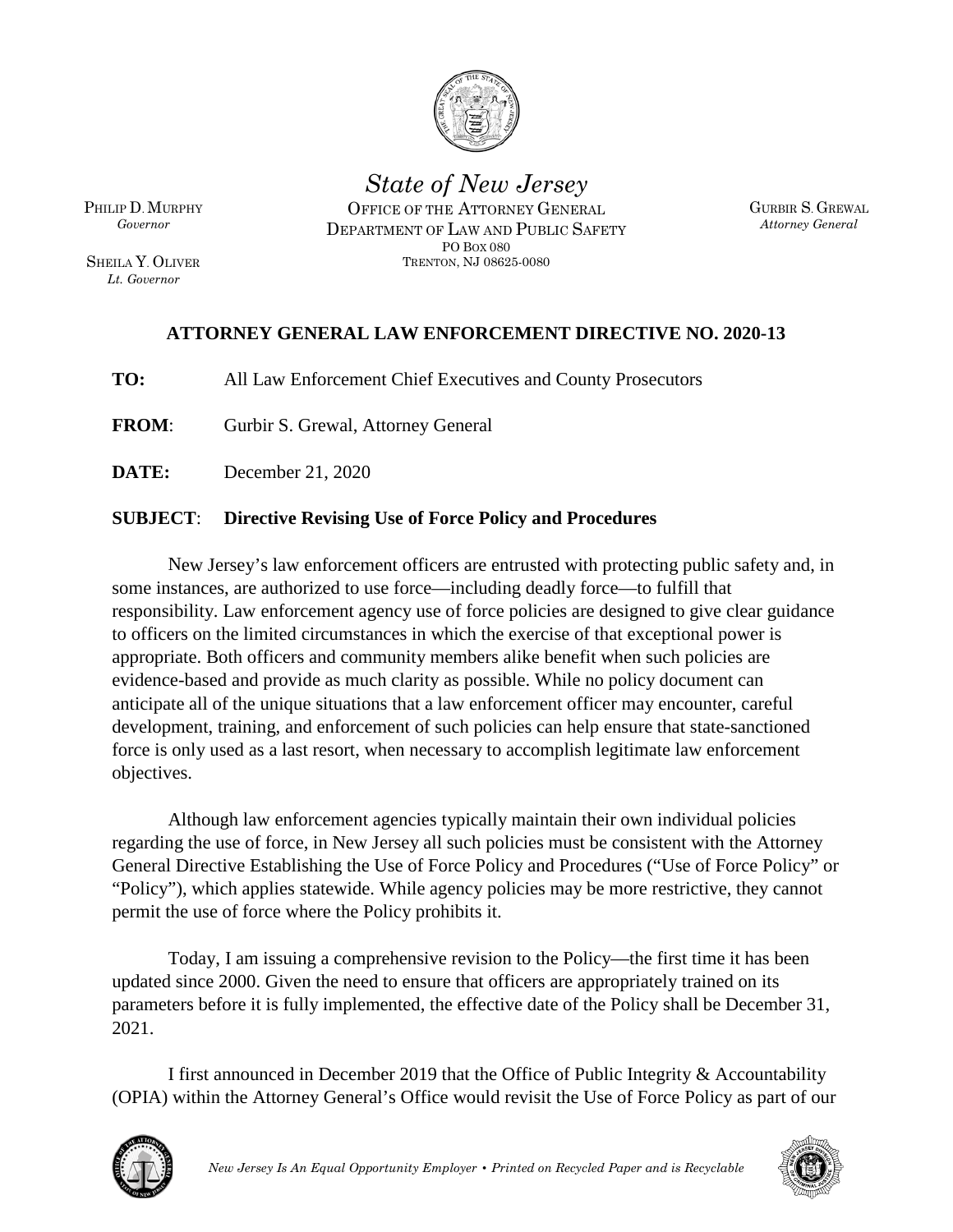efforts to overhaul and standardize use of force data collection across the state. At the time, media reporting suggested disparities and inconsistencies in how force was being used and reported by New Jersey law enforcement. The need to revise this Policy took on added urgency in the wake of the killing of George Floyd this past May. That tragic incident was roundly and rightfully decried for its injustice by stakeholders across the country and in New Jersey, including, and especially, our law enforcement leaders. It also prompted many states and localities to conduct wholesale reviews of their policing policies and practices to ensure they accord with modern best practices, and are in line with community expectations about the reasonable and appropriate use of force by law enforcement.

In New Jersey, that hard work has been underway for many years. Together, we have been working in partnership with stakeholders across the state to develop and implement a variety of initiatives—collectively known as the "Excellence in Policing Initiative"—that both standardize and build upon the incredible policing already being done in New Jersey. Drawing upon the experience and relationships we have gained, I established a robust and comprehensive process for gathering input and expertise on potential reforms to the Use of Force Policy we are announcing today.

First, we established a working group with deep expertise in law enforcement to provide comprehensive input on what components of the prior policy have worked well and which needed to be reexamined. This group included police chiefs, experts in police training and in investigating police misconduct, policing policy experts, county prosecutors, and assistant prosecutors. Subcommittees focusing on discrete aspects of the policy developed recommendations, which were then shared and evaluated by the full working group.

Second, we solicited feedback from the public through many different channels. We established a public comment portal that was open for several months, through which over a thousand residents and organizations submitted their views on the policy, potential revisions, and other thoughts on policing and the criminal justice system more generally. Every one of New Jersey's 21 County Prosecutors held live listening sessions open to the community and chronicled the input they received. Representatives from my office also attended each of these sessions, and I personally participated in multiple town halls, hearing directly from citizens about their ideas and concerns.

Third, we engaged with numerous community groups and advocacy organizations throughout the state, who expressed their concerns with the existing policy and lent their expertise as we developed revisions. $<sup>1</sup>$  $<sup>1</sup>$  $<sup>1</sup>$ </sup>

<span id="page-1-0"></span> $<sup>1</sup>$  One particular area of concern which was raised, but not fully resolved, was the use of canines by police.</sup> Notably, the Use of Force Policy incorporates some new limitations on their use. It prohibits their use against those who are resisting arrest, but do not pose a threat to an officer or someone else. It also prohibits the visible presence of canines for crowd control purposes at peaceful demonstrations and their deployment against a crowd, except to respond to a threat of death or serious bodily injury to a member of the public or to an officer. Canines may continue to be used for explosive detection or similar security sweeps at such gatherings. There is, however, additional work to be done and information to be gathered about the use of canines, including from the Use of Force Portal. Today, I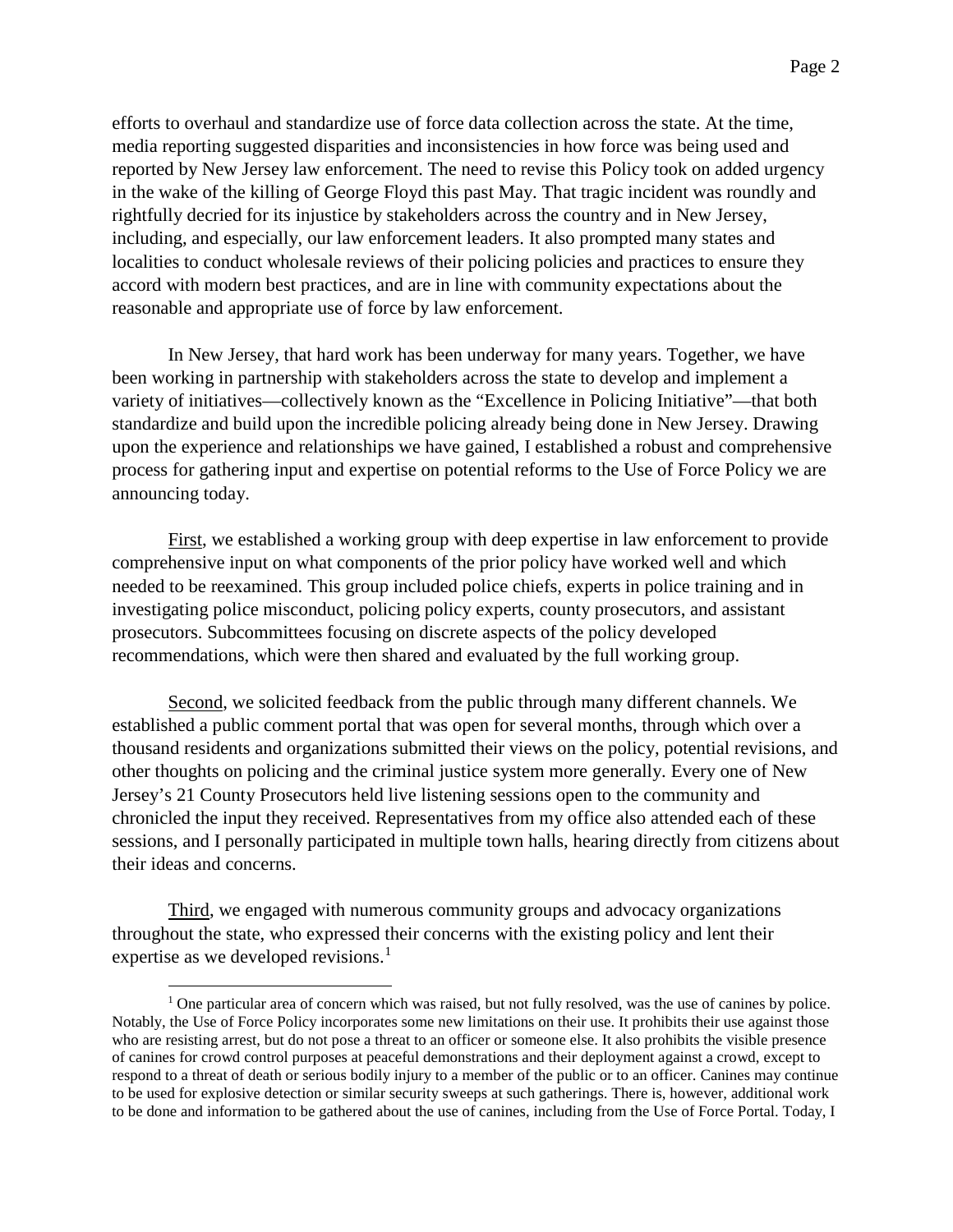Fourth, we undertook a sweeping examination of best practices and ideas regarding use of force from around the country, analyzing numerous use of force policies from other jurisdictions, academic research, media investigations, reports by government agencies involved in policing reform, and other policy documents produced by experts in the field.

The Use of Force Policy is the result of this careful and comprehensive process—quite possibly the only such statewide effort of its kind. It reflects the collective commitment of New Jersey law enforcement to be guided by the evidence and a recognition that policies to improve professionalism in policing further public safety, rather than undermine it.

Revisions to this Policy will not, alone, solve all problems of excessive force or police accountability. Nor will this Policy by itself rebuild trust between law enforcement and communities where it has frayed. I am mindful of the difficulties in changing culture in law enforcement or in any organization, and that is why this Policy is only one component of our overall push towards excellence in policing—a broader strategy to enhance police accountability, transparency and professionalism. At the same time, we must also remind ourselves that systemic injustices in the criminal justice system are part and parcel of broader, longstanding societal inequities that must also be remedied.

Nevertheless, I am certain that the Use of Force Policy and our other work will serve as a model for how jurisdictions across the country can modernize practices so as to better sustain the lives of all of our citizens, civilians, and law enforcement officers alike.

Pursuant to the authority granted to me under the New Jersey Constitution and the Criminal Justice Act of 1970, N.J.S.A. 52:17B-97 to -117, which provides for the general supervision of criminal justice by the Attorney General as chief law enforcement officer of the state in order to secure the benefits of a uniform and efficient enforcement of the criminal law and the administration of criminal justice throughout the state, I hereby direct all law enforcement and prosecuting agencies operating under the authority of the laws of the state of New Jersey to implement or adopt policies consistent with the revised Use of Force Policy, including the Policy's addenda, appended to this Directive. This Directive repeals and supersedes the provisions of the following Attorney General Directives:

- Attorney General Use of Force Policy, last revised June 2000;
- New Jersey Vehicular Pursuit Policy, last revised July 2009;
- Attorney General Directive 2016-3, a Directive Revising the Supplemental Policy on Conducted Energy Devices, and all prior guidance on Conducted Energy Devices;
- Attorney General Supplemental Policy on Less-Lethal Ammunition, issued March 2008; and
- Attorney General Approved List of Less-Lethal Ammunition, December 2010.

am separately directing OPIA to continue its work with law enforcement and community stakeholders and provide further recommendations to me by March 31, 2021.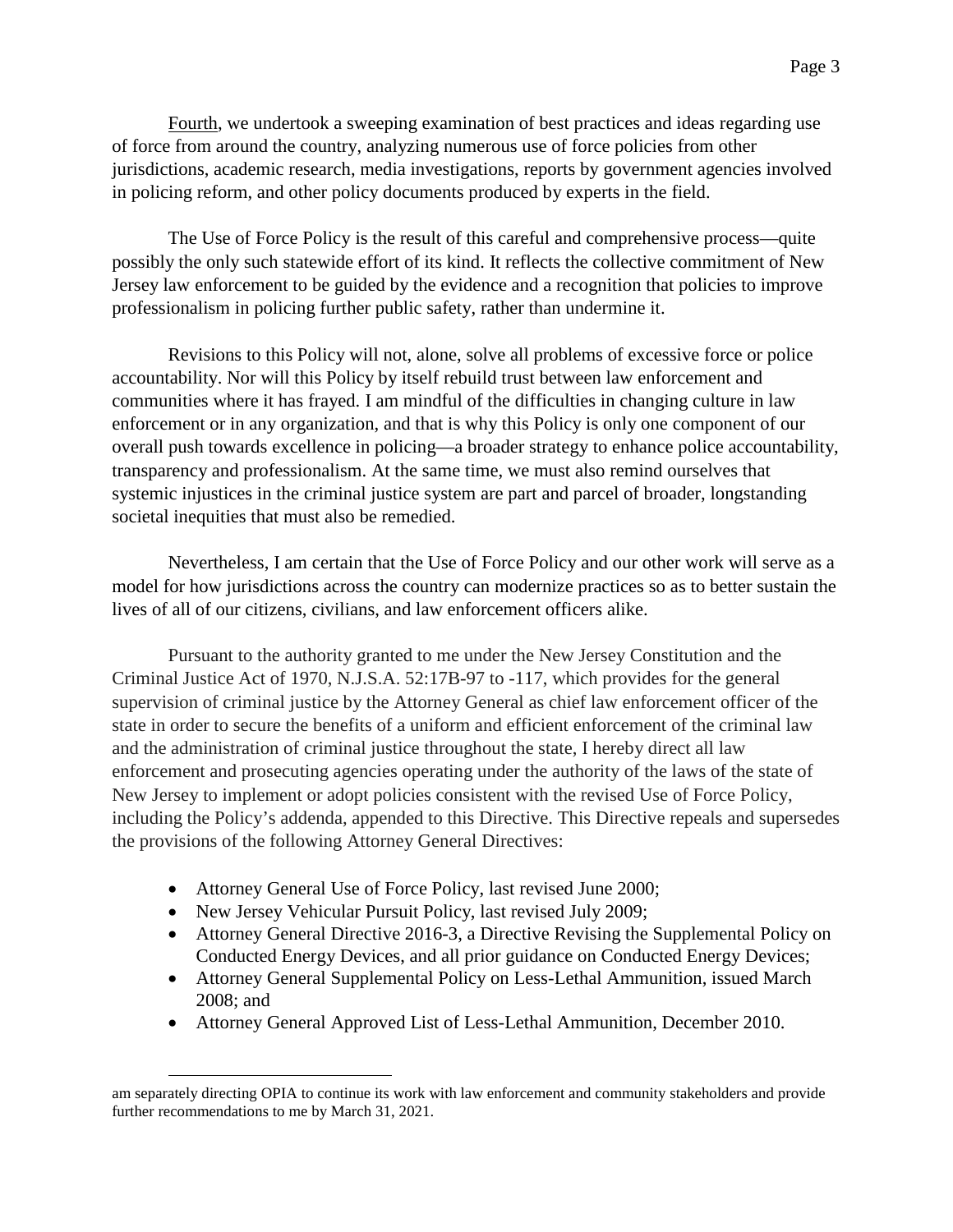#### **I. Summary of the Use of Force Policy**

Although officers are necessarily granted the authority to use force to accomplish lawful objectives, force must only be used as a last resort. The Fourth Amendment further requires that an officer's use of force be "objectively reasonable." *Graham v. Connor*, 490 U.S. 386 (1989). This provision, however, provides a constitutional "floor" for officer use of force that all officers must meet. The Use of Force Policy sets standards that go beyond the minimum constitutional requirements set forth in *Graham.*

This Policy is premised on seven core principles that guide every law enforcement interaction and are designed to ensure that law enforcement officers preserve the sanctity of life, as well as the dignity, rights and liberties of the public at every turn. It requires, whenever feasible, that officers use "critical decision-making" and de-escalation techniques to reduce the amount of force used or avoid it altogether. Force is only authorized when necessary as a last resort and requires that the amount of force used always be reasonable and proportional to further a lawful law enforcement objective. The Use of Force Policy also provides more detailed guidelines for officers to use in the face of situations that may require the use of force. In addition, it establishes a robust duty for all officers to intervene to prevent or stop improper uses of force.

Officers face dynamic, quickly evolving, and potentially dangerous situations that require split-second decisions. Therefore, officers who act in good faith consistent with the Use of Force Policy will be strongly supported in any subsequent review of their conduct regarding their use of force. However, those who do not follow the Policy may face administrative action, or disciplinary action—up to and including termination—and, depending on the conduct, criminal consequences.

As detailed herein, to ensure adherence to the Use of Force Policy, every use of force must be reported on the Attorney General's Use of Force Reporting Portal within 24 hours, and undergo a meaningful command-level review. In addition, each law enforcement chief executive must annually review the overall use of force by their department to ensure compliance with the Policy and necessary reporting to their respective County Prosecutor's Office.

Finally, strict adherence to the Policy will ensure a mutually respectful relationship between the public and law enforcement, allowing law enforcement to effectively do their jobs as guardians of public safety. If the public understands that officers prioritize de-escalation and only when necessary as a last resort, use force with restraint and in an even-handed, nondiscriminatory manner, they will be more likely to support law enforcement and comply with their lawful requests. This, in turn, will reduce the number of instances in which force is needed and improve both public and officer safety.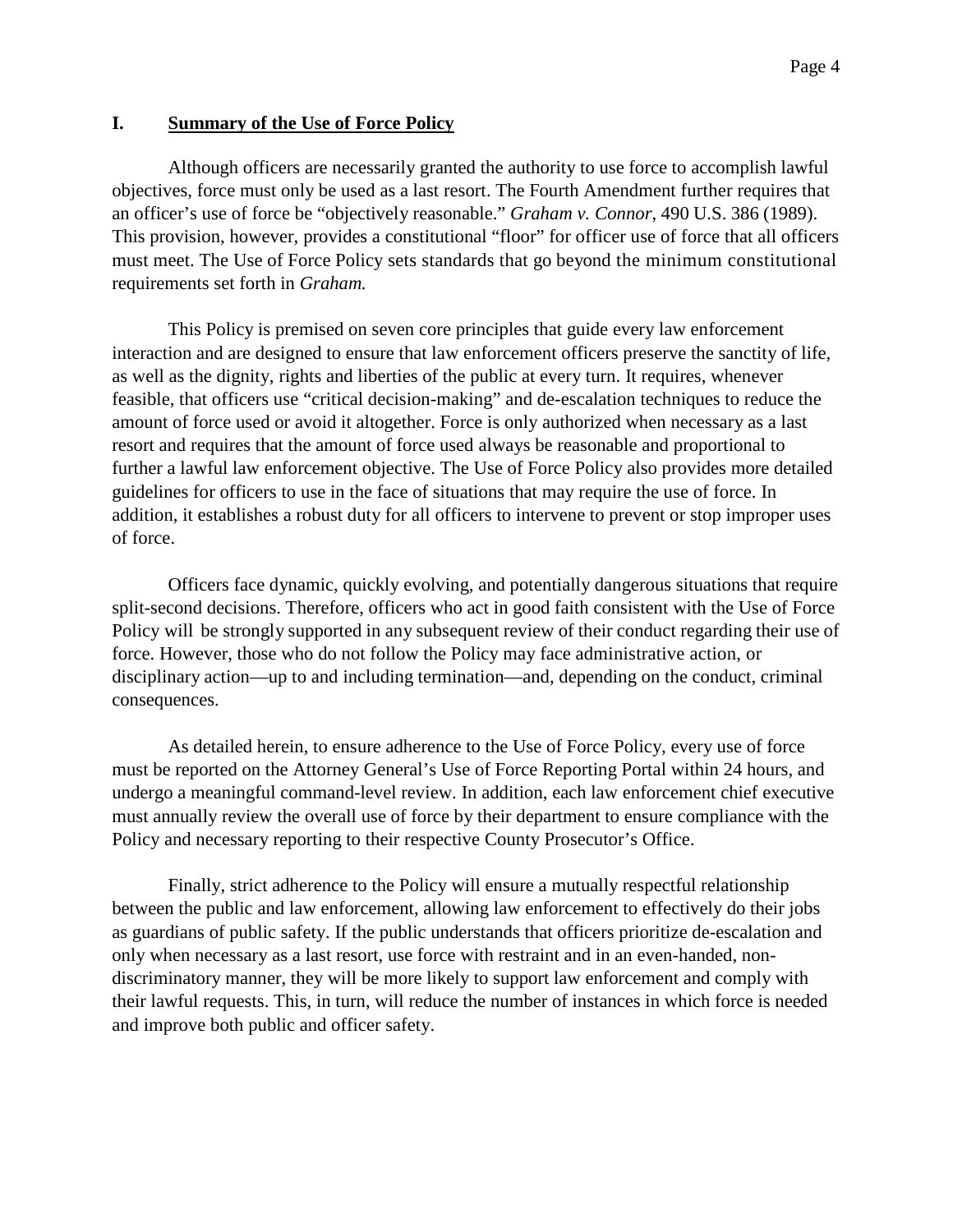#### **II. Other Provisions**

- A. *Non-enforceability by third parties*. This Directive is issued pursuant to the Attorney General's authority to ensure the uniform and efficient enforcement of the laws and administration of criminal justice throughout the State. This Directive imposes limitations on law enforcement agencies and officials that may be more restrictive than the limitations imposed under the United States and New Jersey Constitutions, and federal and state statutes and regulations. Nothing in this Directive shall be construed in any way to create any substantive right that may be enforced by any third party.
- B. *Severability*. The provisions of both this Directive and the Use of Force Policy shall be severable. If any phrase, clause, sentence or provision of either this Directive or the Use of Force Policy is declared by a court of competent jurisdiction to be invalid, the validity of the remainder of the document shall not be affected.
- C. *Questions*. Any questions concerning the interpretation or implementation of this Directive or the Use of Force Policy shall be addressed to the Director of the Office of Public Integrity & Accountability, or their designee.
- D. *Effective date and training deadline*. This Directive shall take effect on December 31, 2021. The provisions of this Directive shall remain in force and effect unless and until it is repealed, amended, or superseded by Order of the Attorney General. The Use of Force Policy appended to this Directive supersedes all prior versions of the Use of Force Policy and other relevant policies and directives. All state, county, and local law enforcement agencies shall ensure that sworn personnel employed by their agencies complete the training mandated by the Attorney General pursuant to this Directive and Policy before December 31, 2021.

 $\overline{\phantom{a}}$ 

Gurbir S. Grewal Attorney General

ATTEST:

 $\overline{\phantom{a}}$ 

Thomas J. Eicher **Director** Office of Public Integrity & Accountability

Dated: December 21, 2020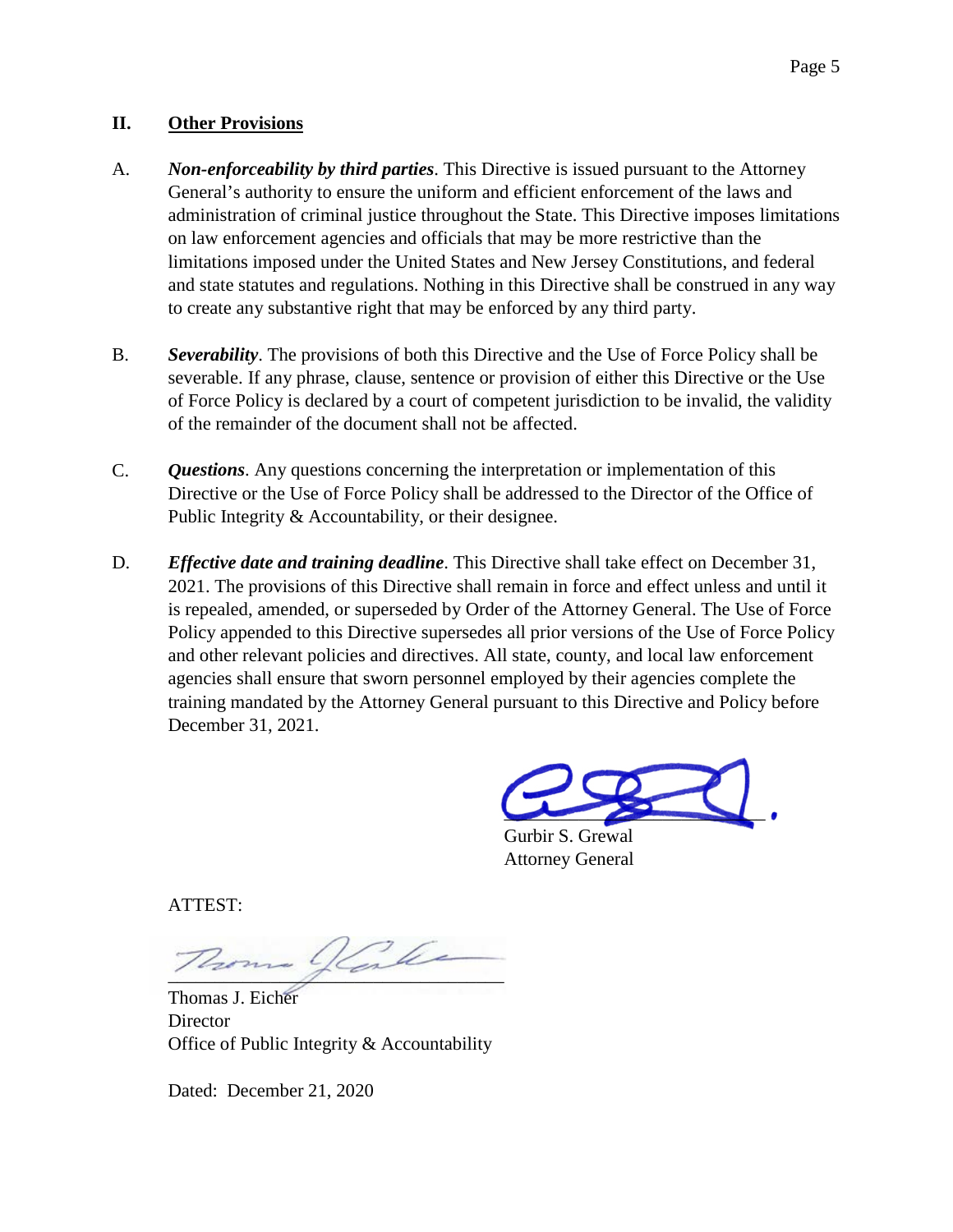# USE OF FORCE POLICY

Office of the Attorney General | State of New Jersey

December 2020 Version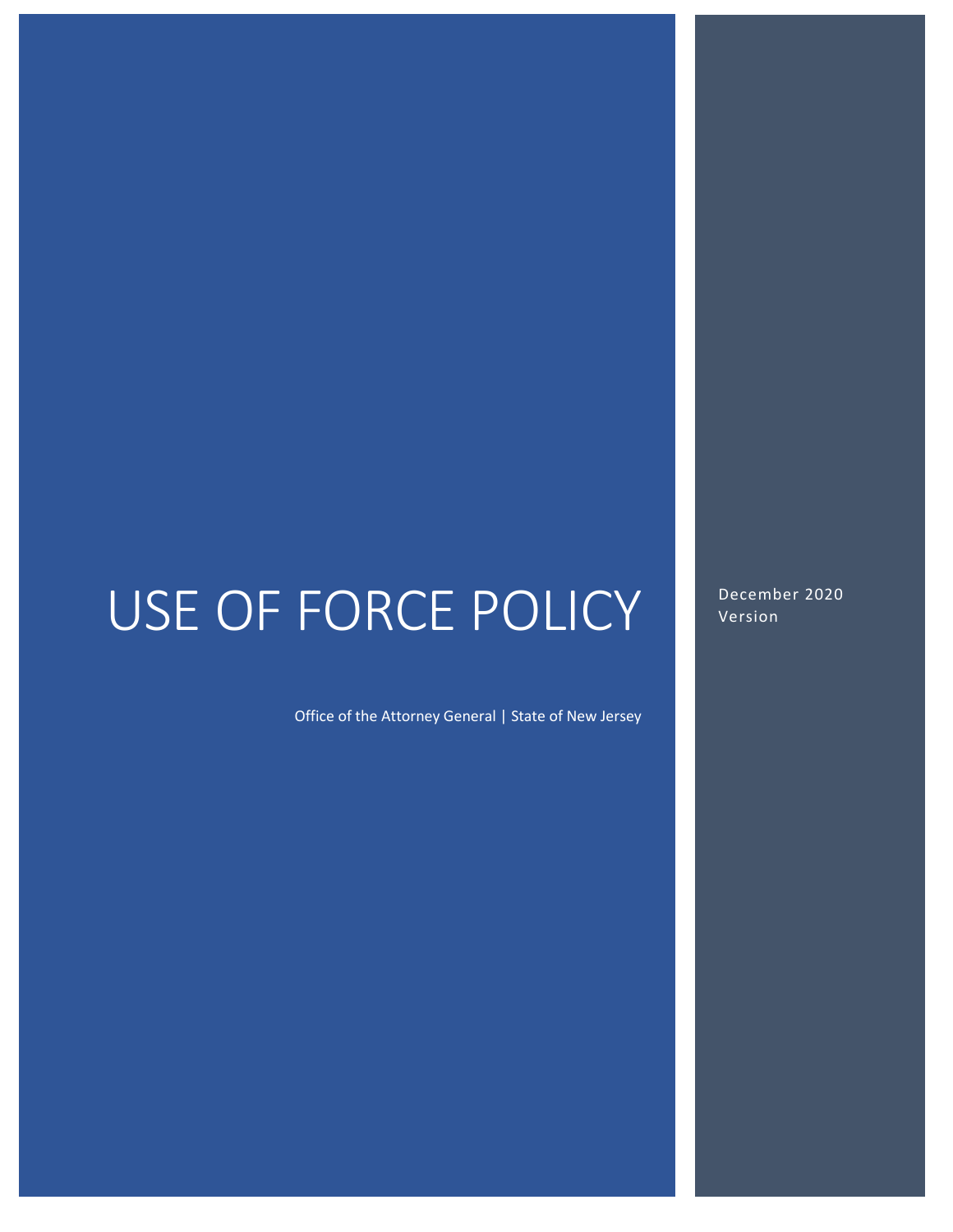### Contents

# **Appendices**

| Addendum A Conducted Energy Devices and Other Less-Lethal Devices and Ammunition |
|----------------------------------------------------------------------------------|
| Addendum B Vehicular Pursuit Policy                                              |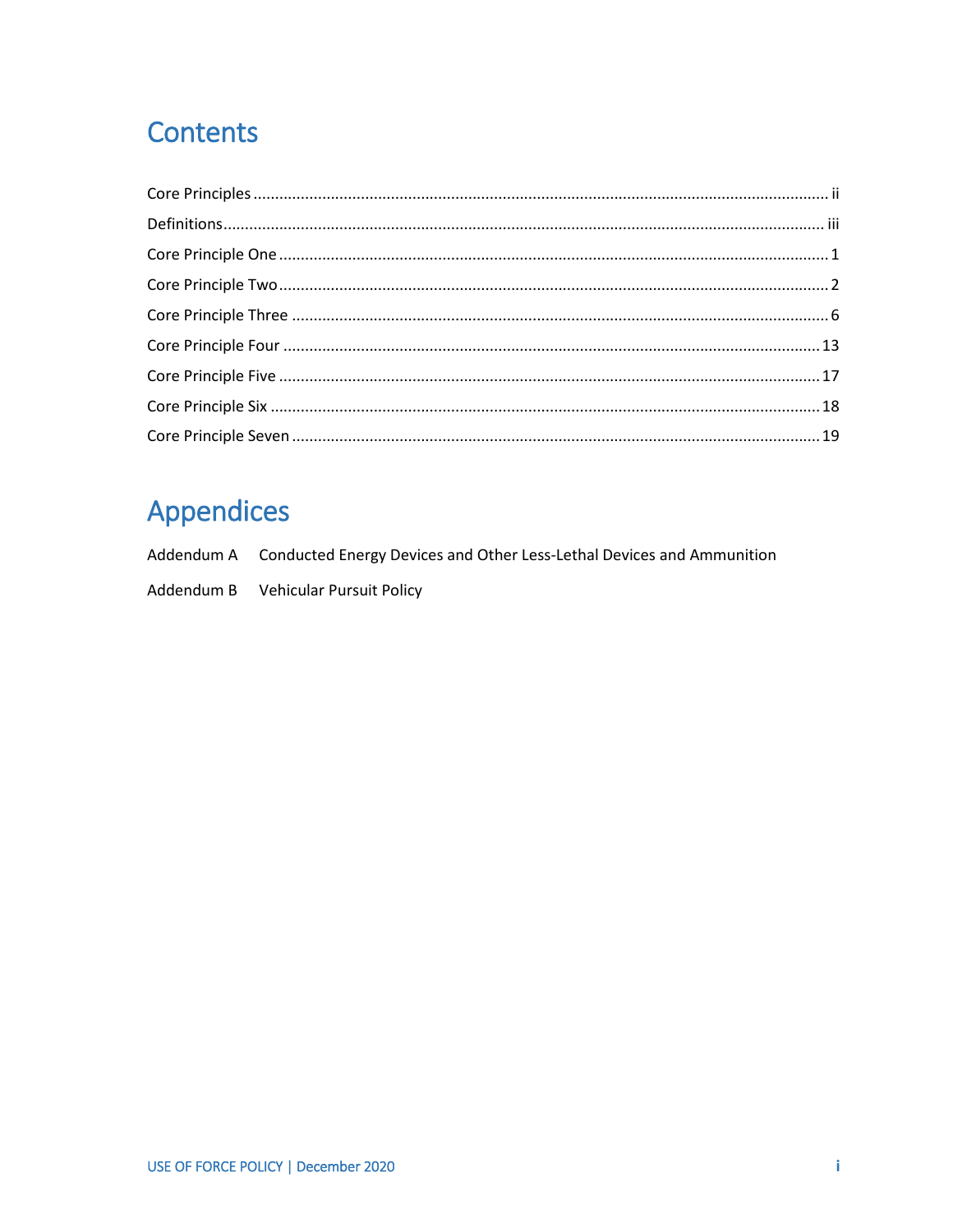#### <span id="page-7-0"></span>Core Principles

#### 1 The Sanctity of Human Life and Serving the Community.

In serving the community, law enforcement officers (hereinafter "officers") shall make every effort to preserve and protect human life and the safety of all persons. Officers shall respect and uphold the dignity of all persons at all times in a non-discriminatory manner.

#### 2 Force as a Last Resort and Duty to De-Escalate.

Force shall only be used as a last resort when necessary to accomplish lawful objectives that cannot reasonably be achieved through verbal commands, critical decision making, tactical deployment or de-escalation techniques. Force shall never be used as a retaliatory or punitive measure.

#### 3 Duty to Use Only Objectively Reasonable, Necessary, and Proportional Force.

Officers shall use the least amount of force that is objectively reasonable, necessary and proportional to safely achieve the legitimate law enforcement objective under the circumstances.

#### 4 Duty to Use Deadly Force Only as an Absolute Last Resort and Duty to Avoid Actions Which Create a Substantial Risk of Death or Serious Bodily Injury.

Deadly force shall only be used as an absolute last resort and in strict compliance with this Policy. Other actions by law enforcement that create a substantial risk of death or serious bodily injury must be avoided or employed only under the strictest of conditions.

#### 5 Duty to Intervene and Report.

Every officer, regardless of rank, title, seniority, or status, has an affirmative duty to take steps to prevent any use of force that is illegal, excessive, or otherwise inconsistent with such policies, regulations, and laws, if possible, before a fellow officer uses excessive, illegal, or otherwise inappropriate force. Every officer has a duty to immediately report any improper use of force.

#### 6 Duty to Render Medical Assistance.

After any use of force, and when the environment is safe, officers shall promptly render medical assistance to any injured person consistent with the officer's training and shall promptly request emergency medical assistance for that person, if needed or requested. Officers also have a duty to monitor individuals for potential medical intervention after any officer uses force.

#### 7 Duty to Report and Review Uses of Force.

Every use of force must be reported and receive a meaningful command level review as set forth in a written department policy that includes review by the law enforcement executive. The law enforcement executive shall also conduct an annual review and analysis of the overall use of force by the department.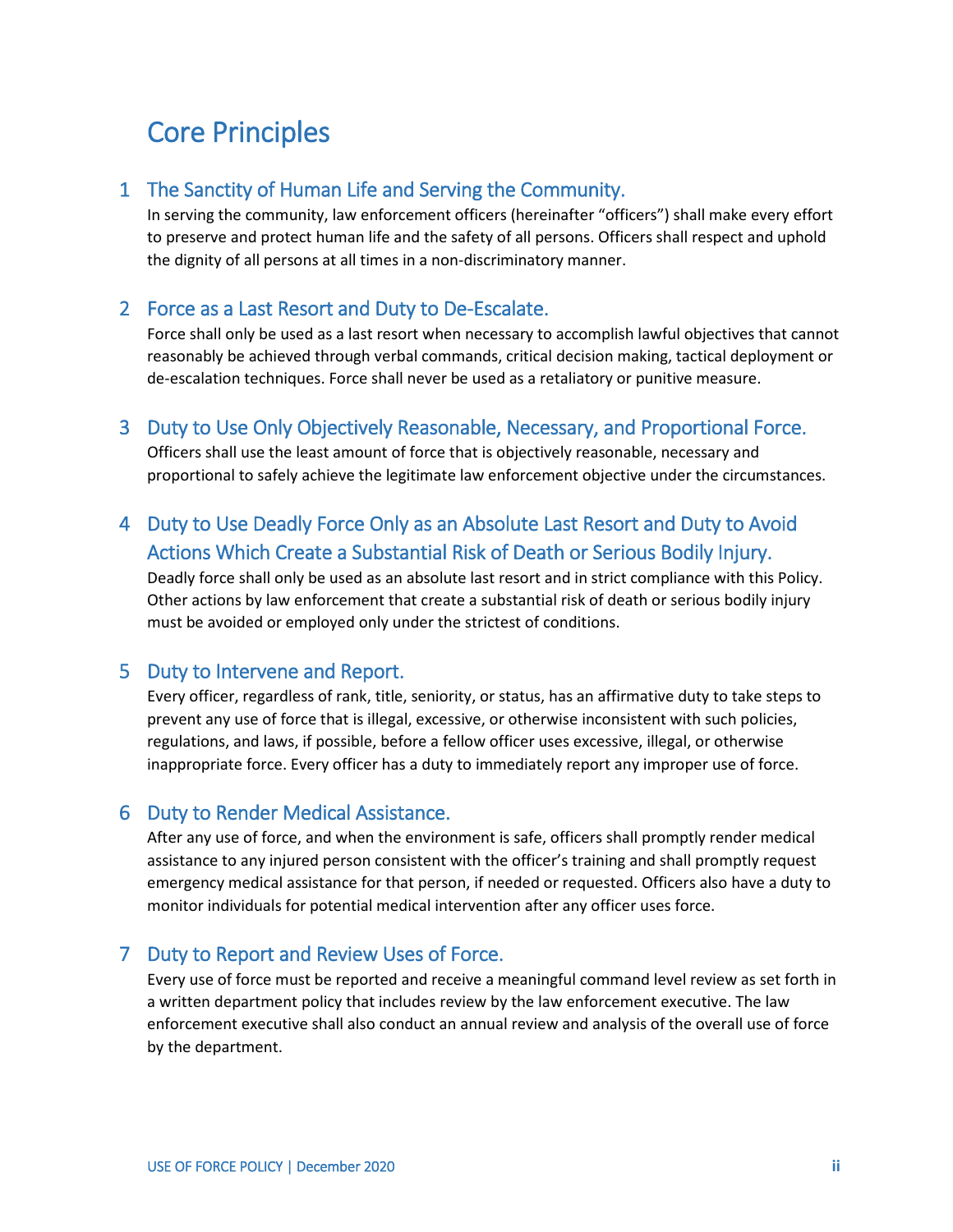#### <span id="page-8-0"></span>**Definitions**

**Active Assailant.** A person who is using or imminently threatening the use of force, with or without a weapon, in an aggressive manner that poses a substantial risk of causing bodily injury to an officer or another person. A threatening assailant becomes an active assailant when the threat becomes imminent.

**Active Resistor.** A person who is uncooperative, fails to comply with directions from an officer, and instead actively attempts to avoid physical control. This type of resistance includes, but is not limited to, evasive movement of the arm, flailing arms, tensing arms beneath the body to avoid handcuffing, and flight.

**Bodily Injury.** Physical pain or temporary disfigurement, or any impairment of physical condition. Bodily harm and bodily injury have the same definition for the purposes of this Policy. See N.J.S.A. 2C:11-1(a); N.J.S.A. 2C:3-11(e).

**Civil Disturbance.** An assembly of persons engaged in or creating an immediate threat of collective violence, destruction of property, looting, or other criminal acts. Such a gathering may also be referred to as a riot.

**Chokehold.** A technique that involves applying direct pressure to a person's trachea (windpipe) or airway (front of the neck) with the effect of reducing the intake of air. This includes a carotid restraint or any lateral neck restraint, where direct pressure is applied to the carotid artery restricting the flow of blood to the brain causing temporary loss of consciousness.

**Conducted Energy Device (CED).** A CED means any device approved by the Attorney General that is capable of firing darts/electrodes that transmit an electrical charge or current intended to temporarily disable a person.

**Constructive Authority.** Constructive authority is not considered a use of force because it does not involve physical contact with the subject. Rather, constructive authority involves the use of the officer's authority to exert control over a subject. Examples include verbal commands, gestures, warnings, and unholstering a weapon. Pointing a firearm at a subject is an example of constructive authority to be used only in appropriate circumstances outlined in Section 3.4 of this Policy.

**Cooperative Person.** A person who responds to and complies with an officer's directions.

**Critical Decision-Making Model.** The Critical Decision-Making Model is an organized way of making decisions about how an officer will act in any situation, including those that may involve potential uses of force.

**De-escalation**. De-escalation refers to the action of communicating verbally or non-verbally in an attempt to reduce, stabilize, or eliminate the immediacy of a threat. De-escalation may also be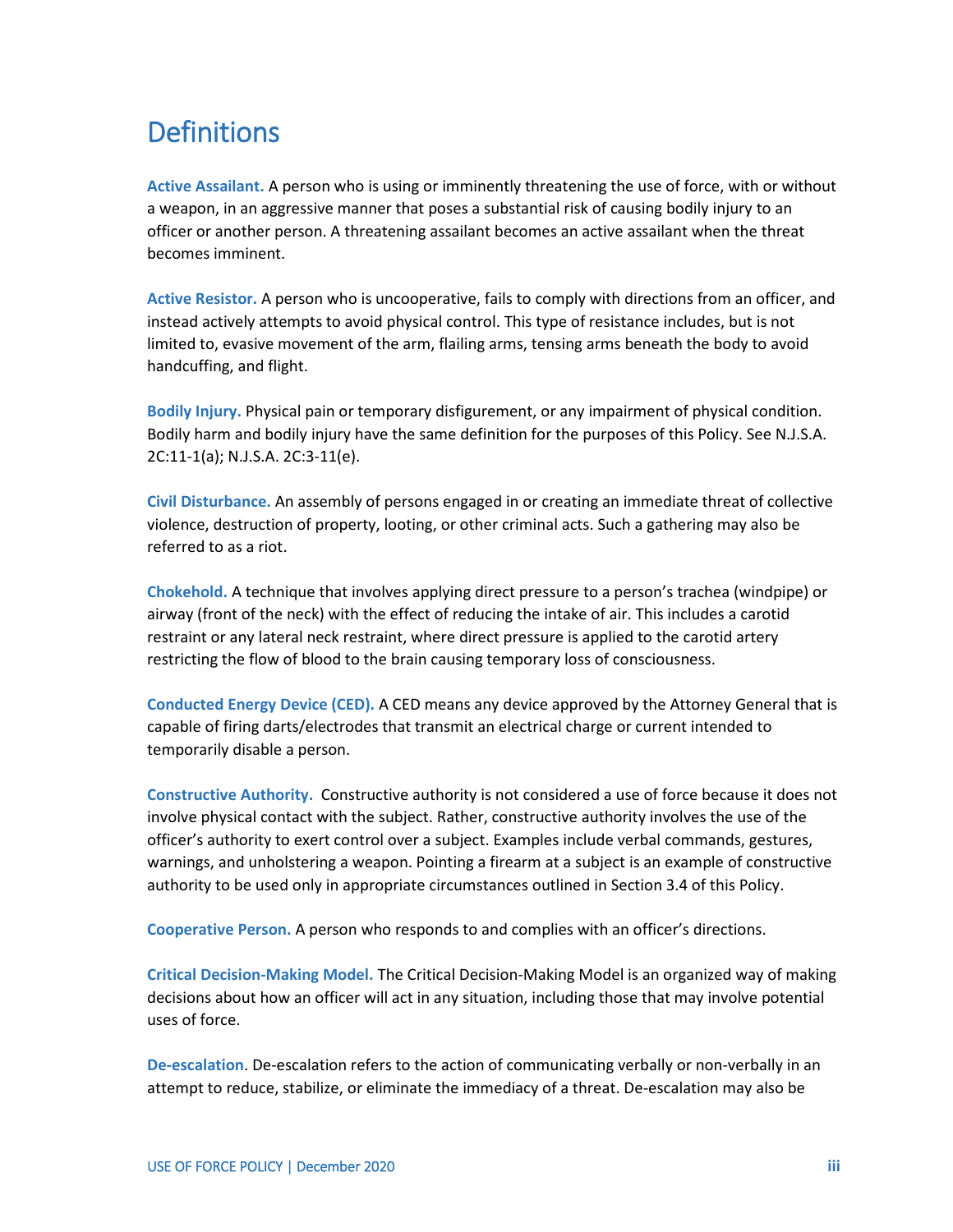used to create the time needed to position additional resources to resolve the situation with the least amount of force necessary.

**Deadly Force.** Force that an officer uses with the purpose of causing, or that a reasonable officer knows creates a substantial risk of causing death or serious bodily injury. Discharging a firearm, constitutes deadly force, unless the discharge occurred during the course of a law enforcement training exercise, routine target practice at a firing range, a lawful animal hunt, or the humane killing of an injured animal. A threat to cause death or serious bodily injury by the display of a weapon or otherwise, so long as the officer's purpose is limited to creating an apprehension that deadly force will be used if necessary, does not constitute deadly force.

**Enhanced Mechanical Force.** An intermediate force option between mechanical force and deadly force, generally requiring a greater level of justification than that pertaining to physical or mechanical force, but a lower level of justification than that required for the use of deadly force. Unlike deadly force, enhanced mechanical force does not require an imminent threat of death or serious bodily injury. Examples include conducted energy devices and less-lethal devices and ammunition.

**Feasible.** Reasonably capable of being accomplished or carried out, given the totality of the circumstances, in a manner that maintains the safety of the public and officers.

**Imminent Danger.** Threatened actions or outcomes that are immediately likely to occur during an encounter absent action by the officer. The period of time involved is dependent on the circumstances and facts evident in each situation and is not the same in all situations. The threatened harm does not have to be instantaneous, for example, imminent danger may be present even if a subject is not at that instant pointing a weapon at the officer, but is carrying a weapon and running for cover to gain a tactical advantage.

**Law Enforcement Executive.** A law enforcement agency's highest-ranking sworn law enforcement officer, typically the chief of police. In situations where the highest-ranking officer is recused from a matter, then "law enforcement executive" refers to the next highest-ranking officer without a conflict.

**Law Enforcement Officer.** Any person who is employed as a sworn member of any state, county, or municipal law enforcement agency, department, or division of those governments who is statutorily empowered to act for the detection, investigation, arrest, conviction, detention, or rehabilitation of persons violating the criminal laws of this State. The term law enforcement officer shall include sworn members of the New Jersey State Police, the Division of Criminal Justice and the Juvenile Justice Commission. It shall include State Correctional Police Officers pursuant to N.J.S.A. 2A:154-4, County Correctional Police Officers pursuant to N.J.S.A. 2A:154-3, Special Law Enforcement Officers of all classes pursuant to N.J.S.A. 40A:14-146.8 et seq., Humane Law Enforcement Officers appointed pursuant to N.J.S.A. 4:22-14.1 or 4:22-14.4, Auxiliary Police Officers appointed pursuant to N.J.S.A. App.A:9-45(c), and Constables appointed pursuant to N.J.S.A. 40A:9-120.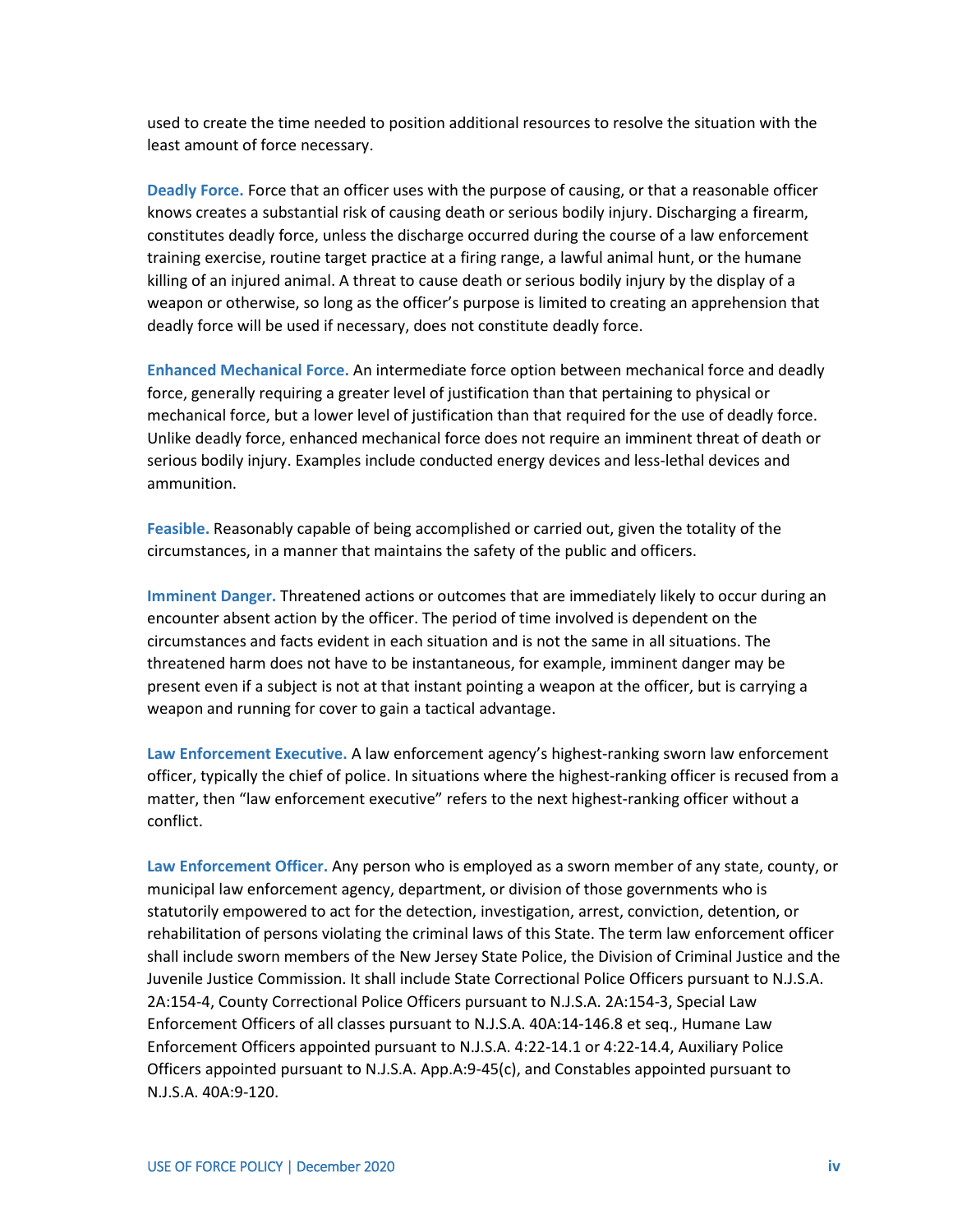**Mechanical Force.** Mechanical force involves the use of a device or substance, other than a firearm, to overcome a subject's resistance to the exertion of the officer's authority. Examples include use of an asp, baton, or other object, oleoresin capsicum (OC) spray or the physical apprehension by canines.

**Passive Resistor.** A person who is non-compliant in that they fail to comply in a non-movement way with verbal or other direction from an officer.

**Peaceful Demonstration.** A nonviolent assembly of persons organized primarily to engage in free speech activity. These may be scheduled events that allow for law enforcement planning or spontaneous. They include, but are not limited to, marches, protests, and other assemblies intended to attract attention.

**Physical Contact.** Physical contact involves routine or procedural contact with a subject necessary to effectively accomplish a legitimate law enforcement objective. Examples include guiding a subject into a police vehicle, holding the subject's arm while transporting, routinely handcuffing a subject, and maneuvering or securing a subject for a frisk. Physical contact alone does not constitute force.

**Physical Force.** Physical force involves contact with a subject beyond that which is generally used to effect an arrest or other law enforcement objective. Physical force is employed when necessary to overcome a subject's physical resistance to the exertion of the officer's authority, or to protect persons or property. Examples include taking a resisting subject to the ground, using wrist or arm locks, striking the subject with the hands or feet, or other similar methods of hand-to-hand confrontation, such as certain pain compliance techniques.

**Positional Asphyxiation.** Positional asphyxiation is insufficient intake of oxygen as a result of body position that interferes with the subject's ability to breathe. It can occur during the process of subduing and restraining a person by placing the person in a posture that prevents or impedes the mechanism of normal breathing. If the person cannot escape from the position, death may occur very rapidly. Restraint in the prone position presents a significant risk of asphyxia, particularly when a person is handcuffed and left in a face-down position. As soon as handcuffed and restrained, a person should be raised immediately to a seated or standing position that does not impede the mechanism of normal breathing.

**Proportional Force.** The minimum amount of force, of both type (e.g., physical, mechanical, enhanced mechanical, or deadly) and intensity, that is necessary to control a situation and achieve a legitimate law enforcement objective. The law permits officers to overcome unlawful force or resistance; thus, the term proportional force is not intended to mean a type and intensity of force that is exactly equal to the type and intensity of force being used by the subject. The term proportional force is intended to highlight that the level of force a law enforcement officer utilizes shall be no more than is necessary to overcome the unlawful force or resistance being confronted by the officer.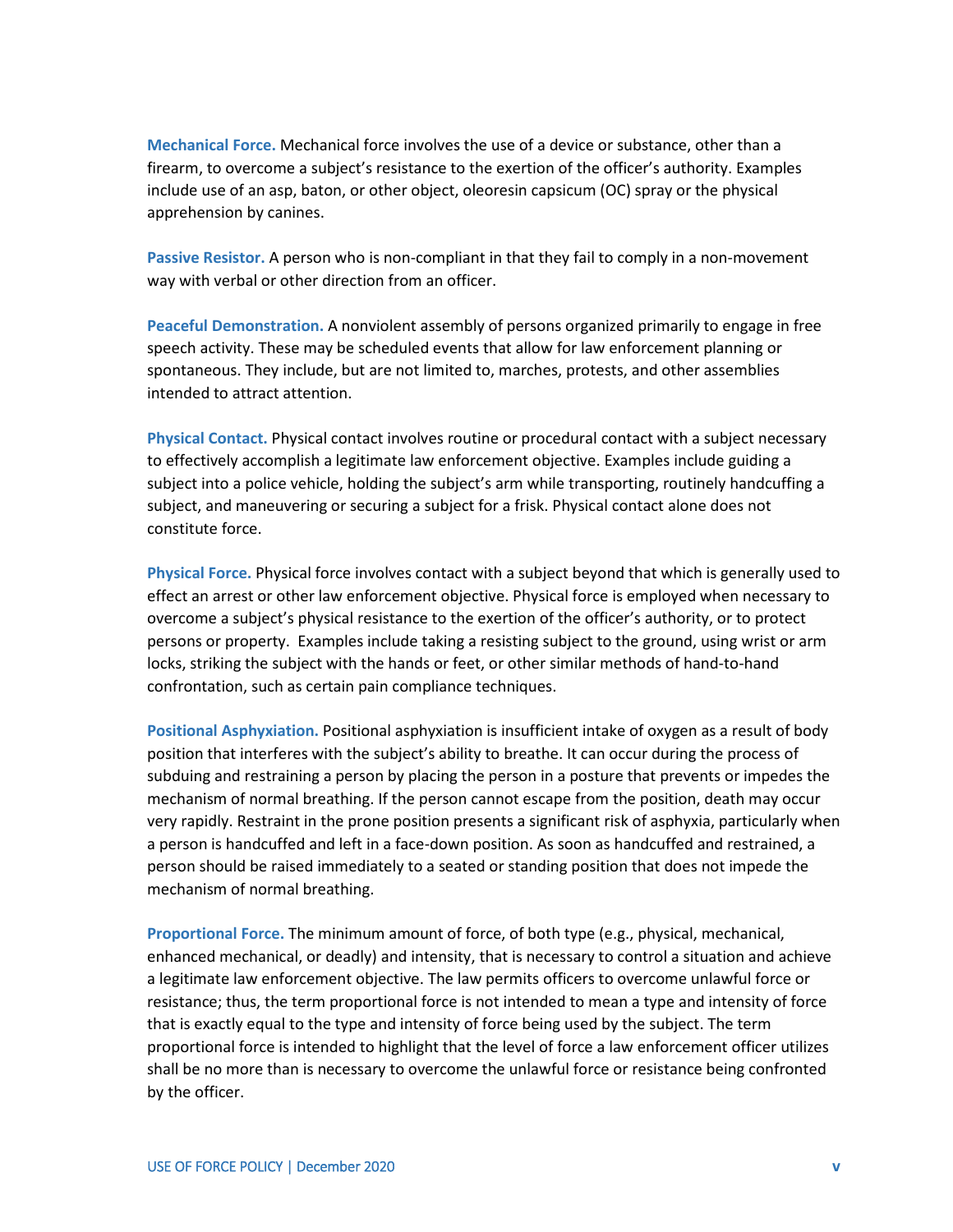**Reasonable Belief.** A reasonable belief is an objective assessment based upon an evaluation of how a reasonable officer with comparable training and experience would react to, or draw inferences from, the facts and circumstances confronting and known by the officer at the scene.

**Serious Bodily Injury.** Serious bodily injury means bodily injury which creates a substantial risk of death or which causes serious, permanent disfigurement or protracted loss or impairment of the function of any bodily member or organ. Serious bodily injury and serious bodily harm have the same definition the purposes of this Policy. See N.J.S.A. 2C:11-1(b); N.J.S.A. 2C:3-11(d).

**Strategic Redeployment.** Repositioning by an officer to increase space and time to react to a subject. It includes gaining time to de-escalate by withdrawing from the immediate vicinity of the subject if doing so will not create a threat to the safety of the public or the officer in doing so.

**Tactical Communication.** Verbal communication techniques that are designed to avoid or minimize the use of force. Such techniques include giving clear, simple instructions or directions, using active listening techniques to engage the suspect, and explaining the consequences of failure to comply with directions or instructions, including that force may be used.

**Tactical Positioning.** Making advantageous uses of position, distance, and cover to reduce the risk of injury to an officer and avoid or reduce the need to use force.

**Threatening Assailant.** A person who is threatening the use of force against an officer or another person, with or without a weapon, in an aggressive manner that may cause bodily injury. Examples may include a person armed with a weapon who fails to disarm, and an unarmed person who advances on an officer or any other person in a threatening manner thereby reducing the officer's time to react, putting the officer in reasonable fear of a physical attack.

<span id="page-11-0"></span>**Time as a Tactic.** A method to avoid forcing an immediate resolution to a situation if it can be safely done, including establishing a zone of safety around a person that creates an opportunity for an assessment and action, when feasible, thereby decreasing the need to resort to force.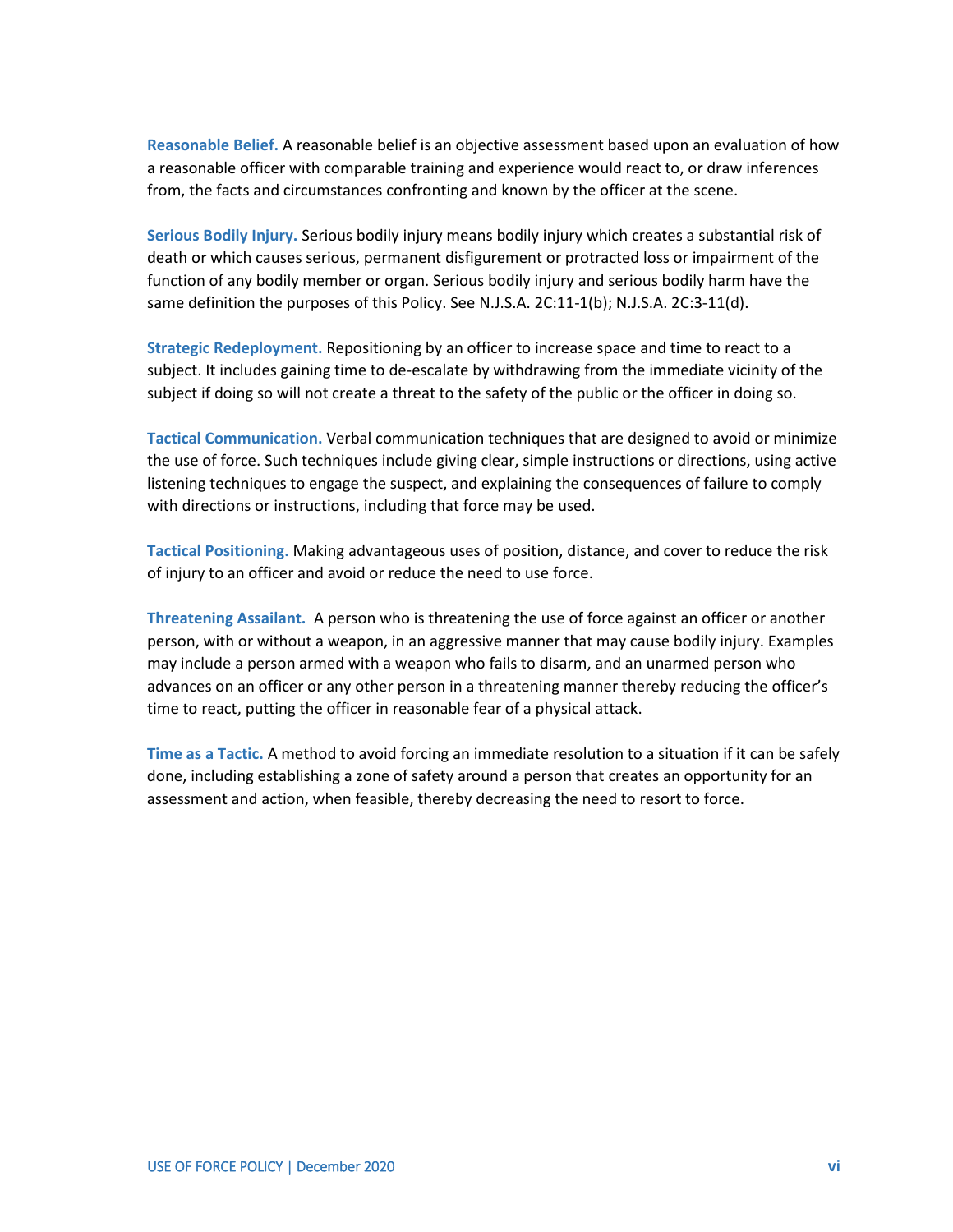### Core Principle One

The Sanctity of Human Life and Serving the Community. In serving the community, officers shall make every effort to preserve and protect human life and the safety of all persons. Officers shall also respect and uphold the dignity of all persons at all times in a non-discriminatory manner.

- **1.1** A respectful and cooperative relationship with the community is essential for effective law enforcement. That relationship can be undermined when force is used unnecessarily or unequally.
- **1.2** Every officer shall respect the sanctity of human life and the dignity of every person, and act to preserve every life, whenever possible, and avoid unnecessary injury to members of the public or themselves.
- **1.3** In carrying out their duties as guardians of public safety, officers shall at all times treat every person equally without regard to the individual's actual or perceived race, creed, color, national origin, ancestry, age, marital status, civil union status, domestic partnership status, affectional or sexual orientation, genetic information, sex, gender identity or expression, disability, nationality, familial status, or any other protected characteristic under N.J.S.A. 10:5-1 et seq.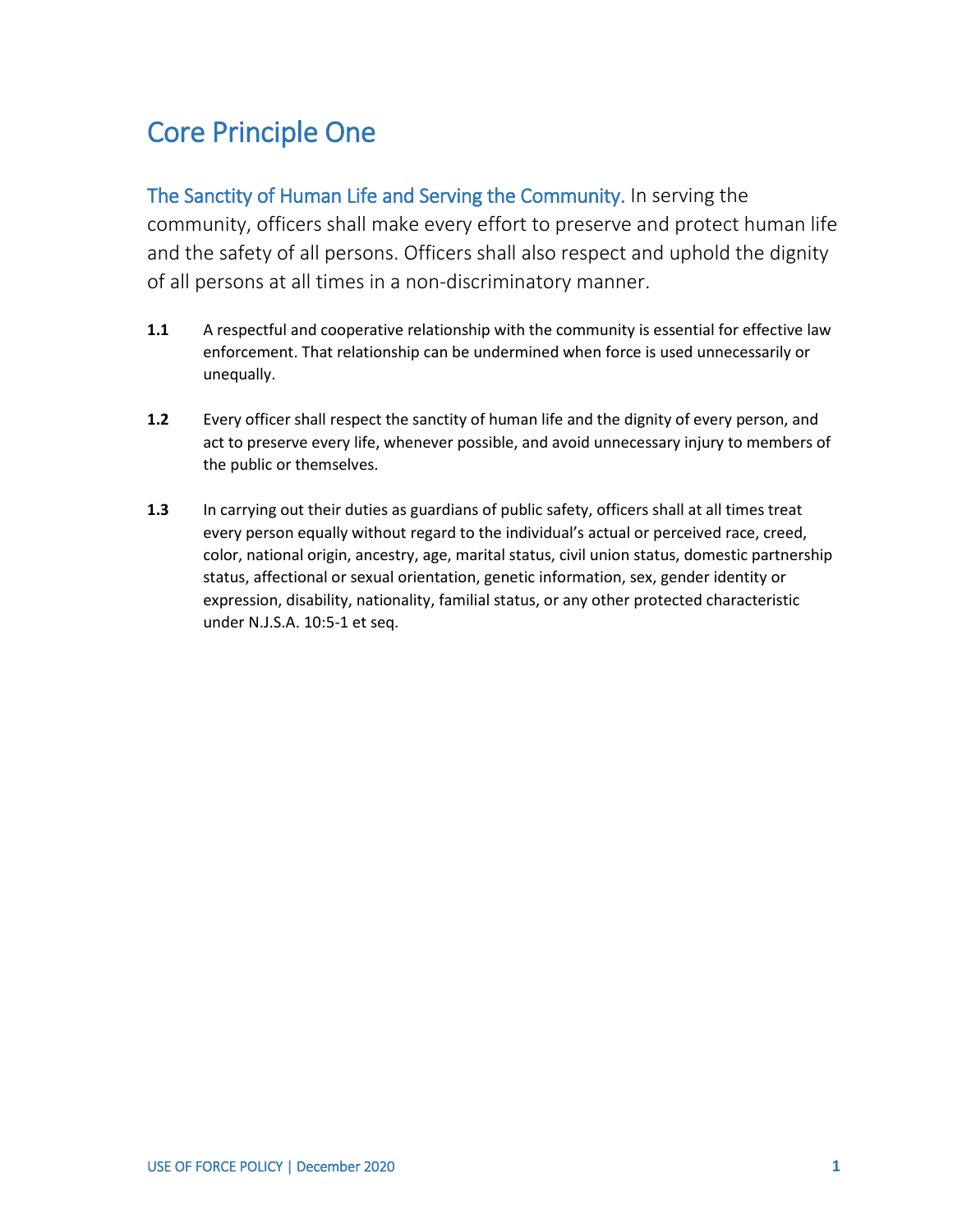#### <span id="page-13-0"></span>Core Principle Two

Force as a Last Resort and Duty to De-Escalate. Force shall only be used as a last resort when necessary to accomplish lawful objectives that cannot reasonably be achieved through verbal commands, critical decision making, tactical deployment or de-escalation techniques. Force shall never be used as a retaliatory or punitive measure.

- **2.1 Authority to use force.** Officers are granted the unique authority to use force for lawful purposes, including, but not limited to, the following:
	- (a) effectuating a lawful arrest or detention;
	- (b) carrying out a lawful search;
	- (c) overcoming resistance directed at the officer or others;
	- (d) preventing physical harm to the officer or to another person (including intervening in a suicide or other attempt of self-inflicted injury);
	- (e) protecting the officer or a third party from unlawful force; or
	- (f) preventing property damage or loss.
- **2.2 Prohibitions on certain force.** Officers may not use or threaten to use force for any following reasons:
	- (a) to punish a person or to retaliate against them for past conduct;
	- (b) as a lesson to prevent a person from resisting or fleeing in the future; or
	- (c) to resolve a situation more quickly, unless delay would risk the safety of the person involved, officers, or others, or would significantly interfere with other legitimate law enforcement objectives.
- **2.3 Force as a last resort.** Officers shall exhaust all other reasonable means to gain compliance before resorting to force, if feasible. Thus, if a safe alternative would achieve law enforcement's objective, force shall not be used. Officers shall, therefore, use verbal commands, critical decision making, tactical deployment and de-escalation techniques to gain voluntary compliance, when feasible. Importantly, officers shall never engage in unnecessary, overly aggressive, or otherwise improper actions that create a situation where force becomes necessary.
- **2.4 Critical decision making.** Critical decision-making and tactical deployment techniques include tactical communication and tactical positioning, such as strategic redeployment and time as a tactic. Critical decision-making and tactics require officers to do the following:
	- (a) begin critical assessment and planning prior to arriving at the scene;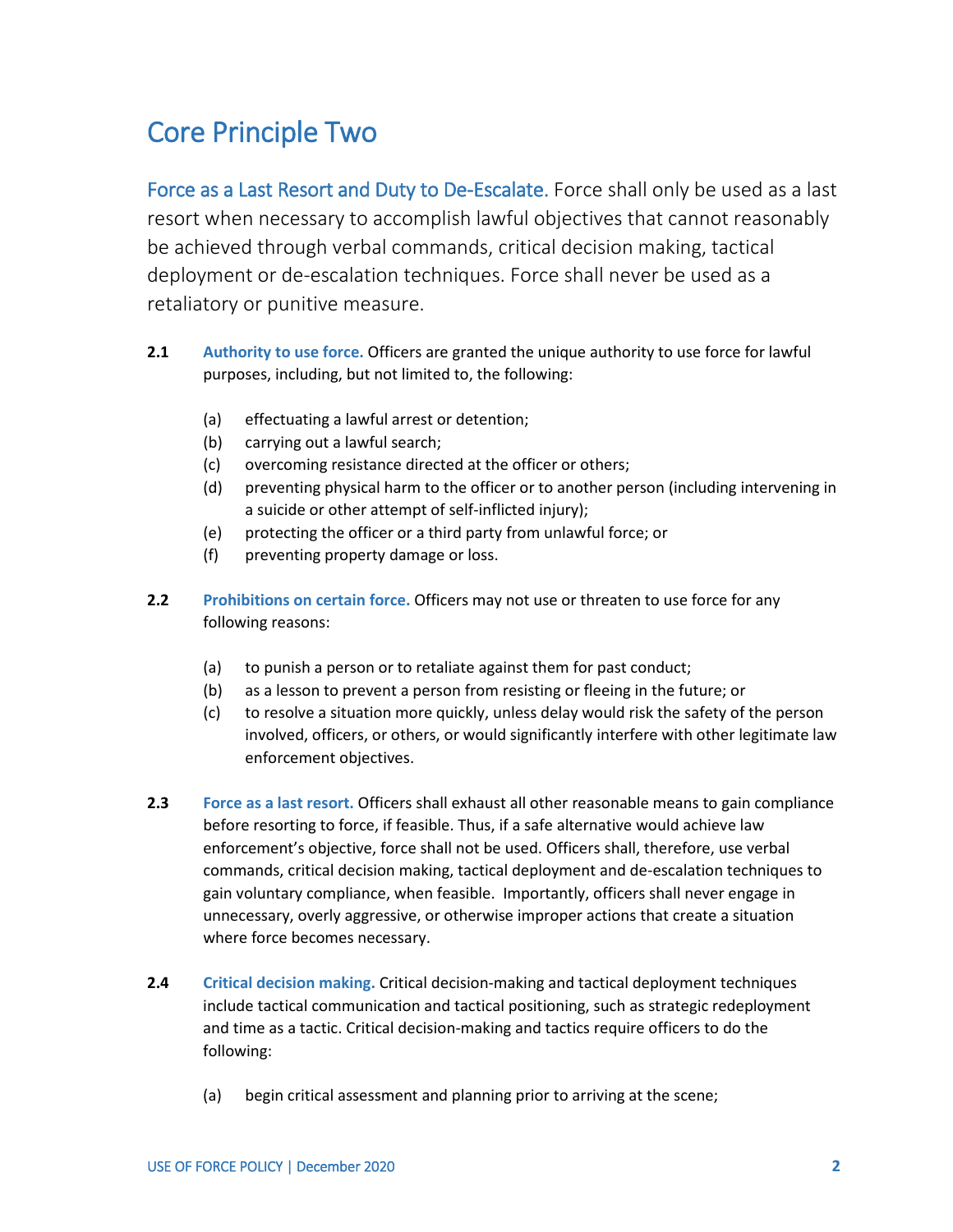- (b) collect available information;
- (c) assess situations, threats, and risks;
- (d) identify options for conflict resolution;
- (e) determine the best course of action; and
- (f) act, review, and re-assess the situation as it evolves.
- **2.5 De-escalation.** De-escalation is the action of communicating verbally or non-verbally in an attempt to reduce, stabilize, or eliminate the immediacy of a threat. De-escalation may also be used to create the time needed to allow the situation to resolve itself or to position additional resources to resolve the situation with the least amount of force necessary. Officers should employ de-escalation techniques when feasible, which include, but are not limited to, the following:
	- (a) communication techniques to calm an agitated subject (e.g., regulating tone and pitch, such as speaking slowly in a calm voice);
	- (b) techniques to promote rational decision making, such as ensuring that only one officer addresses the person and the other officers remain detached as safety permits as to not escalate the situation; and splitting up individuals at the scene who may be arguing;
	- (c) active listening techniques, such as sharing the officer's name, asking the subject their name, and exhibiting a genuine willingness to listen;
	- (d) slowing down the pace of the incident by taking deep breaths, slowing speech, and/or applying strategic or critical thinking;
	- (e) using calming gestures and facial expressions (e.g., arms extended with palms out and avoid angry expressions);
	- (f) practicing procedural-justice techniques, such as explaining the officer's actions and responding to questions;
	- (g) verbal persuasion and advisements (e.g., explaining, without threats, how the person would benefit from cooperation, and the subject's rights or what the officer wants the subject to do); and
	- (h) avoiding the unnecessary display of weapons, including firearms, Conducted Energy Devices (CEDs), batons, or OC Spray.
- **2.6 Warning and opportunity to comply.** Officers should generally not use force immediately when encountering noncompliance with verbal directions. Instead, whenever feasible, before using force, officers shall:
	- (a) provide clear instructions and warnings;
	- (b) attempt to determine whether the person has a special need, mental condition, physical limitation, developmental disability, or language barrier (See Section 2.7);
	- (c) state the consequences of refusing to comply with a mandatory directive, including that force will be used unless the person complies; and
	- (d) give the suspect a reasonable opportunity to comply.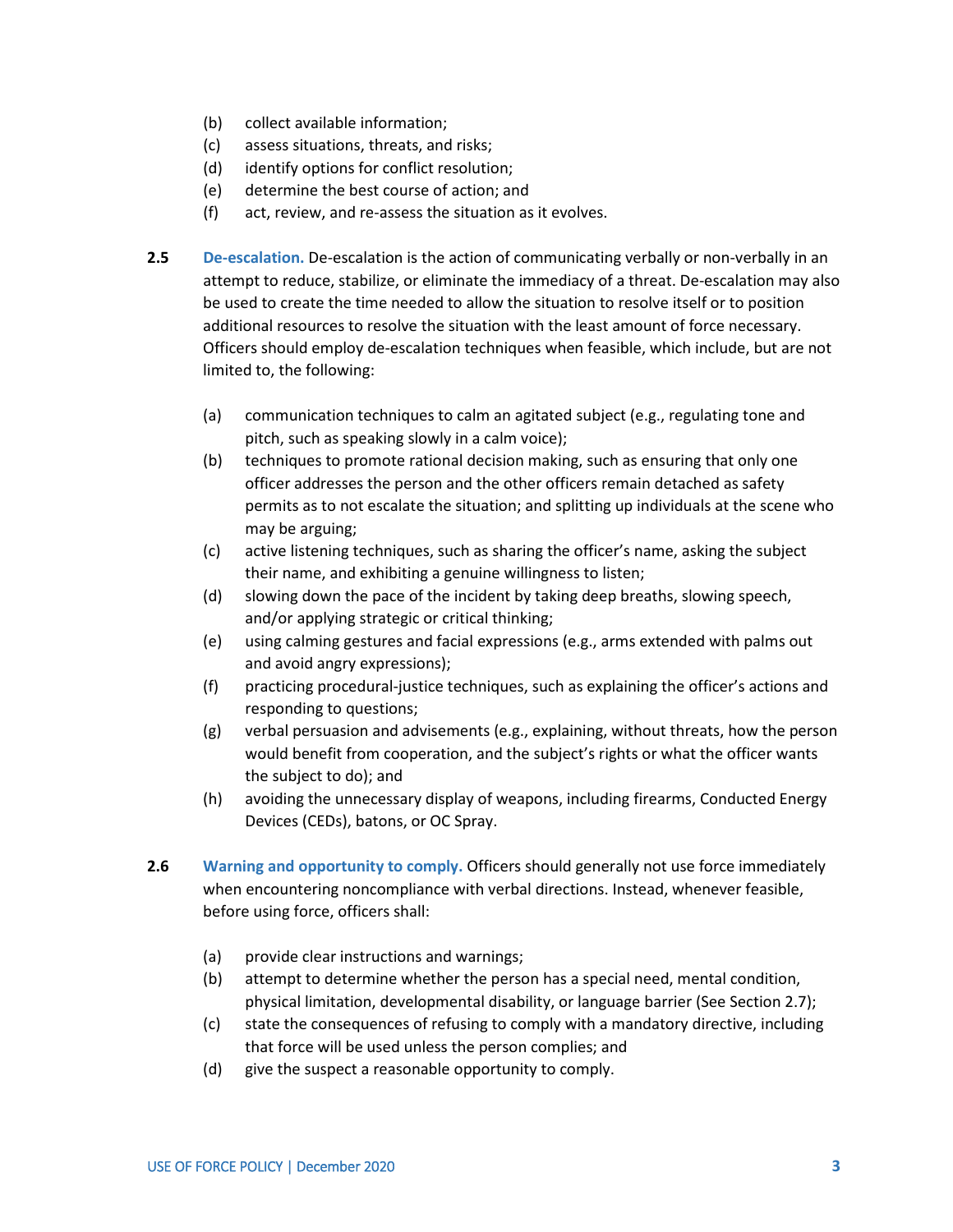- **2.7 Dealing with persons in a behavioral or mental health crisis or other factors affecting compliance.** Officers should consider an individual's mental, physical, developmental, intellectual disability, or other conditions, such as age of the suspect, that affect the person's ability to communicate or comply. This includes, when feasible, considering the following factors related to the individual:
	- (a) behavioral or mental health crisis;
	- (b) drug interaction;
	- (c) medical condition;
	- (d) mental impairment;
	- (e) physical limitation;
	- (f) developmental disability, including autism spectrum disorder;
	- (g) cognitive impairment or intellectual disability;
	- (h) hearing loss or impairment;
	- (i) communication disorder, including speech impairment;
	- (j) language barrier;
	- (k) visual impairment;
	- (l) age; or
	- (m) other factors beyond the individual's control.
- **2.8** Whenever an officer determines that one of the above listed factors exists and is influencing the person's failure to comply with an officer's command, when feasible, the officer shall consider whether specific techniques or resources would help resolve the situation without the need to utilize force. Techniques for responding include, but are not limited to, the following:
	- (a) obtaining information about the person from available sources including family members, caregivers or others who know the individual;
	- (b) decreasing exposure to the potential threat by moving to a safer position. This may involve creating distance, seeking cover, tactical repositioning, concealment, and/or placing barriers between an uncooperative person and the officer;
	- (c) slowing down the pace of the incident by the officer slowing their speech, taking deep breaths, and/or applying strategic and critical thinking;
	- (d) keeping the non-compliant person confined to a limited area and calling for a supervisor, back-up officers, and specially-trained resources to assist in resolving the incident. These specially-trained resources may include Crisis Intervention Teamtrained officers, behavioral or mental health care providers, negotiators, qualified bilingual officers, or officers equipped with less-lethal devices;
	- (e) using time as a de-escalation strategy, thereby creating an opportunity to calm the non-compliant person;
	- (f) using simplified speech and shorter verbal directions or instructions;
	- (g) eliminating or reducing sensory distractions (bright flashing lights, sirens, or other loud noises); and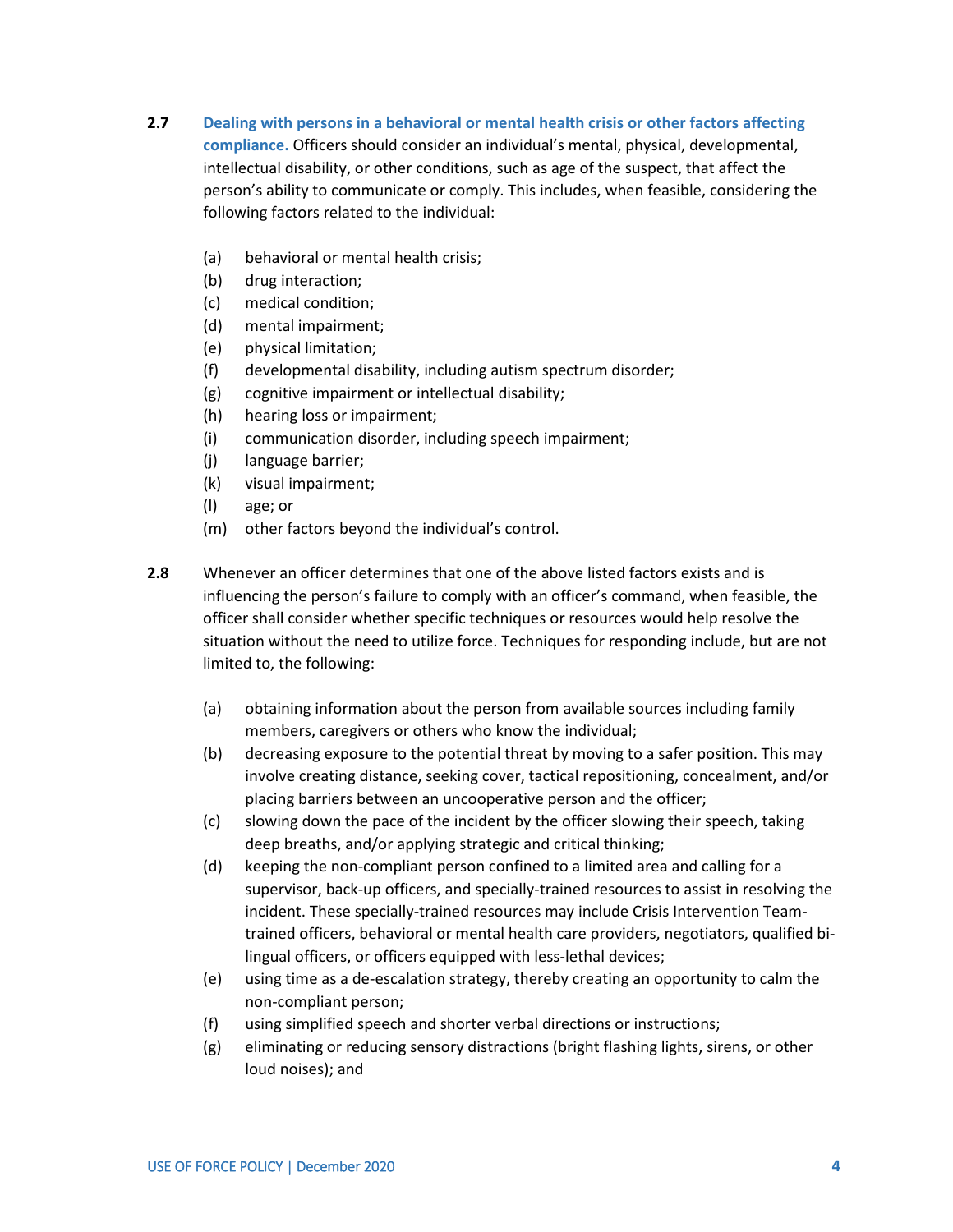- (h) any reasonable strategy that lessens the emotional anger, frustration, combativeness of a subject or others who may be present may be appropriate.
- **2.9** Importantly, officers should not default to attempting to resolve the incident immediately if slowing down the pace is viable and can be accomplished without creating an immediate threat to the public or placing officers in unreasonable danger.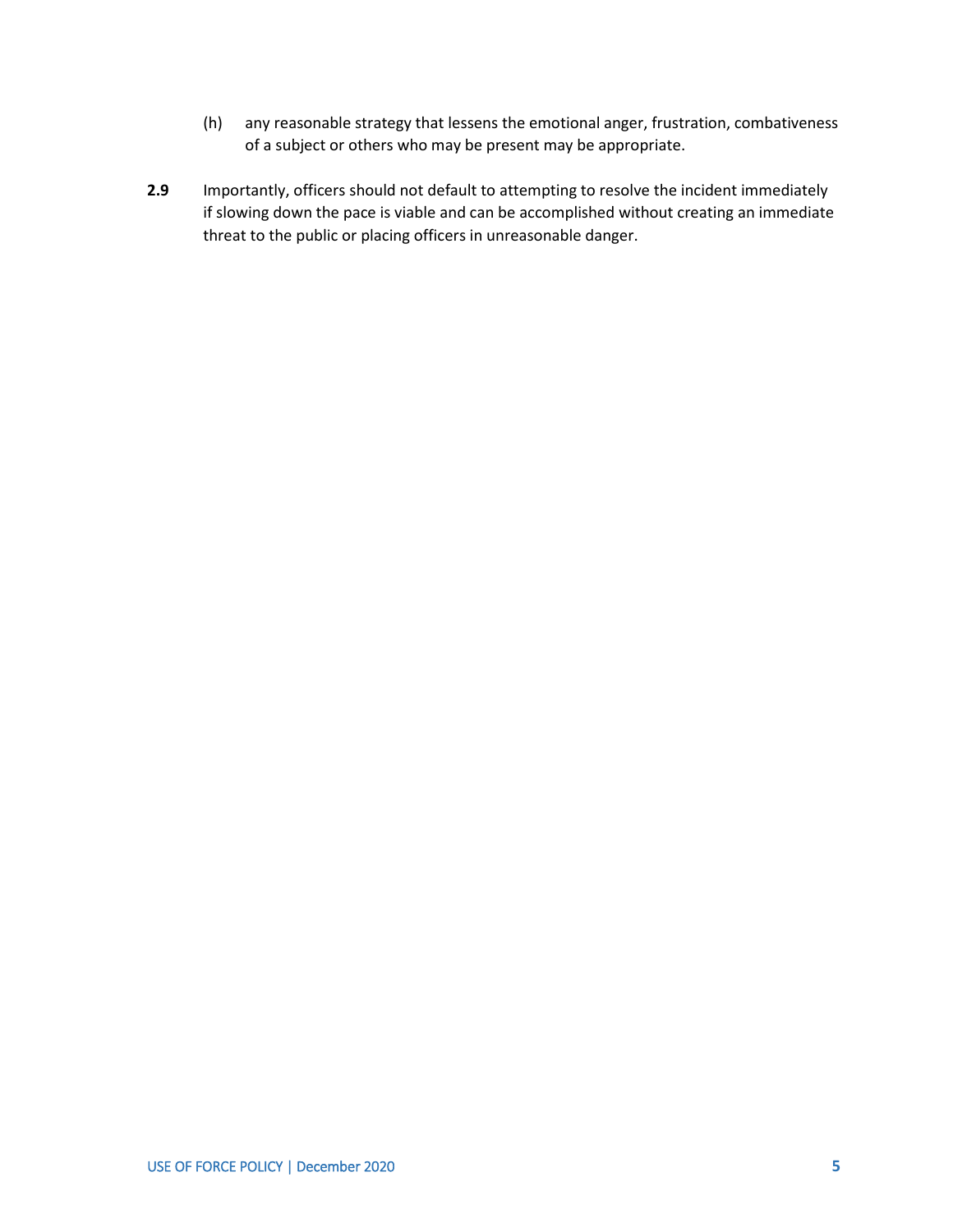#### <span id="page-17-0"></span>Core Principle Three

#### Duty to Use Only Objectively Reasonable, Necessary, and Proportional Force.

Officers shall use the least amount of force that is objectively reasonable, necessary, and proportional to safely achieve the legitimate law enforcement objective under the circumstances.

- **3.1 Limitations on use of force.** In situations where officers are justified in using force, officers shall use only that degree of force that is reasonable, necessary, and proportional considering the totality of the circumstances, including the subject's mental and physical condition, the nature of the offense, and most importantly the level of resistance or threat known to the officer at the time.
- **3.2 Considerations when using force.** The decision to use force and the appropriate amount of force requires careful attention to the facts and circumstances of each incident. The officer must, as time permits and is feasible, consider the following non-exhaustive list of factors when determining whether and how much force to apply:
	- (a) immediacy and severity of the threat to officers or the public;
	- (b) the conduct of the individual being confronted, as reasonably perceived by the officer at the time;
	- (c) characteristics of the officer and subject (e.g., age, size, relative strength, skill level, injuries sustained, level of exhaustion or fatigue, the number of officers available vs. subjects);
	- (d) the effects of drugs or alcohol;
	- (e) the individual's mental state or capacity;
	- (f) the proximity of weapons or dangerous improvised devices;
	- (g) the degree to which the subject has been effectively restrained and their ability to resist despite being restrained;
	- (h) the availability of other options and possible effectiveness;
	- (i) the seriousness of the suspected offense or reason for contact with the individual. For example, in dealing with minor offenses, such as motor vehicle or and local ordinance violations practicing procedural-justice techniques, such as explaining the officer's actions and responding to questions before resorting to force, is particularly important;
	- (j) the officer's training and experience; and
	- $(k)$  the potential for injury to officers, suspects, and the public.
- *3.2.1* It is important to note that law enforcement encounters are never static and rapidly evolve. Thus, officers must continuously assess the effectiveness, proportionality, and necessity of their actions, including their tactical positioning, in order to decrease the likelihood of force being needed for self-protection. Officers may increase the time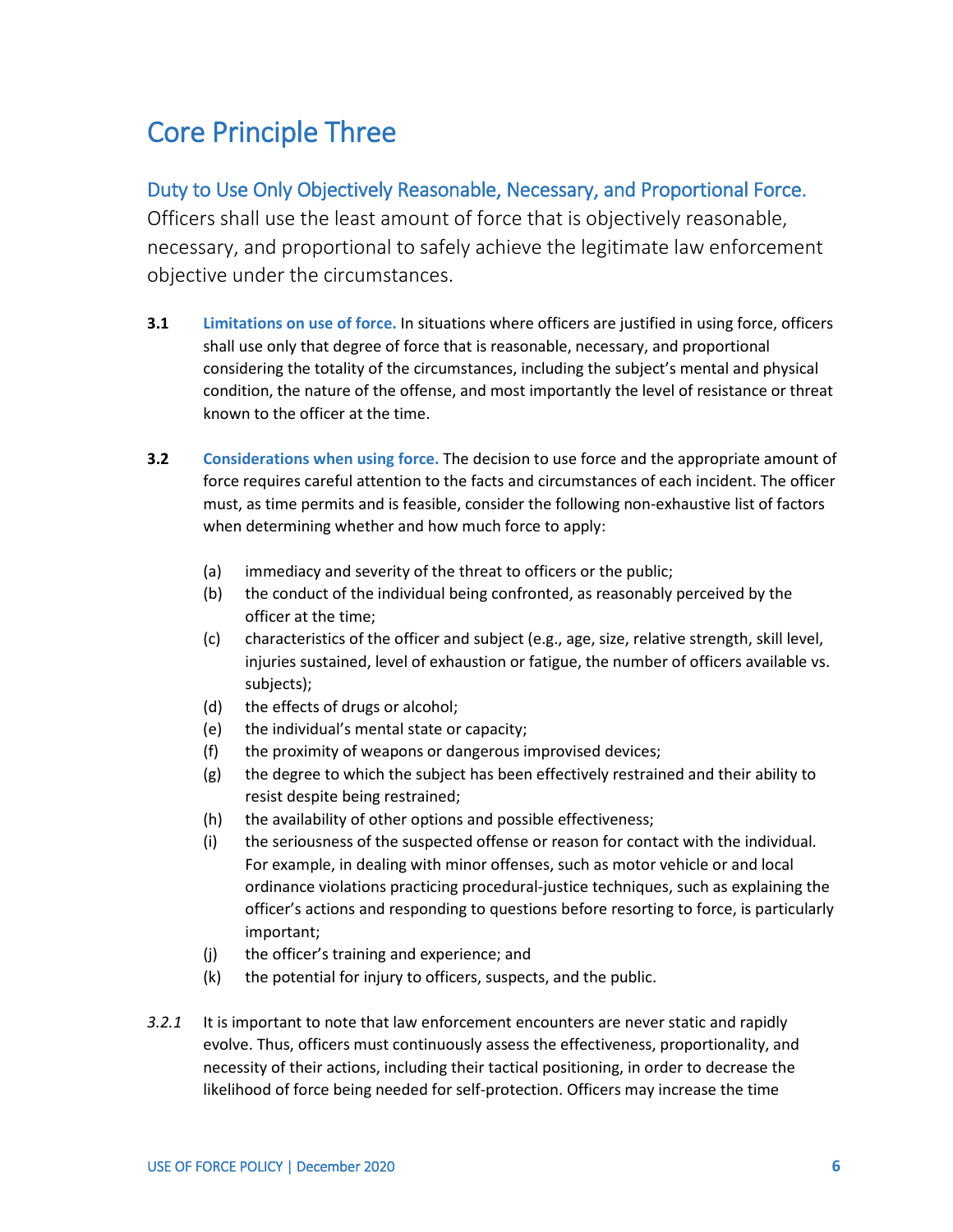available to evaluate the threat by positioning an object between themselves and the subject, being aware of their surroundings, and waiting for backup, when it is available.

- **3.3 Level of Resistance.** The level of resistance that an officer encounters is a key factor in determining the appropriate amount of force that may be used in response. Although it is not possible to determine in advance what the appropriate level of force is for every encounter, one factor that is consistent is the amount of resistance the officer is facing at the time. The less resistance an officer faces, the less force the officer should use. Consistent with training, the following general rules apply in determining the appropriate level of force:
	- (a) *Cooperative Person*. When dealing with a cooperative person, officers may rely on police presence and/or verbal control techniques, but should not use force.
	- (b) *Passive Resistor*. When dealing with a passive resistor, officers may rely on police presence, verbal control techniques, holding techniques, lifting/carrying, wrist locks and other manual pain compliance techniques. Greater force, such as strikes, punches, CEDs, or less lethal devices shall not be used.
	- (c) *Active Resistor*. When dealing with an active resistor, in addition to the options available for passive resistors, officers may use physical strikes with hands or feet, OC spray, batons or asps applied with non-impact pressure, and taking the person to the ground. As more fully detailed in Section 4.2, intentional strikes to the head or face, which are only allowed in an act of self-defense, are not permitted when dealing with an active resistor. Police canines shall not be utilized against an active resistor.
	- (d) *Threatening Assailant*. In general, when dealing with a threatening assailant, officers may use all types of force options other than deadly force. This includes striking with batons or asps, less lethal ammunition, and CEDs. Although a range of force options is generally available, the officer shall only use force that is proportional to the threat faced. Any strikes to the head or neck with a baton or asp are considered deadly force and can only be used when deadly force is allowed.
	- (e) *Active Assailant.* In general, when dealing with an active assailant, officers have all force options available, though deadly force shall only be used as a last resort in accordance with Core Principle Five of this Policy.
- *3.3.1* An individual's status evolves from a resistor to an assailant when they use force, threaten to use force, or otherwise act in an aggressive manner that increases the likelihood that they may cause physical injury to an officer or to another person. However, flight from an officer does not, on its own, qualify a person as an assailant. When dealing with an individual who poses a threat to the officer, the individual could be considered either a threatening assailant or an active assailant. To determine the individual's status for appropriate officer response, the officer must assess whether the threat poses an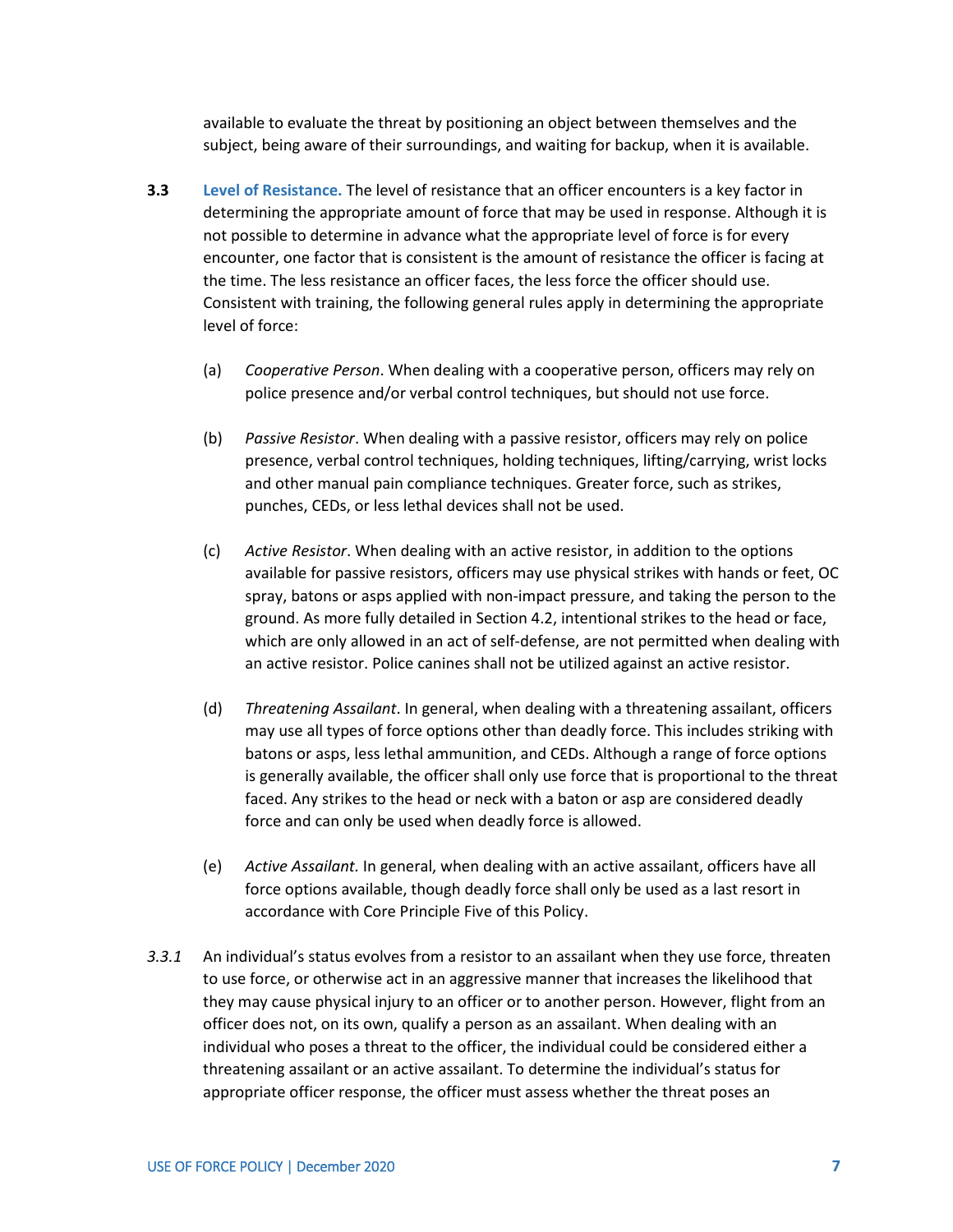imminent danger. If the threat is imminent, then that individual is considered an active assailant and all use of force options are available with deadly force being an absolute last resort in accordance with Core Principle Five of this Policy.

- *3.3.2* Officers face a dynamic environment in which interactions with individuals can escalate very quickly from one level of resistance to another. For example, a passive resistor may become an active assailant in an instant. In responding to the level of resistance, the officer may use the level of force that corresponds to the level of resistance the officer is facing, and need not use lesser levels of force that will not address the threat that the officer faces at the time. If the individual's resistance diminishes, the officer shall immediately reduce the level of force used against the individual. If the individual stops resisting entirely, the officer must immediately cease using force.
- **3.4 Displaying of Firearms.** Special requirements must be met before an officer may display a firearm. Unholstering or pointing a firearm are tactics that should be used with great caution. The presence of an officer's firearm, under the right circumstances, can discourage resistance and ensure officer safety in potentially dangerous situations without the need to resort to force. At the same time, however, unnecessarily or prematurely drawing a firearm could limit an officer's options in controlling a situation, could create greater anxiety on the part of citizens, and may result in an unwarranted or accidental discharge of the firearm.
	- (a) *Pointing a firearm*. Consistent with training, officers may point a firearm at a person only when circumstances create a reasonable belief that it may be necessary for the officer to use deadly force. When the officer no longer reasonably believes that deadly force may be necessary, the officer shall, as soon as practicable, secure or holster the firearm.
	- (b) *Reporting the pointing of a firearm*. Pointing a firearm, though not a use of force, constitutes a seizure that must be reported as a Show of Force on the Attorney General's Use of Force Reporting Portal.
- **3.5 Defensive Tactics & Pain Compliance Techniques.** Pain compliance techniques may be effective in controlling a passive or active resistor. Officers may only apply pain compliance techniques for which the officer has received department approved training and only when the officer reasonably believes that the use of such a technique is necessary to further a legitimate law enforcement purpose. Officers utilizing any pain compliance technique should consider the totality of the circumstances including, but not limited to, the following:
	- (a) the potential for injury to the officer(s) or others if the technique is not used;
	- (b) the potential risk of serious injury to the individual being controlled;
	- (c) whether the pain compliance technique is effective in achieving an appropriate level of control or a different technique should be employed;
	- (d) the nature of the offense involved;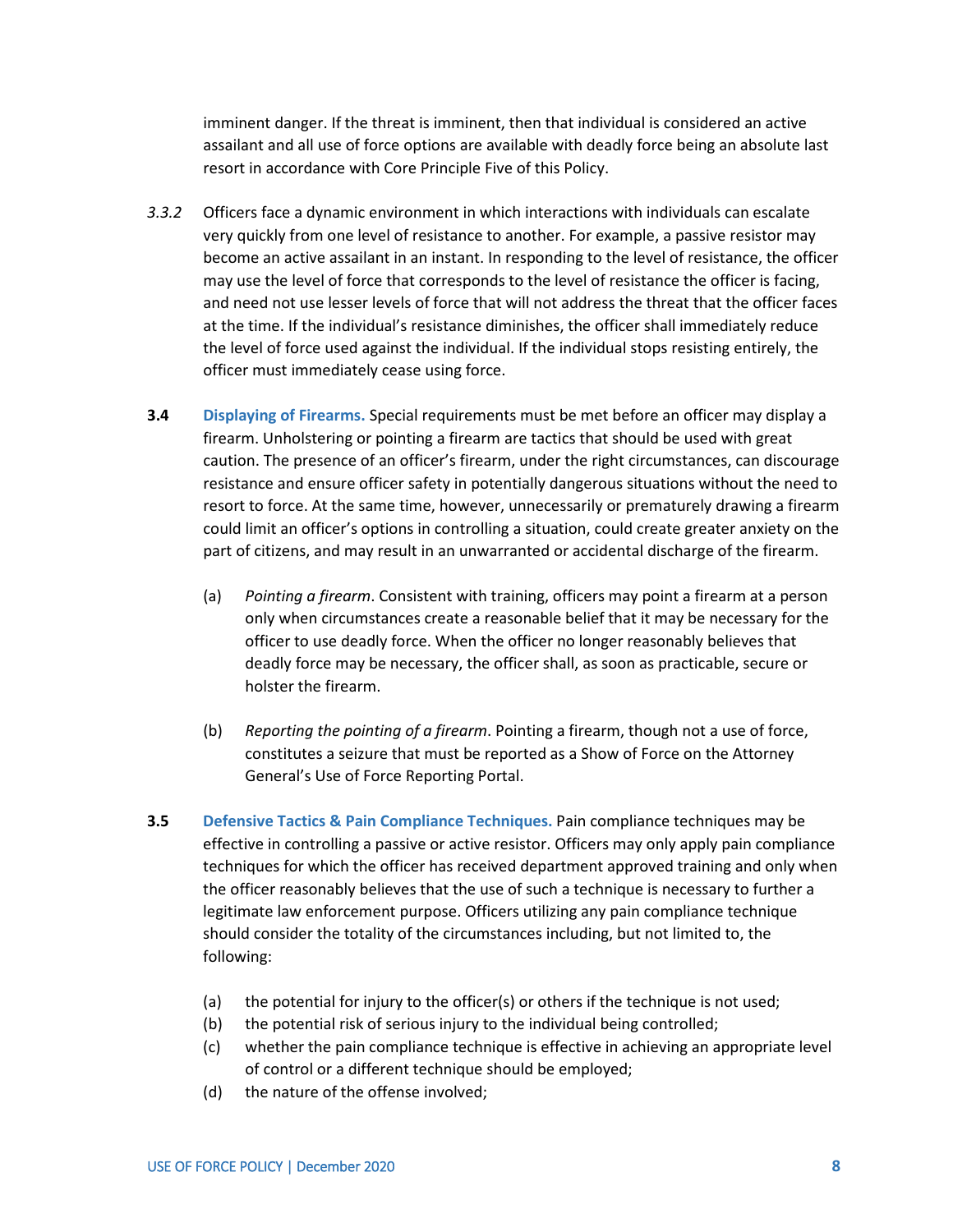- (e) the level of resistance of the individuals(s) involved;
- (f) whether immediate resolution is necessary;
- (g) the application of any pain compliance technique shall be immediately discontinued once the officer determines that compliance has been achieved or other more appropriate alternatives can reasonably be utilized; and
- (h) officers shall only use striking techniques directed at a subject's face as a means of self-defense, or in the defense of others. Striking at a subject's face using fists, elbows, knees, and feet, shall not be used as a means of pain compliance.
- **3.6 Positional asphyxiation.** Officers must recognize the heightened risk of positional asphyxiation and compression asphyxiation during restraint and be alert to any actions that must be immediately taken to avoid or minimize the risk of asphyxiation. Positional asphyxia can occur when a person is restrained, handcuffed or left unattended in any position that impedes their ability to breathe normally, particularly in a prone position. If the person cannot escape from the position, death may occur very rapidly. Thus, in the course of using force officers shall be alert to the following heightened risk factors for positional asphyxiation:
	- (a) alcohol or drug intoxication;
	- (b) possible mental health episode or incident;
	- (c) a substantially overweight individual;
	- (d) possible suffering of respiratory muscle fatigue (exhaustion);
	- (e) possible airway obstruction; and
	- (f) unconsciousness.
- *3.6.1* Officers shall take the following actions to reduce the risk of positional asphyxiation:
	- (a) As soon as handcuffed and restrained, a person should be immediately rolled to the side and taken to an upright position that does not impede the mechanism of normal breathing. This requirement is especially important when the subject is handcuffed face down in the prone position;
	- (b) Care should be taken not to put sustained pressure on the neck or back, as breathing can be restricted even if the person is placed in the recovery position. This includes sitting, kneeling, or standing on a person's chest, back, or neck for a prolonged period of time;
	- (c) Officers shall continuously monitor the person's condition while being restrained, as death can occur suddenly and develop beyond the point of viable resuscitation within seconds;
	- (d) Whenever possible during team restraint, a "Safety Officer," with the responsibility to monitor the health and welfare of the person during restraint, should be designated;
	- (e) The arrested person must not be transported in the prone position; and
	- (f) The arrested person should be monitored prior to, during, and at the conclusion of the transport.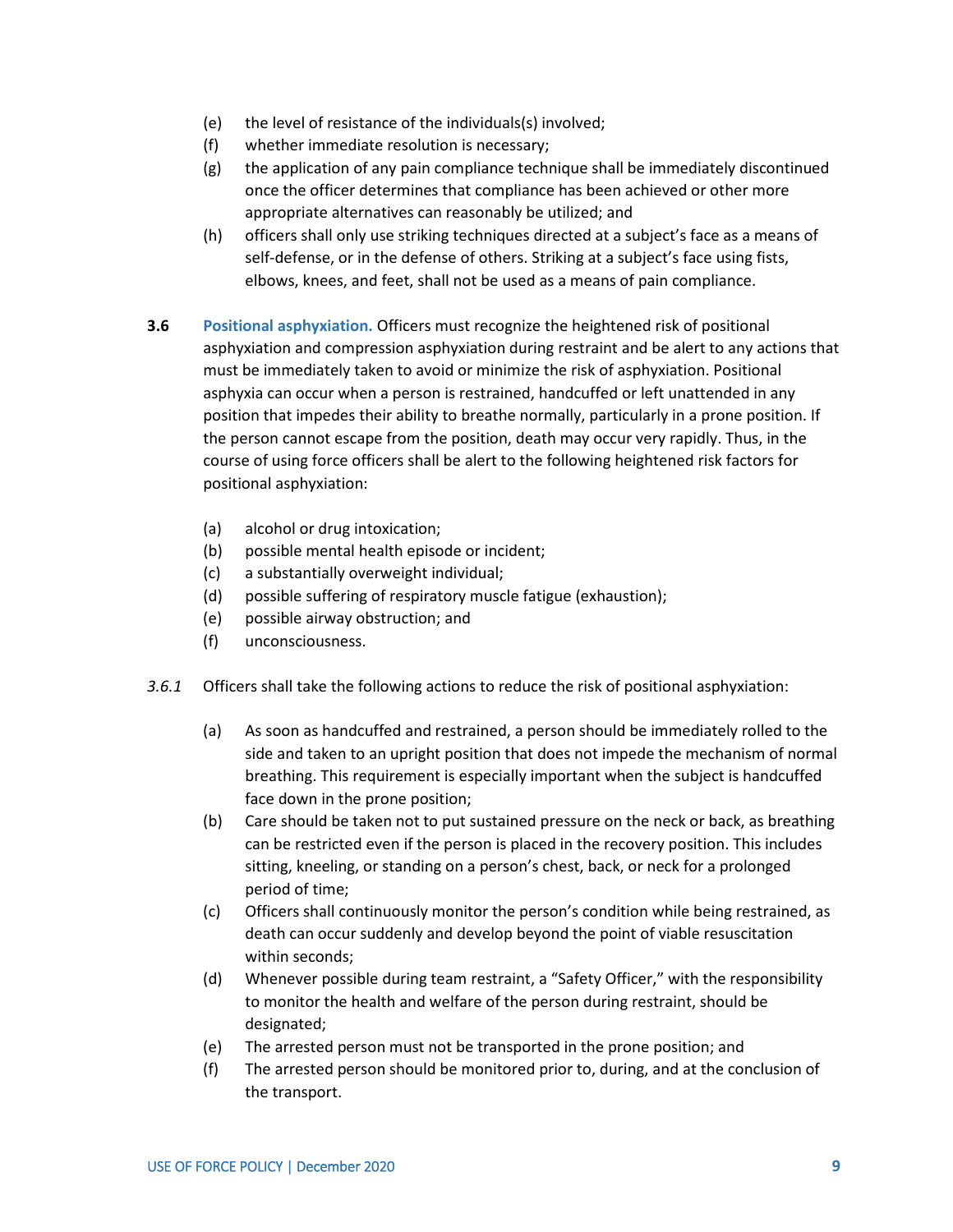- *3.6.2* Officers shall continually monitor the condition of the subject(s) in their custody for the following warning signs of positional asphyxiation:
	- (a) verbal complaints of being unable to breathe properly, although be aware that a person suffering breathing difficulties may not be able to complain about their crisis;
	- (b) visual signs that the subject is struggling or exhibiting increased effort to breathe;
	- (c) gurgling/gasping sounds with foam or mucus coming from the nose or mouth;
	- (d) display of a heightened level of aggression during restraint, which may be a physiological response to fighting for air, such that any increased resistance during restraint of a person should be regarded with caution;
	- (e) sudden behavioral changes, such as going from being violent and noisy to passive, quiet, and tranquil, or alternatively, suddenly becoming more aggressive;
	- (f) blue discoloration of facial skin (cyanosis);
	- (g) swelling, redness or blood spots to the face or neck; and
	- (h) any loss or a reduced level of consciousness.
- **3.7 Conducted energy devices and less-lethal devices.** Conducted Energy Devices (CEDs) and other authorized less-lethal devices and ammunition are forms of Enhanced Mechanical Force which may be utilized against a Threatening Assailant or an Active Assailant, but only within the parameters outlined in this Policy and in Addendum A of this Policy. CEDs and other authorized less-lethal devices and ammunition shall not be utilized against a passive resistor or an active resistor. Officers shall always strive to use only that degree of force that is objectively reasonable, necessary and proportional considering the totality of the circumstances.
- *3.7.1* An officer authorized to use a CED or a less-lethal device pursuant to this Policy may fire, discharge, or utilize drive stun mode of the device during an actual operation, consistent with Addendum A, only against:
	- (a) an active assailant;
	- (b) a threatening assailant who will not voluntarily submit to custody after having been given a reasonable opportunity to do so considering the exigency of the situation and the immediacy of the need to employ law enforcement force;
	- (c) a person who is attempting to cause death or serious bodily injury to themselves; or
	- (d) a fleeing suspect, if clear and convincing evidence exists to believe the suspect has committed a crime in which the suspect caused or attempted to cause death or serious bodily injury.
- *3.7.2* Officers shall reevaluate the situation and reassess the need to use force before any second or subsequent firing or discharge or utilization of drive stun mode of the device against the same person. Any second or subsequent firing or discharge or utilization of drive stun mode of the device must be necessary and justified by the circumstances at that moment.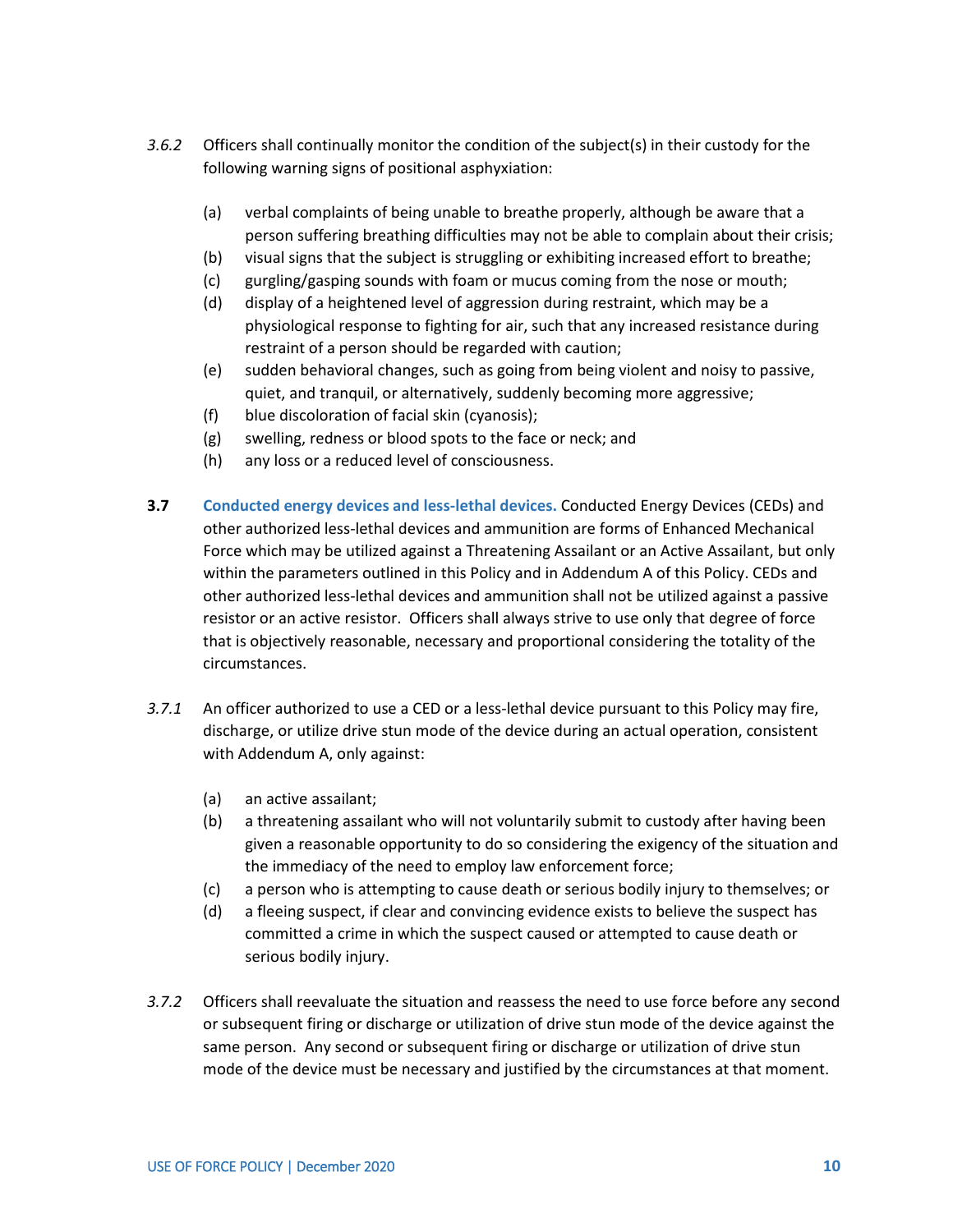- *3.7.3* CEDs shall not be utilized in the following manner:
	- (a) against a person in drive stun mode more than twice unless deadly force would be authorized and permitted pursuant to this Policy;
	- (b) against a handcuffed subject unless deadly force would be authorized and permitted pursuant to this Policy;
	- (c) against the operator of a moving vehicle unless deadly force would be authorized and permitted pursuant to this Policy;
	- (d) to prevent a subject from damaging property; or
	- (e) against a person simultaneously with two or more CEDs.
- *3.7.4* CEDs must be capable of making a digital recording of the encounter each time the device is utilized, unless the officer carrying the CED is equipped with a body worn camera (BWC) as defined in Attorney General Directive 2015-1. The officer shall activate the BWC prior to utilization of the CED, unless exigent circumstances make it unsafe or not feasible for the officer to do so.
- *3.7.5* CED spark displays shall be considered constructive authority, but must be reported as a Show of Force in the Attorney General's Use of Force Reporting Portal.
- *3.7.6* Police administrators and officers authorized to utilize CEDs and other authorized lesslethal devices and ammunition are also required to adhere to the instructions contained in Addendum A to this Policy.
- **3.8 Use of force for crowd management.** The following restrictions and limitations on the use of force should be observed during peaceful demonstrations and civil disturbances. The generally applicable rules in this Policy apply to both peaceful demonstrations and civil disturbances and in all cases, weapons or other devices should be carried and deployed only by trained and authorized officers and deployed consistent with this Policy.
- *3.8.1* Prior to using force against people in a crowd, officers shall:
	- (a) provide clear instructions and warnings in a manner that can be heard by persons in the crowd, such as through a bullhorn or speaker system when available;
	- (b) state the consequences of refusing to comply with a mandatory directive, including that arrests will occur and force may be used unless persons comply; and
	- (c) give a reasonable opportunity to comply.
- *3.8.2* Force shall not be used against crowds engaged in peaceful demonstrations. The visible presence or deployment of canines for crowd control purposes is prohibited in peaceful demonstrations. Canines may be used for explosive detection or similar security sweeps at such gatherings.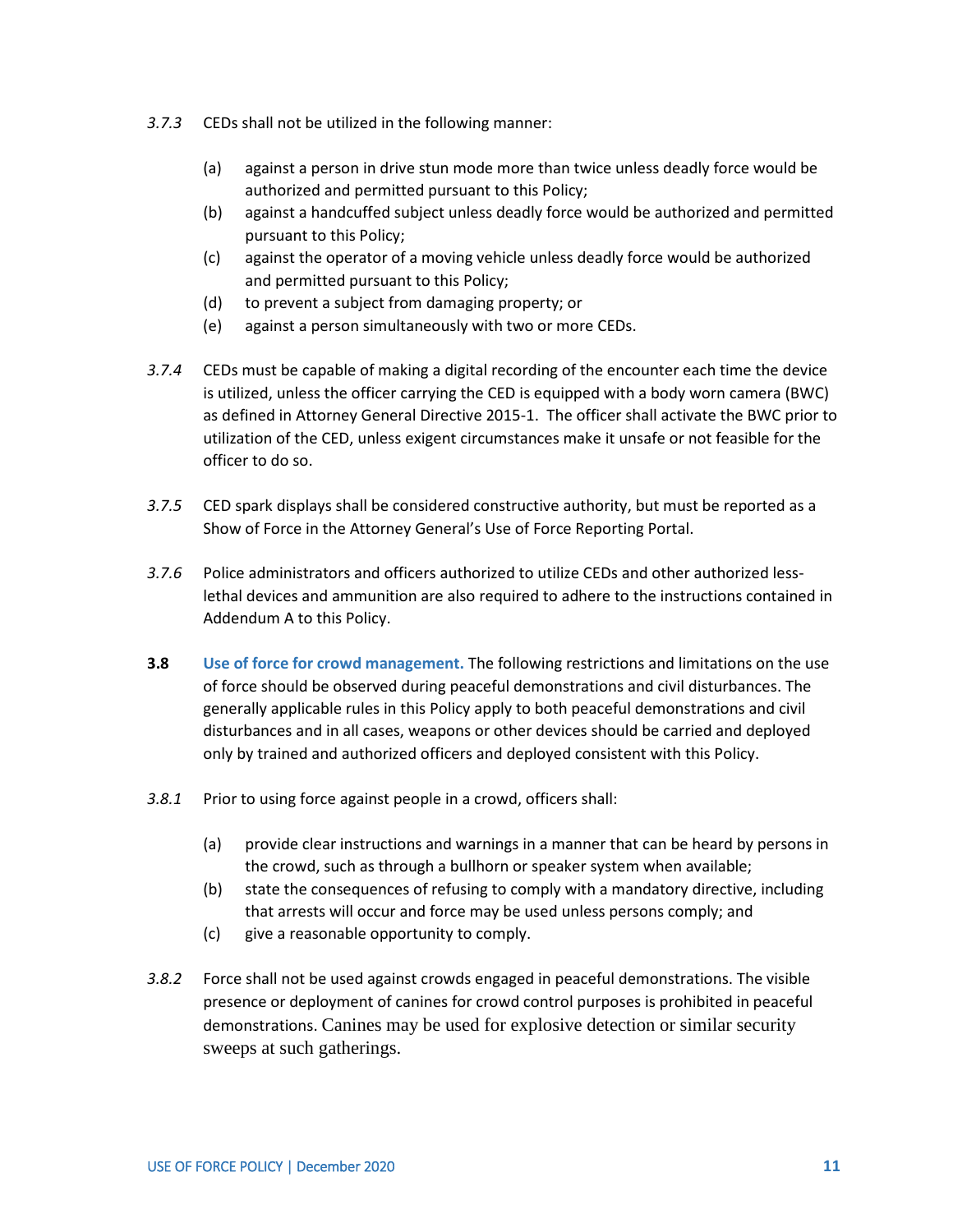- *3.8.3* Force may be used against specific individuals in a crowd for lawful purposes in accordance with the other provisions of this Policy. Restrictions apply to the use of certain types of force in a crowd as follows:
	- (a) OC spray:
		- (1) may be used against specific individuals who are active resistors, threatening assailants or active assailants as defined in Section 3.3 above;
		- (2) shall not be used where bystanders would be unreasonably affected; and
		- (3) shall not be used against passive resistors, or indiscriminately against groups of people.
	- (b) CEDs:
		- (1) may be used against specific individuals who are threatening assailants or active assailants as defined in Section 3.3 above;
		- (2) may be used only when the individual can be accurately targeted; and
		- (3) shall never be fired indiscriminately into crowds.
	- (c) Less-lethal ammunition:
		- (1) may be used during civil disturbances only against specific individuals who are threatening or active assailants; and
		- (2) shall not be used during a civil disturbance against groups of individuals.
- *3.8.4* Force may be used against groups of people only if authorized by the Incident Commander (IC) and only when other means of gaining compliance with lawful directives have been attempted and shown to be ineffective or are not feasible.
- *3.8.5* High-volume OC delivery systems are designed for, and may be used in, civil disturbances against groups of people engaged in unlawful acts resulting in, or creating an immediate risk of, bodily injury or significant property damage.
- *3.8.6* CS (2-chlorobenzalmalononitrile) chemical agents are primarily offensive weapons that shall be used with the utmost caution. Thus, CS:
	- (a) may be deployed only by specially trained individuals who are part of a special tactical unit authorized to deploy such agents;
	- (b) may be deployed only with the specific and express approval of the IC;
	- (c) may be deployed defensively to prevent injury when lesser force options are either not available or would likely be ineffective; and
	- (d) may be deployed only after an announcement is made and when avenues of egress are available to the crowd.
- *3.8.7* Canines shall not be deployed against a crowd, except to respond to a threat of death or serious bodily injury to a member of the public or to an officer.
- *3.8.8* CN (phenacyl chloride) shall not be used in any instance.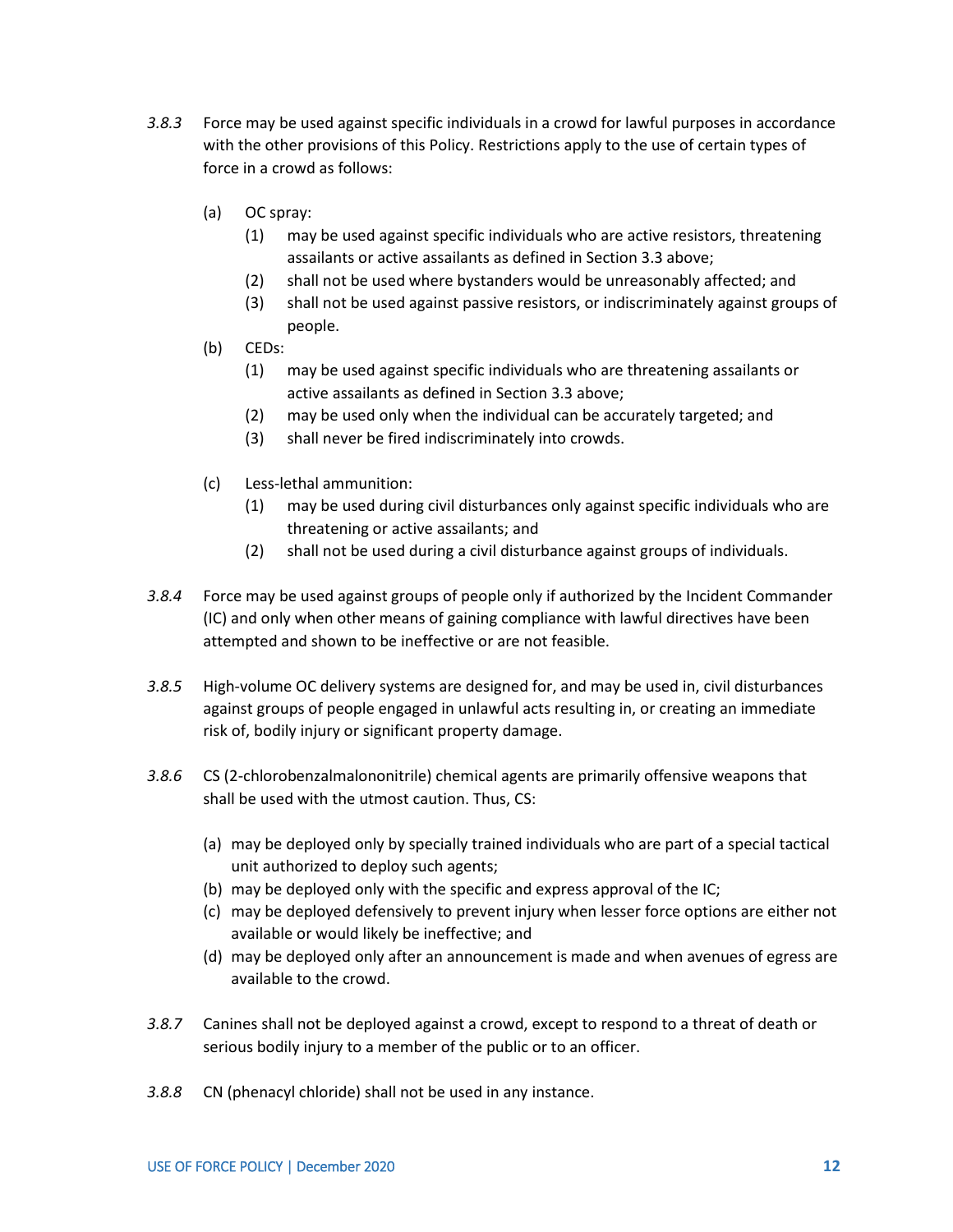#### <span id="page-24-0"></span>Core Principle Four

Duty to Use Deadly Force Only as an Absolute Last Resort and Duty to Avoid Actions Which Create a Substantial Risk of Death or Serious Bodily Injury. Deadly force shall only be used as an absolute last resort and in strict compliance with this Policy. Other actions by law enforcement that create a substantial risk of death or serious bodily injury must be avoided or employed only under the strictest of conditions.

- **4.1 Deadly Force.** Deadly force is force that an officer uses with the purpose of causing, or that a reasonable officer knows creates a substantial risk of causing, death or serious bodily injury. Discharging a firearm constitutes deadly force, unless the discharge occurred during the course of a law enforcement training exercise, routine target practice at a firing range, a lawful animal hunt, or the humane killing of an injured animals.
- **4.2 Types of deadly force.** Deadly force includes the following potentially lethal actions:
	- (a) applying a chokehold, carotid artery restraint, or similar technique that involves pressure on the neck;
	- (b) sitting, kneeling, or standing on a person's chest, back, or neck for a prolonged period of time;
	- (c) intentionally driving a vehicle at or in the direction of a person with the intent to strike the individual; and
	- (d) using a baton or other weapon to intentionally strike an individual in the head or neck area.
- **4.3 Requirements to use deadly force.** Strict requirements must be met before an officer may use deadly force. There are, however, occasions when deadly force is necessary to protect officers and the public. An officer may use deadly force only when the officer reasonably believes that such action is immediately necessary to protect the officer or another person from imminent danger of death or serious bodily injury. Officers must adhere to the following:
	- (a) as discussed in Core Principle Three, when feasible, officers shall attempt to deescalate situations, issue verbal warnings, or use non-lethal force with the goal of resolving encounters without using deadly force;
	- (b) officers shall not use deadly force if a reasonably available alternative will avert or eliminate an imminent danger of death or serious bodily injury and achieve the law enforcement purpose safely;
	- (c) when feasible, prior to using deadly force the officer shall identify themselves as a law enforcement officer and give a clear verbal warning to the suspect that the officer will use deadly force; and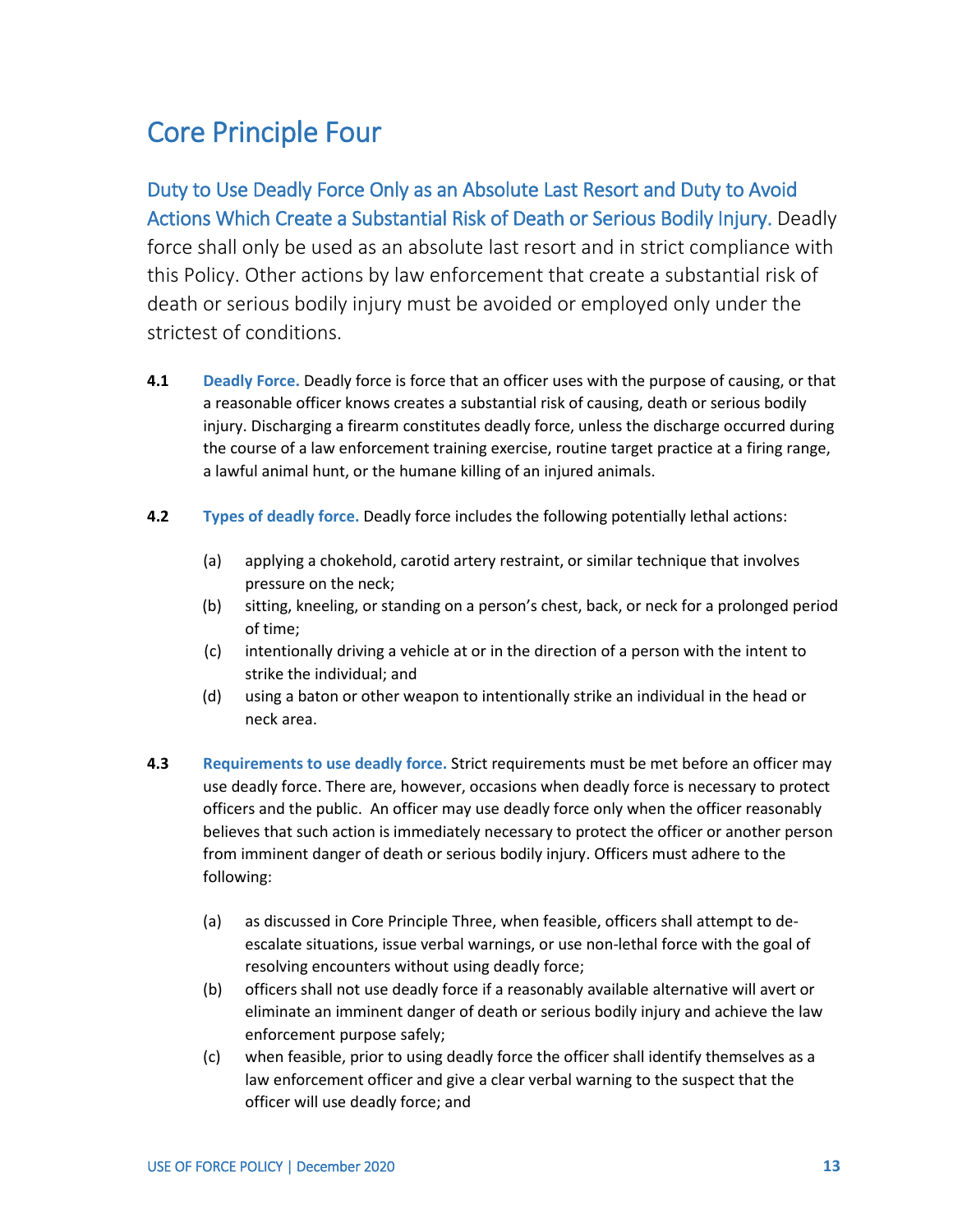- (d) officers shall not use deadly force when the use of deadly force creates a substantial risk of injury to innocent persons.
- **4.4 Force to apprehend a fleeing suspect.** In addition to all of the requirements in Section 4.3, an officer may only use deadly force to apprehend a fleeing suspect in the rare case when the suspect's escape would create an imminent danger of death or serious bodily injury to the officer or a member of the public if the suspect is not immediately apprehended.
- **4.5 Prohibited uses of deadly force.** There are specific circumstances in which the use of deadly force is prohibited. In general, officers may not discharge their weapons or use other deadly force, as outlined above, in the following manner:
	- (a) to signal for help;
	- (b) to issue a warning shot;
	- (c) to prevent property damage or loss;
	- (d) to prevent the destruction of evidence. For example, under no circumstances shall an officer use a chokehold, or any lesser contact with the neck area, in order to prevent the destruction of evidence by ingestion; or
	- (e) against a person who poses a threat only to themselves and not to others.
- **4.6 Deadly force against individuals in a moving vehicle.** Strict additional requirements must be met before an officer may use deadly force against a driver or passenger of a moving vehicle. Moving vehicles create tremendous risk to officers engaged in enforcement operations, particularly officers attempting to arrest fleeing suspects. Officers must abide by the following guidelines:
	- (a) during such operations, officers shall never intentionally position themselves in the path of a moving vehicle or a vehicle that is likely to move;
	- (b) officers shall make every effort to move out of the path of a vehicle in order to maintain their safety;
	- (c) officers shall not grab onto moving vehicles or the drivers or occupants of moving vehicles. If a vehicle begins to move while an officer is engaged with the driver or an occupant, the officer shall, if feasible, disengage from the contact with the driver or occupant to avoid being dragged, carried, or struck by the moving vehicle; and
	- (d) while any firearm discharge entails some risk, discharging a firearm at a moving vehicle entails an even greater risk to innocent persons and passengers because of the risk that the fleeing suspect may lose control of the vehicle. Due to this greater risk, and considering that firearms are not generally effective in bringing moving vehicles to a rapid halt, an officer shall not fire at the driver or occupant of a moving vehicle, unless no other means are available at the time to avert or eliminate the danger and one of the following circumstances exists: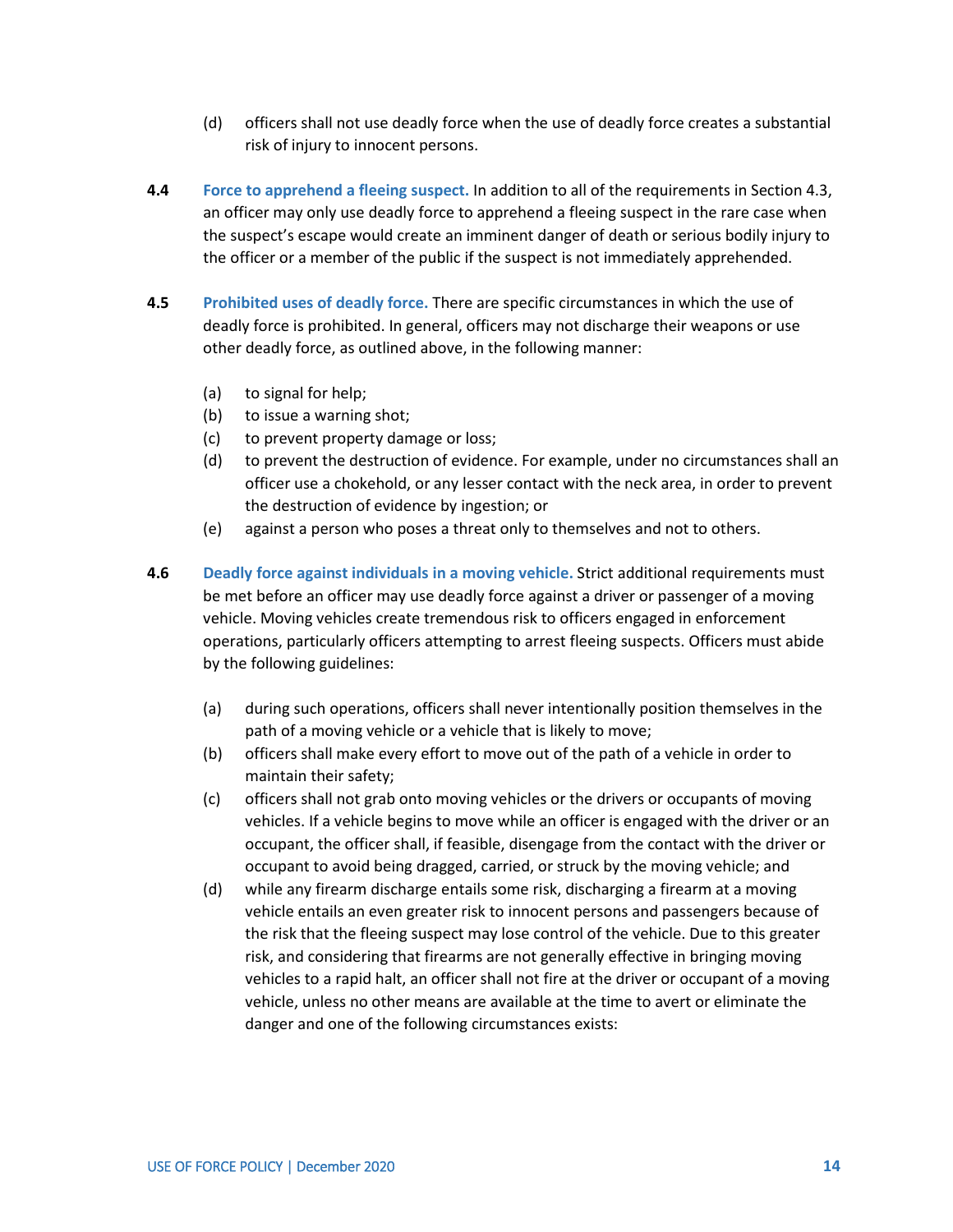- (1) when there is imminent danger of death or serious bodily injury to the officer or another person, created by a person in the vehicle using means other than the vehicle, such as when shots are being fired from the vehicle; or
- (2) when the suspect is driving their vehicle toward persons other than the officer in a manner creating an imminent threat of death or serious bodily injury, such as in a terrorist attack; or
- (3) when the officer is being dragged or carried by the vehicle, cannot disengage from the vehicle, and is in imminent danger of death or serious bodily injury.
- **4.7 Shooting from a moving vehicle.** Strict additional requirements must be met before an officer may shoot from a moving vehicle. Every discharge of a firearm by an officer creates risk to the public and to other responding officers. Firearms discharges from moving vehicles by law enforcement officers have proven to be inaccurate and ineffective, generally creating unacceptable levels of risk. Due to these risks, law enforcement officers shall not discharge a firearm from a moving vehicle except in the following extraordinarily rare circumstance:
	- (a) when the suspect is driving a vehicle toward persons other than the officer in a manner creating an imminent threat of death or serious bodily injury, such as in a terrorist attack; and
	- (b) no other means are available at that time to avert or eliminate the danger.
- **4.8 Limitations on vehicular pursuits.** Vehicular pursuits present officers with difficult decisions that involve balancing the duty to enforce the law and apprehend violators with the risks created by pursuing motor vehicles, often being operated at high speeds by irresponsible drivers in densely populated areas. The decision to pursue a motor vehicle must be objectively justifiable after giving due consideration to a number of factors. Although impossible to create a policy that addresses every potential scenario, officers and supervisors shall conduct vehicular pursuits only within the parameters outlined in Addendum B of this Policy. Due to the risks to both officers and the public, supervisors are expected to exercise an enhanced level of control over vehicular pursuits.
- *4.8.1* Vehicular pursuits shall only be initiated if the pursuing officer reasonably believes that:
	- (a) the violator has committed, or is engaged in a conspiracy or attempt to commit, a crime of the first degree or one of the violent or serious crimes of the second degree enumerated in Addendum B; or
	- (b) the violator poses an imminent threat to the safety of the public or other police officers. This determination shall be made based upon the violator's actions or operation of the vehicle prior to the initiation of the attempted motor vehicle stop. The violator's subsequent actions, including speeding or evasive driving during the pursuit itself, although often supporting the criminal charge of Eluding, N.J.S.A. 2C:29-2(b), shall not constitute an authorization to initiate or continue a pursuit.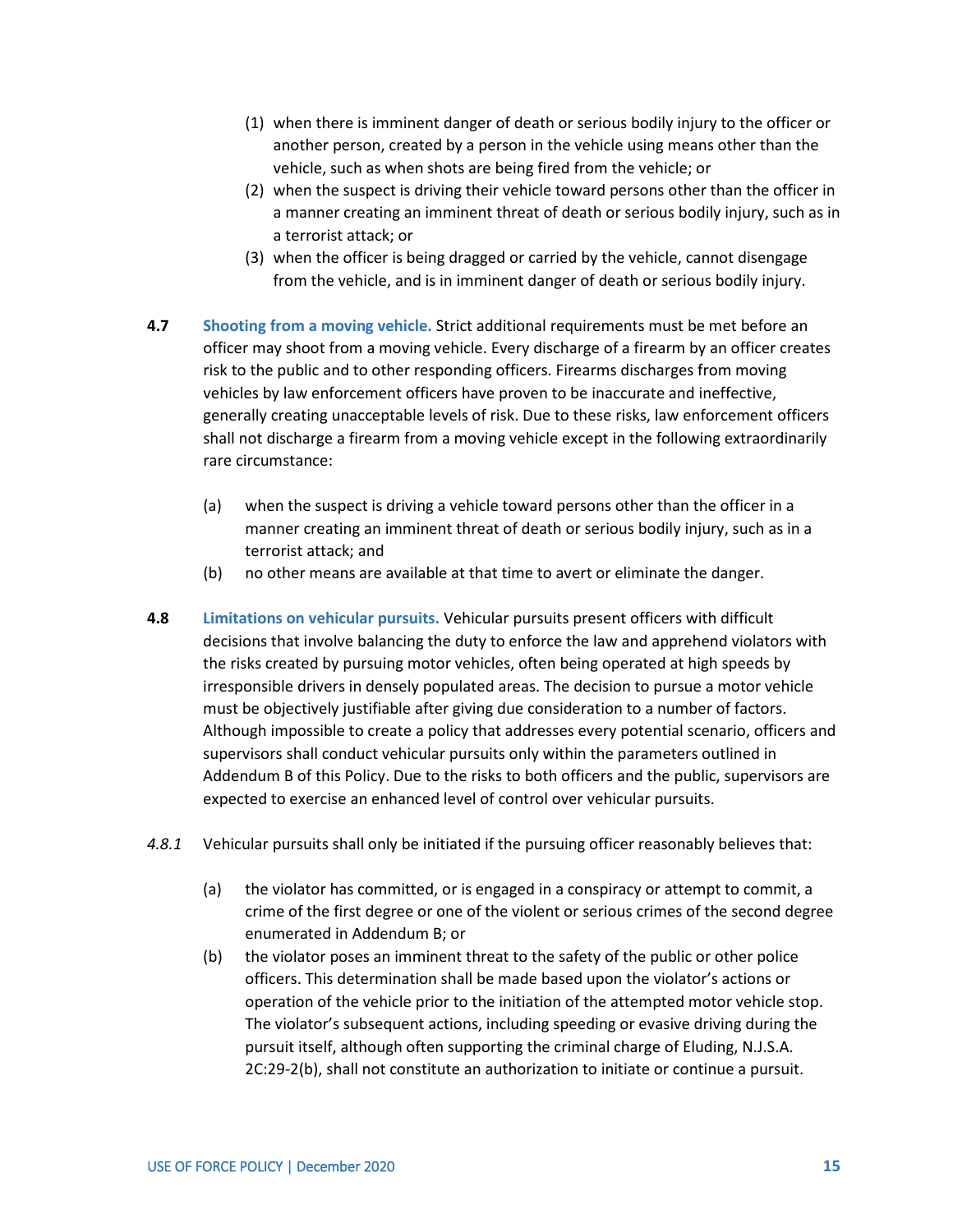- *4.8.2* There shall be a strong presumption against the initiation of vehicular pursuits based solely upon motor vehicle violations. Officers involved in vehicular pursuits must immediately notify both the supervisor and police communications, state the reason for the pursuit, and provide the information required by Addendum B of this Policy.
- *4.8.3* Vehicular pursuits shall be monitored by a supervisor and shall be terminated if directed to do so by a supervisor, or if the supervisor has not affirmatively authorized the continuation of the pursuit after being notified and given an opportunity to assess the situation.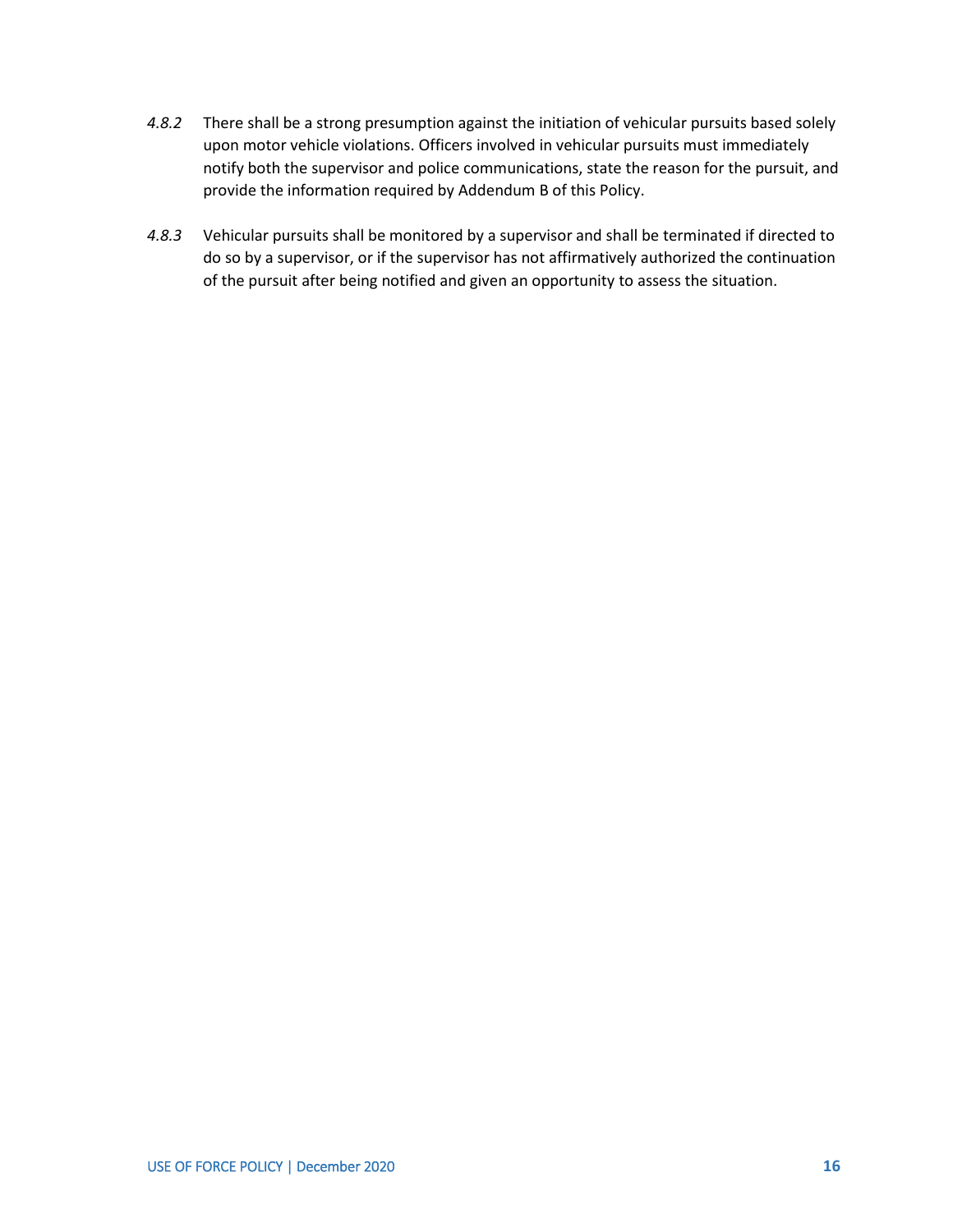#### <span id="page-28-0"></span>Core Principle Five

Duty to Intervene and Report. Every officer, regardless of rank, title, seniority, or status, has an affirmative duty to take steps to prevent any use of force that is illegal, excessive, or otherwise inconsistent with such policies, regulations, and laws, if possible, before a fellow officer uses excessive, illegal, or otherwise inappropriate force. Every officer has a duty to immediately report any improper use of force.

- **5.1 Duty to intervene.** A law enforcement officer's duty to intervene is rooted in the commitment to protect public safety at all times. Interventions that prevent improper use of force will lead to fewer citizen complaints, fewer officer disciplinary matters, higher morale, and a healthier working environment. Preventing misconduct preserves the integrity of all officers and the law enforcement profession as a whole. Intervening to prevent improper use of force can assist fellow officers by preventing them from engaging in conduct that may be illegal, inappropriate, and in violation of this Policy.
- **5.2** Thus, all officers who observe another officer about to use force that is illegal, excessive, or otherwise inconsistent with this Policy must, if feasible, do whatever they can to interrupt the flow of events before the fellow officer engages in an improper use of force. Officers can serve each other and the public by simply saying or doing the right thing to prevent a fellow officer from resorting to force illegally or inappropriately.
- **5.3** Officers shall use signaling, verbal intervention, or physical intervention, if necessary, to stop any improper use of force. It is important to note that the duty to intervene does not stop at one officer. It is the responsibility of all officers to ensure use-of-force compliance. If officers observe a situation where another officer is attempting to intervene in an improper use of force, officers shall assist in that effort.
- **5.4 Duty to report illegal and inappropriate uses of force by other officers.** Any officer who observes or has knowledge of a use of force that is illegal, excessive, or otherwise inconsistent with this directive or department policies must (a) notify a supervisor as soon as possible and (b) submit an individual written report to a supervisor before reporting off duty on the day the officer becomes aware of the misconduct
- **5.5** Law enforcement agencies, supervisors, and officers are prohibited from retaliating in any form against an officer who intercedes in or reports illegal or inappropriate uses of force.
- **5.6** Every department shall establish a written policy which requires intervention and protects officers who intervene from retaliation or other negative consequences. The departmental policy shall be consistent with this Policy and all applicable laws. Reporting procedures must comply with *Internal Affairs Policy & Procedures*. See AG Directive 2020-7.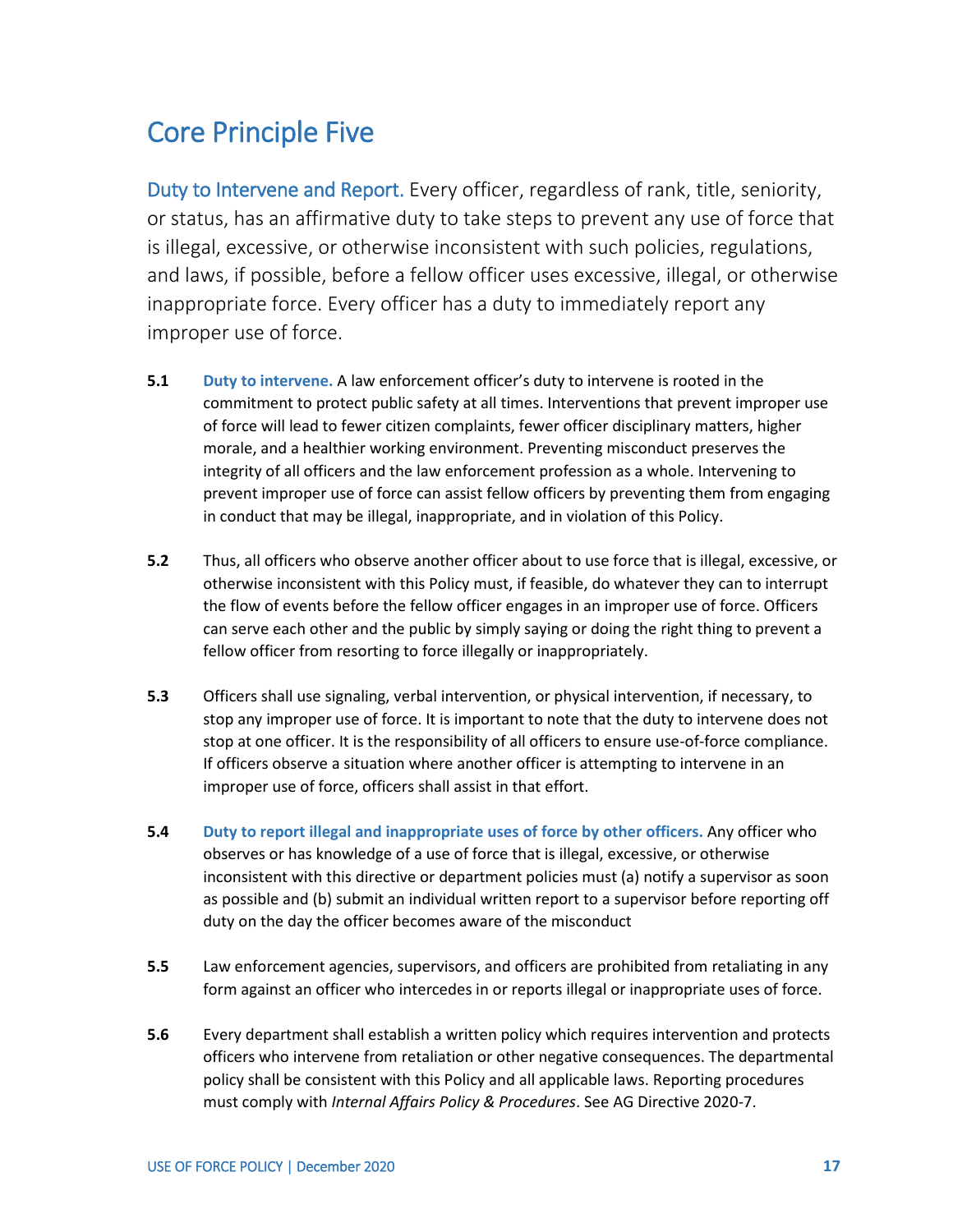### <span id="page-29-0"></span>Core Principle Six

Duty to Render Medical Assistance. After any use of force, and when the environment is safe, officers shall promptly render medical assistance to any injured person consistent with the officer's training and shall promptly request emergency medical assistance for that person, if needed or requested. Officers also have a duty to monitor individuals for potential medical intervention after any officer uses force.

- **6.1** An officer's duty to render medical assistance and monitor for potential medical intervention is particularly important following any use of force. When the force involves the use of OC spray, officers shall take immediate action to address the effects of the OC spray, consistent with training.
- **6.2** The duty to render medical assistance and monitor applies to all officers on scene and continues throughout any transportation and custody of the individual.
- **6.3** Officers shall pay particular attention to persons reasonably believed to be pregnant, children, the elderly, physically frail individuals, and those experiencing a mental health or substance use crisis.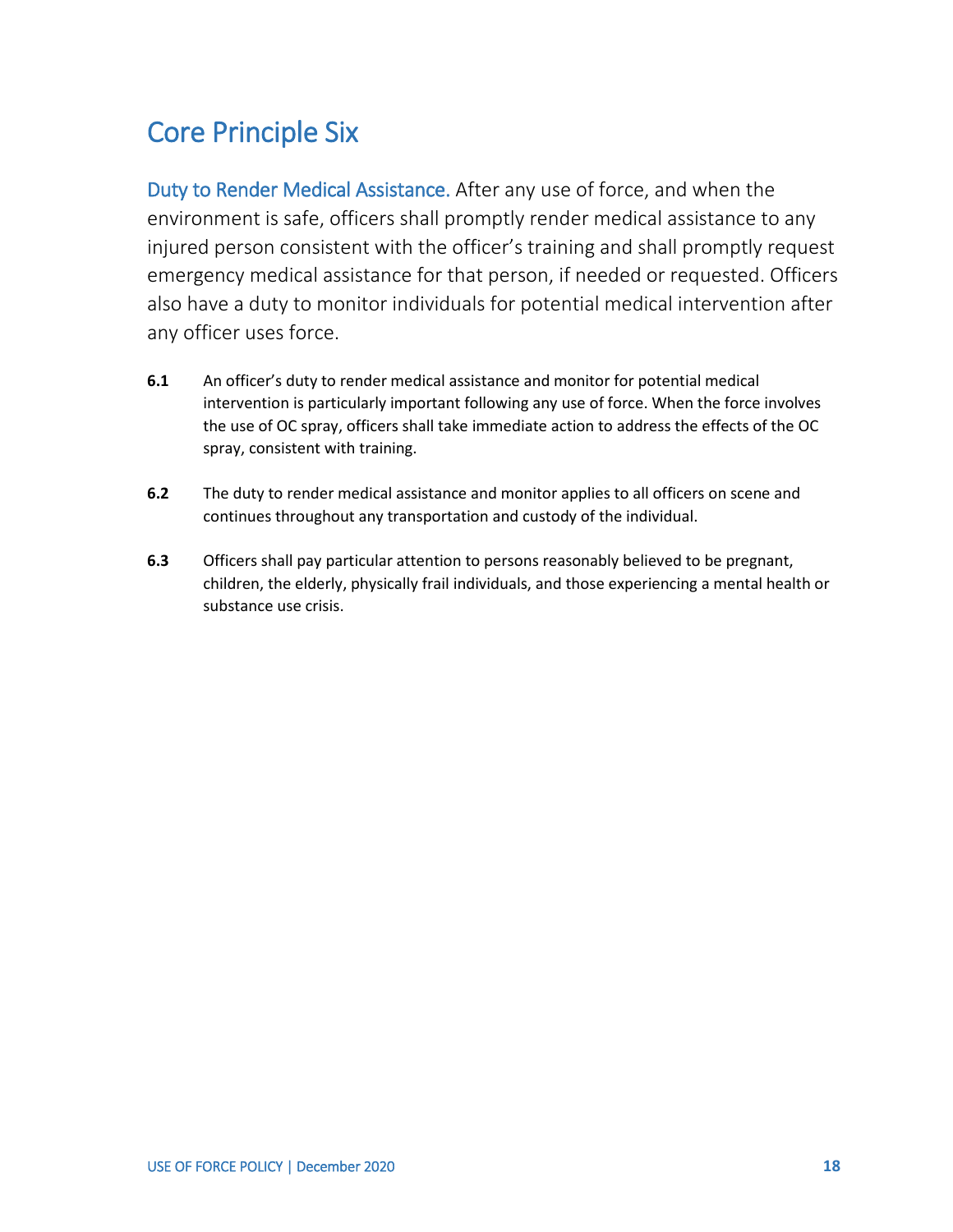#### <span id="page-30-0"></span>Core Principle Seven

Duty to Report and Review Uses of Force. Every use of force must be reported and receive a meaningful command level review as set forth in a written department policy that includes review by the law enforcement executive. The law enforcement executive shall also conduct an annual review and analysis of the overall use of force by the department.

- **7.1 Reporting.** Notification of fatal and serious bodily injury law enforcement incidents shall be made in accordance with AG Directive 2019-4. As soon as any local, county, or state law enforcement agency learns of a law enforcement incident as defined below, the agency shall immediately notify the County Prosecutor's Office for the county in which the incident occurred, who shall in turn immediately notify the Attorney General's Office of Public Integrity and Accountability (OPIA) Director or their designee.
- **7.2** Law enforcement incidents are defined as:
	- (a) any use of force by an officer resulting in death;
	- (b) any use of force by an officer resulting in serious bodily injury;
	- (c) any use of deadly force (including the discharge of a firearm as defined in Section 4.1) by an officer, regardless of whether such force resulted in injury;
	- (d) the death of any civilian during an encounter with an officer; and
	- (e) the death of any civilian while in the custody of law enforcement.
- **7.3** When an officer uses force as defined in Section 3 of this Policy and the result is not fatal, the officer shall complete a report in the Use of Force Portal established by the Attorney General's Office. The report shall be completed by the officer within 24 hours of the use of force, and preferably before the end the shift in which the force was used. If the officer who used force is unable to complete the report within 24 hours, it should be completed as soon the officer is able to do so, or by a supervising officer within 48 hours, in accordance with a written policy to be established by the department or agency.
- **7.4 Review of use of force.** Thorough and meaningful review of use of force incidents is vital to ensuring a positive law enforcement and community relationship.
- **7.5 Review of each individual use of force.** Every use of force must undergo the following procedures for a meaningful command level review pursuant to a written policy established by the law enforcement executive:
	- (a) The meaningful command level review of the incident shall be undertaken by at least two levels of supervisors. These levels may include the immediate supervisor,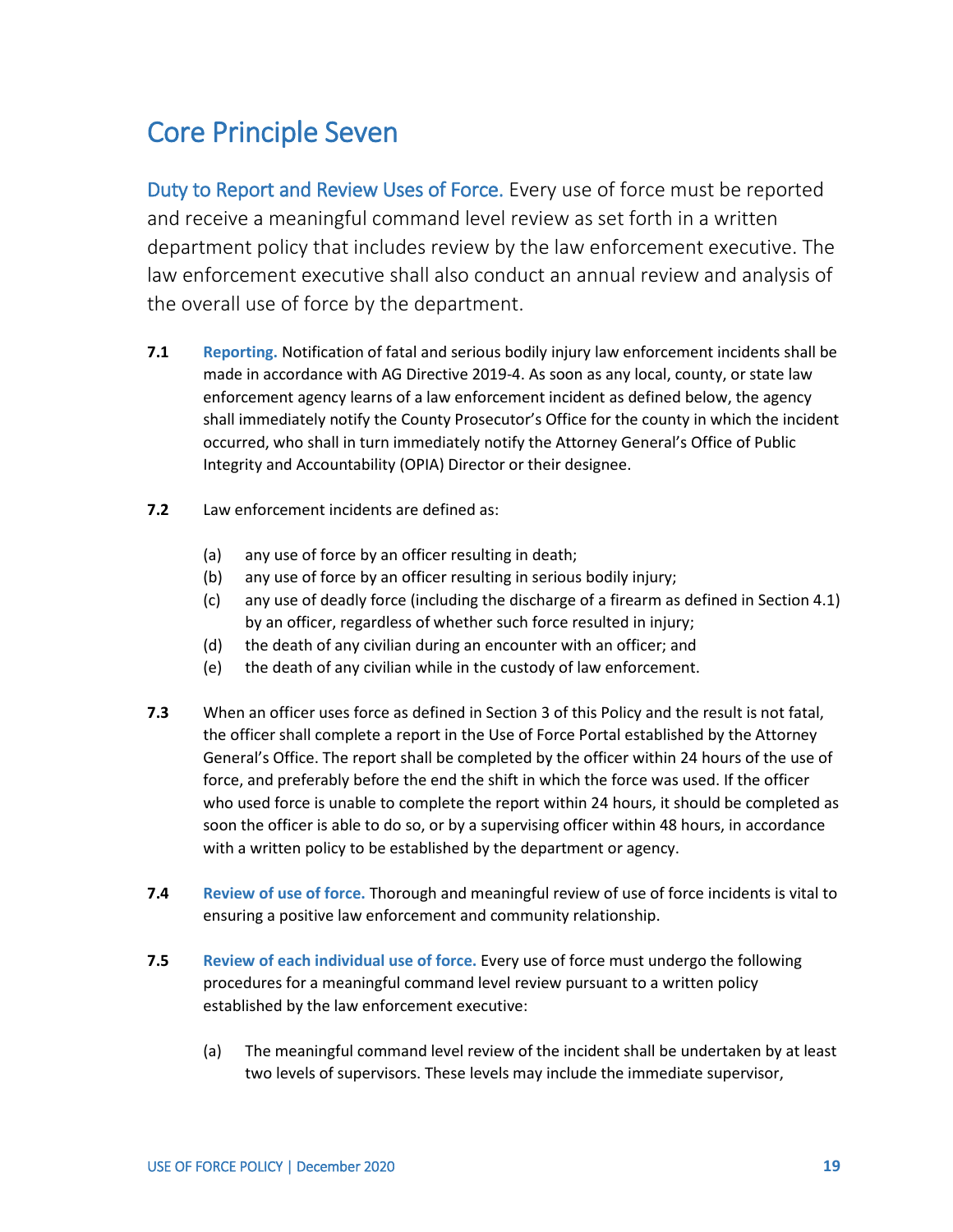internal affairs, training officers or command staff. At least one reviewer must be two levels or more above the officer who used force;

- (b) The review shall include an examination of all available sources of information about the incident, including any video of the incident, reports, officer or other witness statements, medical records and records of injuries;
- (c) The review shall include an analysis of whether force was used in a nondiscriminatory fashion to ensure officers are treating every person equally without discrimination based on race, ethnicity, nationality, religion, disability, gender, gender identity, sexual orientation, or any other protected characteristic;
- (d) The reviewing supervisors shall make a recommendation of what action, if any, should be undertaken, including commendation of the officer, policy changes, remedial training, administrative action, disciplinary action or, if appropriate, referral for criminal prosecution;
- (e) The law enforcement executive, or a command level officer no more than one rank below the law enforcement executive for departments with more than 100 officers, shall review each use of force investigation and approve or reject the recommendations of the supervisors who conducted the review. The law enforcement executive's decision, or the decision of the designee, shall be memorialized and retained in the use-of-force investigative file; and
- (f) After the review is completed, supervisory and/or training officers should examine and analyze the use of force incident, including any body-worn or other video evidence, with the officer as a training tool. This examination should analyze the circumstances that led to the use of force as well as the force that was used, so that the officer can gain insight into which tactics and decisions were effective and whether different tactics or decisions could have been used to improve the outcome.
- **7.6 Annual review of overall department use of force.** The law enforcement executive shall also conduct an annual review of use of force incidents in their department. The review shall include, at a minimum, the following:
	- (a) analytical reports from the Attorney General's Use of Force Portal;
	- (b) an audit of body worn cameras and other videos on a risk-based and randomly selected basis;
	- (c) any internal affairs complaints; and
	- (d) an analysis of the uses of force to ensure that force is being applied without discrimination based on race, ethnicity, nationality, religion, disability, gender, gender identity, sexual orientation, or any other protected characteristic.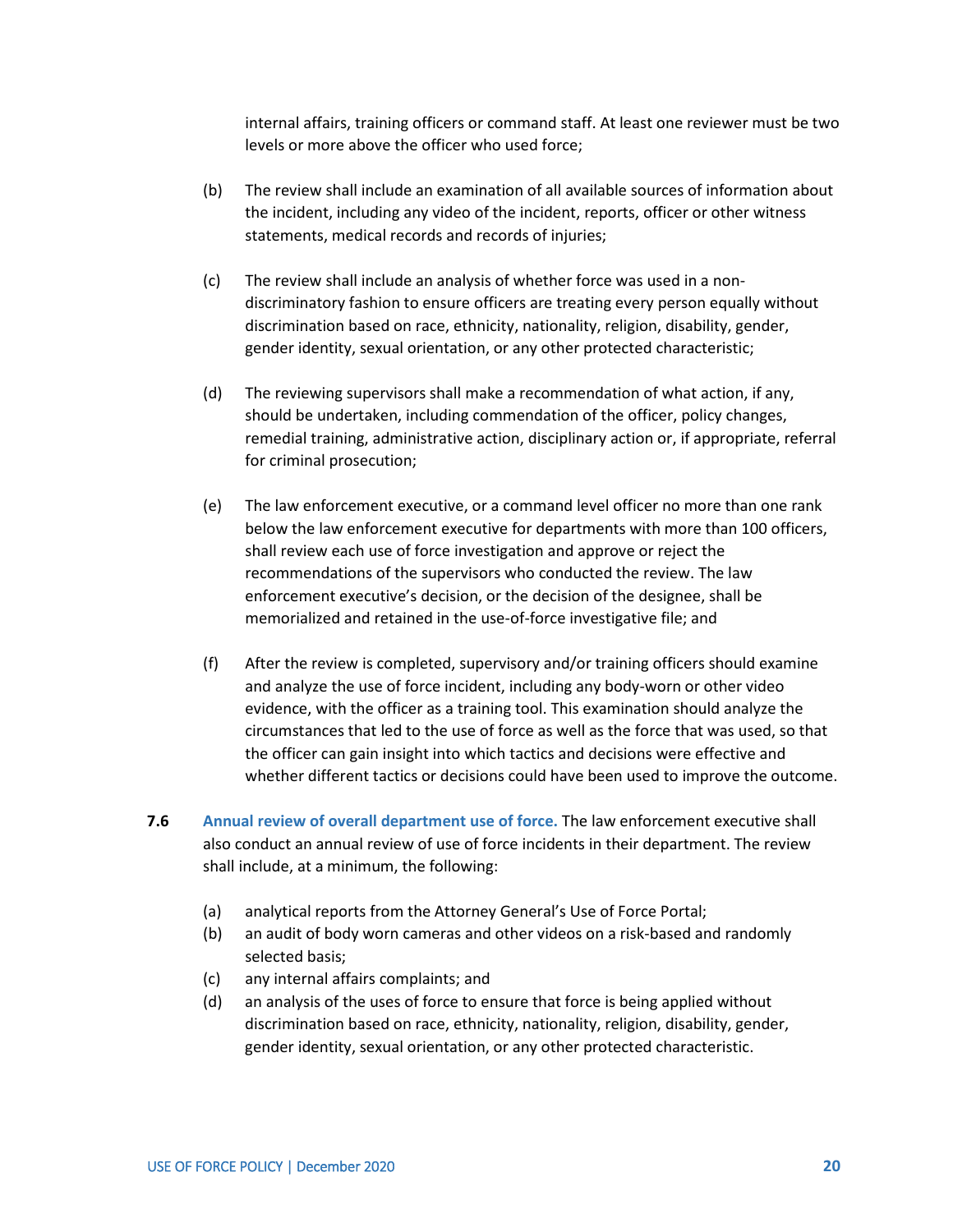**7.7** Based on that thorough review, the law enforcement executive shall determine whether changes in departmental structure, policy, training, or equipment are appropriate. The law enforcement executive shall then provide a written report documenting the annual review to the County Prosecutor. Each County Prosecutor's Office and each statewide law enforcement agency shall make its report to the OPIA.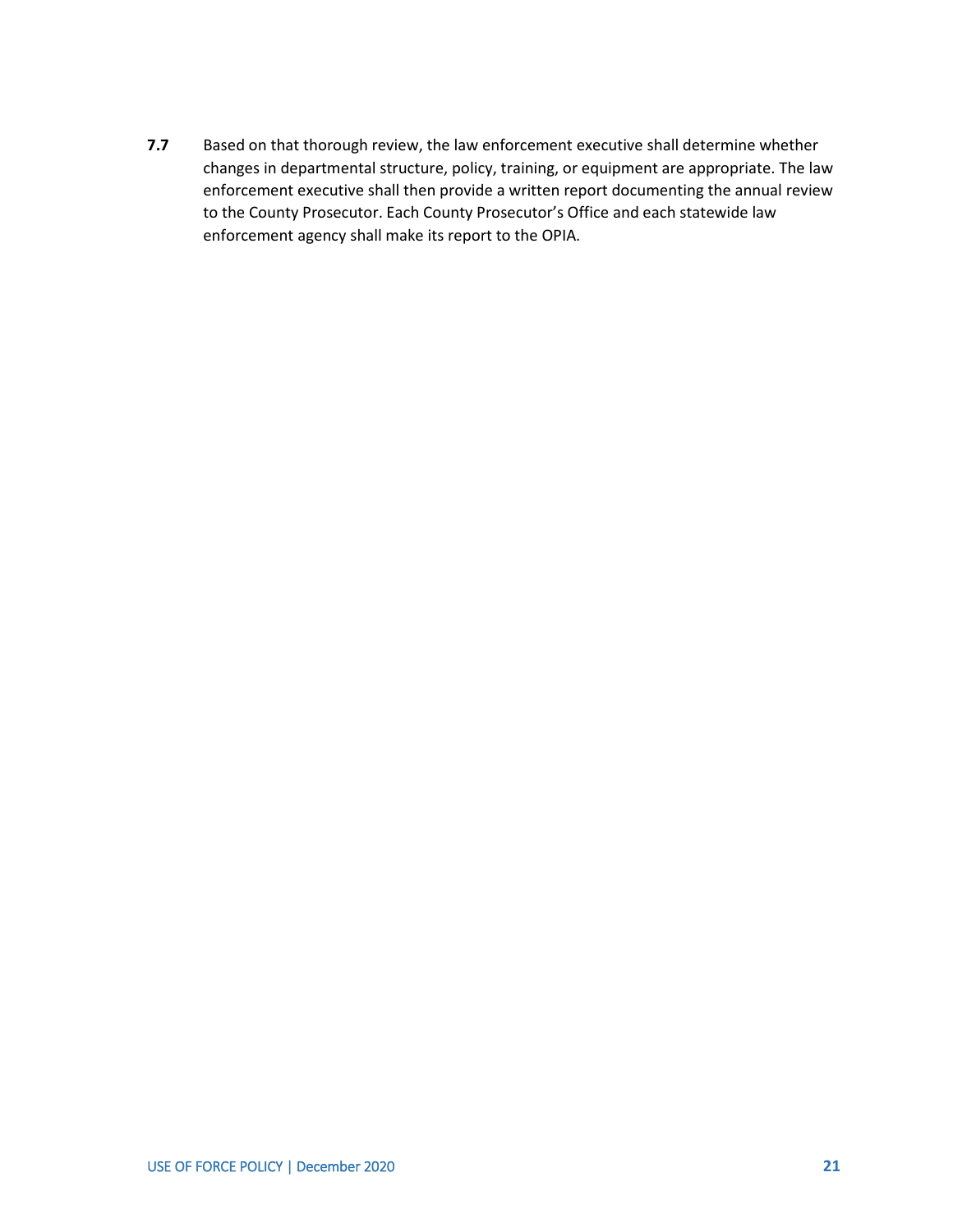## **Use of Force Policy** Addendum A

# **Conducted Energy Devices and** Other Less-Lethal Devices and Ammunition

#### **Contents**

<span id="page-33-0"></span>

| $\mathbf{1}$ |  |
|--------------|--|
| $2^{\circ}$  |  |
| $\mathbf{3}$ |  |
| 4            |  |
| 5.           |  |
| 6            |  |
| $7^{\circ}$  |  |
| 8            |  |
| 9            |  |
| 10           |  |
| 11           |  |
| 12           |  |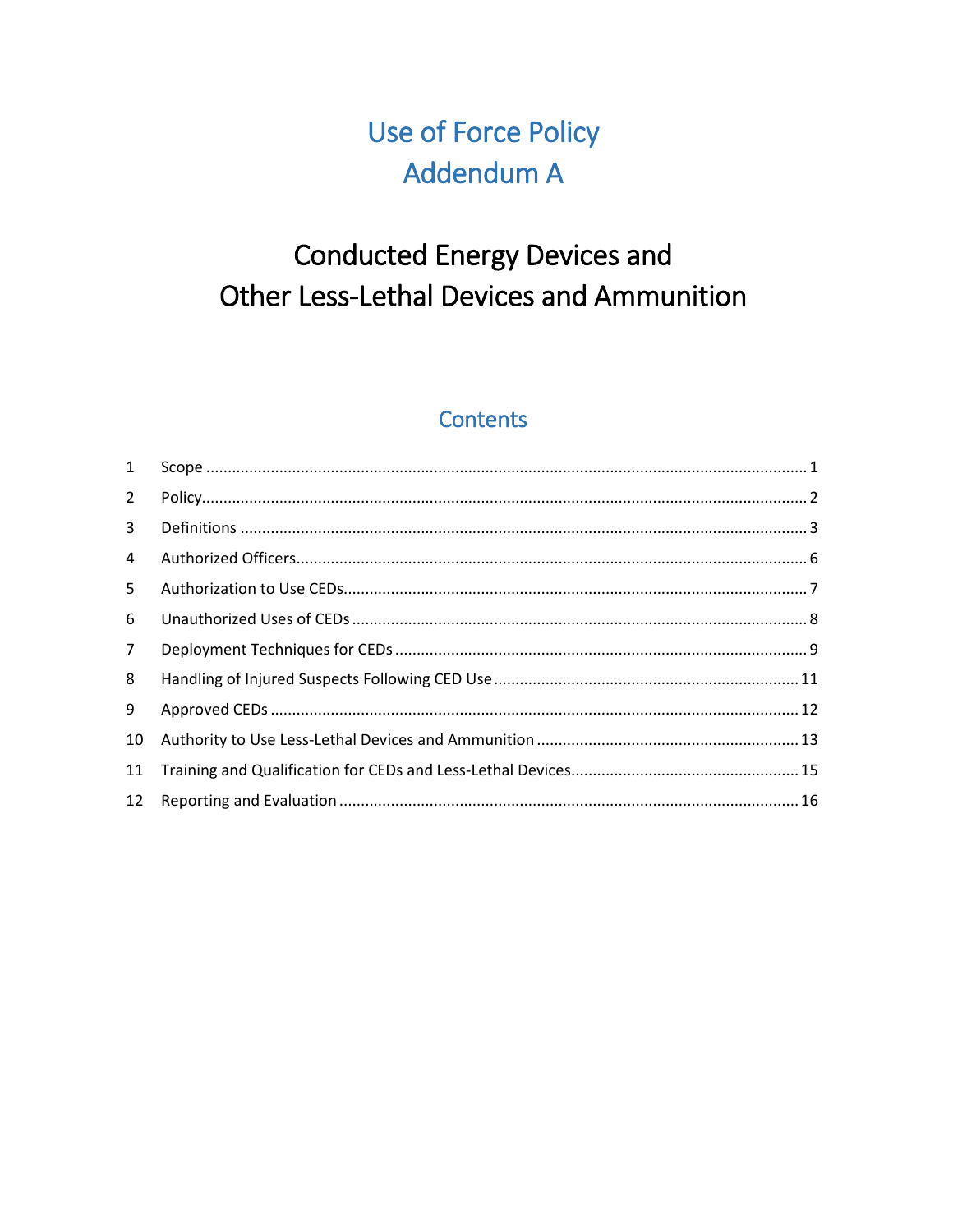### 1 Scope

- **1.1** This Addendum to the Attorney General's Use of Force Policy (Policy or Use of Force Policy) governs the use of conducted energy devices (CEDs) and other authorized less-lethal devices and ammunition. It does not address the use of oleoresin capsicum ("OC spray"), tear gas or other chemical agents, distraction devices (e.g., a "flash bang") or the use of an asp or baton. This policy supersedes and replaces all other policies, directives, memorandums or guidance provided by the Office of the Attorney General or the Division of Criminal Justice (DCJ) on CEDs and other Less-Lethal Devices and Ammunition.
- **1.2** The terms CED, less-lethal device, and less-lethal ammunition are defined in Section 3 of this policy.
- **1.3** Any deployment of a conducted energy device or less-lethal device falls under the definition of "enhanced mechanical force" and will only be authorized if consistent with the Policy, including the provisions contained in this Addendum.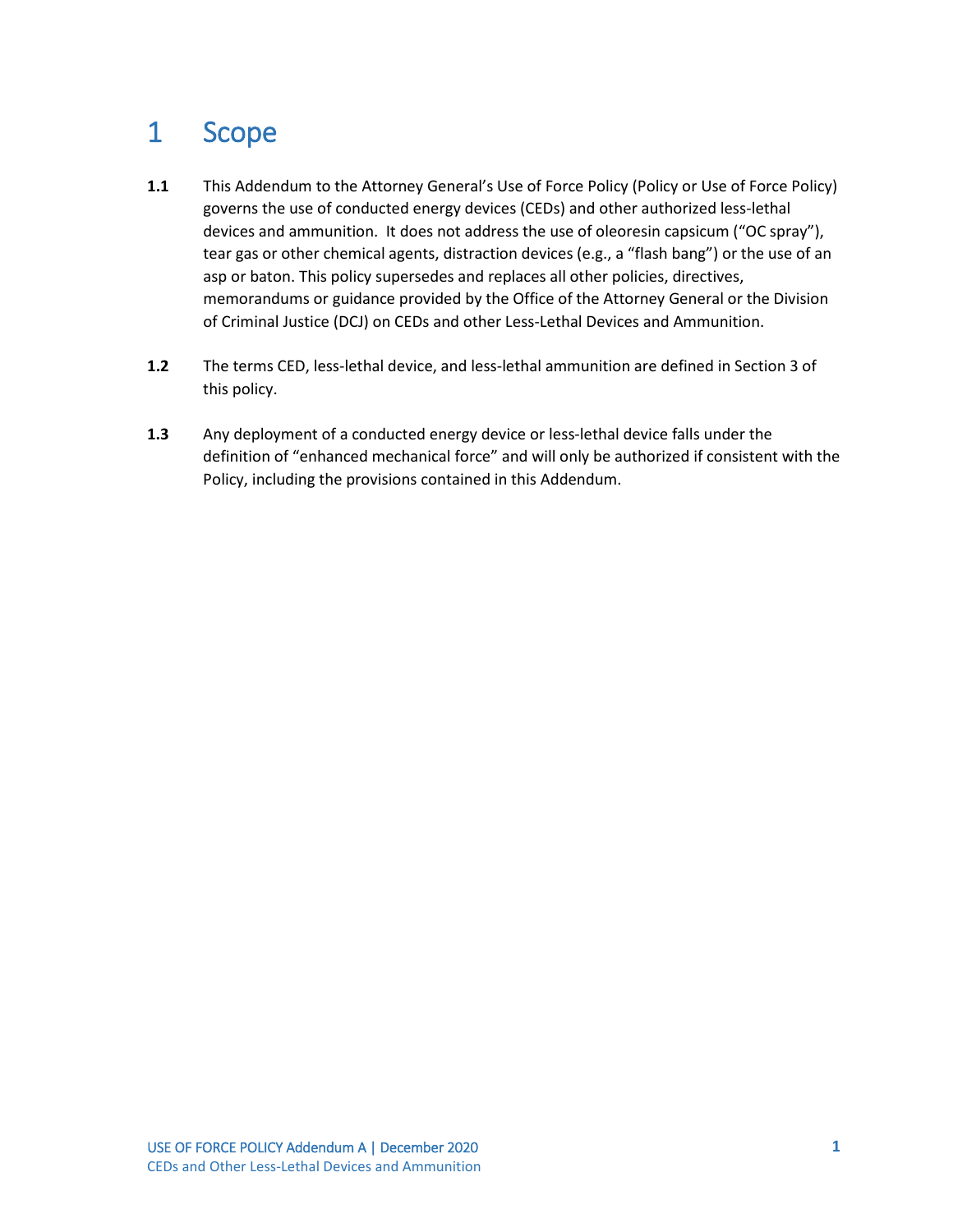### <span id="page-35-0"></span>2 Policy

- **2.1** The Use of Force Policy formally recognizes four distinct types of force: physical force; mechanical force; enhanced mechanical force; and deadly force.
- **2.2** Enhanced Mechanical Force is an intermediate force option between mechanical force and deadly force, generally requiring a greater level of justification than that pertaining to physical or mechanical force, but a lower level of justification than that required for the use of deadly force. Unlike deadly force, enhanced mechanical force does not require an imminent threat of death or serious bodily injury. Examples include CEDs and less-lethal devices and ammunition.
- **2.3** As with any type of force, officers shall exhaust all other reasonable means to gain compliance before resorting to enhanced mechanical force, if feasible. Thus, if a safe alternative would achieve law enforcement's objective, enhanced mechanical force shall not be used. Officers shall, therefore, use verbal commands, critical decision making, tactical deployment and de-escalation techniques to gain voluntary compliance, when feasible. Officers shall never engage in unnecessary, overly aggressive, or otherwise improper actions that create a situation where force becomes needed.
- **2.4** In situations where officers are justified in using force, officers shall use only that degree of force that is reasonable, necessary and proportional considering the totality of the circumstances, including the subject's mental and physical condition, the nature of the offense, and the level of resistance or threat known to the officer at the time.
- **2.5** The decision to use force and the appropriate amount of force requires careful attention to the facts and circumstances of each incident.
- **2.6** Any deployment of a CED or less-lethal device against a person, except as authorized by this policy, is prohibited. Any intentional misuse or reckless abuse of any such device will not be tolerated and will result in administrative action, discipline, or criminal prosecution.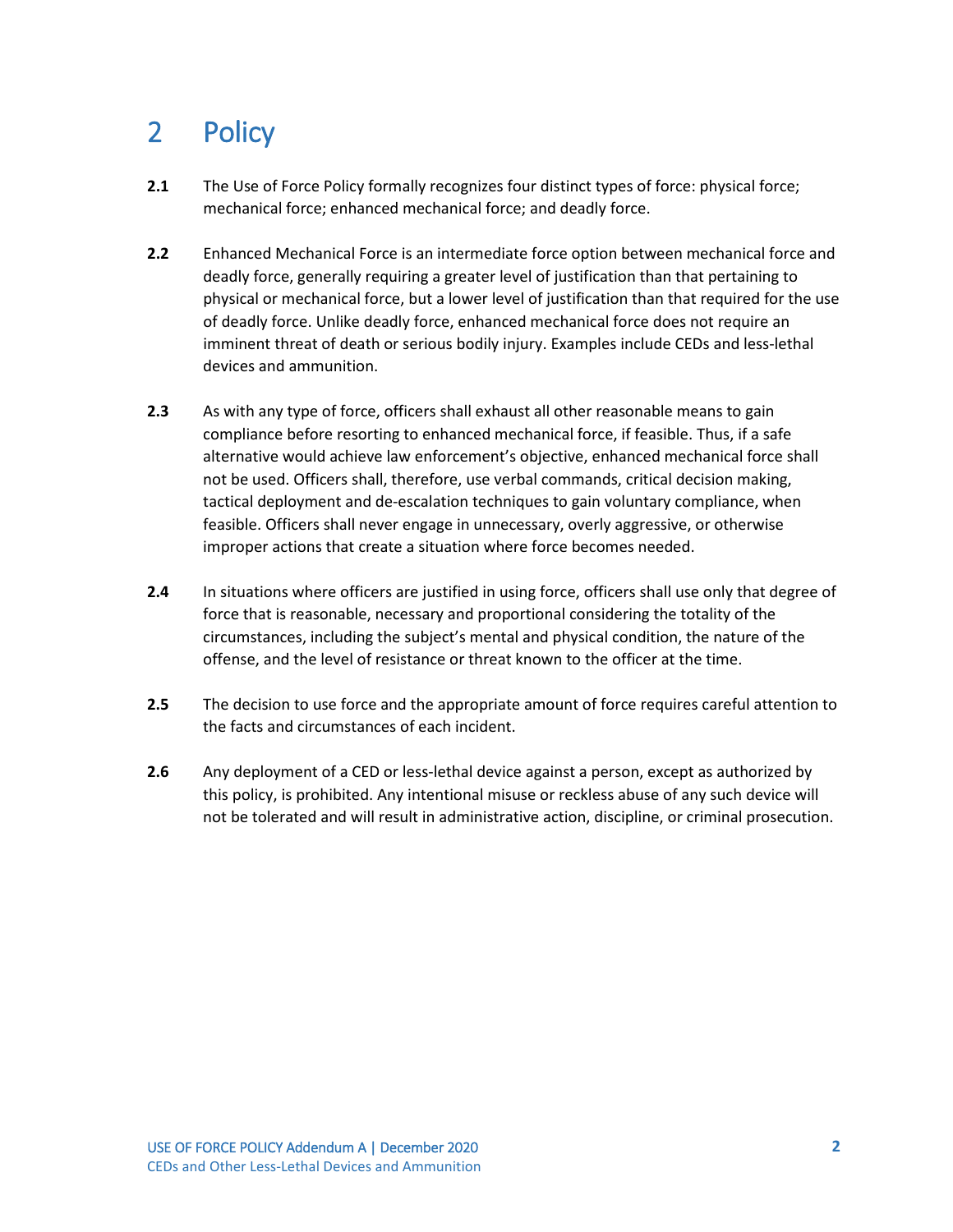#### <span id="page-36-0"></span>3 Definitions

**3.1 Attorney General's Advisory Panel on Conducted Energy and Less-Lethal Devices.** The Attorney General will establish the Attorney General Advisory Panel for Conducted Energy and Less-Lethal Devices (Panel). The panel shall consist of subject matter experts from the New Jersey State Police, the Division of Criminal Justice, the Office of Public Integrity and Accountability, the Police Training Commission, the New Jersey State Association of Chiefs of Police, the County Prosecutors' Office Chiefs Association, the County Prosecutors Association of New Jersey, the Sheriff's Association of New Jersey, and other law enforcement officers and member(s) of the community appointed by the Attorney General or their designee.

The panel shall solicit and receive applications and review, test, and submit a report with recommendations to the Attorney General concerning whether a CED or less-lethal device or ammunition should be approved. Moreover, the Panel will provide specific guidance concerning when and how the device or ammunition may be deployed. Only CEDs and lesslethal devices or ammunition approved by the Attorney General or the Attorney General's designee shall be used in the State of New Jersey by law enforcement officers. Less-lethal devices and ammunition that are approved shall only be used consistent with rules and regulations established for each device. No law enforcement agency or officer shall deploy or use a CED or less-lethal device or ammunition pursuant to this policy unless the device or ammunition satisfies the specifications and characteristics approved by the Attorney General.

The Panel shall meet at least four times a year. On a regular basis, the Panel shall publish a list of all approved conducted energy and less-lethal devices, or ammunition. All approved conducted energy and less-lethal devices, ammunition, and deployment requirements are subject to review by the Panel and are subject to removal by the Attorney General. Such review should occur once every five years.

- **3.2 Bodily Injury.** Bodily injury means physical pain, or temporary disfigurement, or any impairment of physical condition. Bodily harm and bodily injury have the same definition for the purposes of this Policy. See N.J.S.A. 2C:11-1(a); N.J.S.A. 2C:3-11(e).
- **3.3 Conducted Energy Device (CED).** A conducted energy device means any device approved by the Attorney General that is capable of firing darts/electrodes that transmit an electrical charge or current intended to temporarily disable a person.
- **3.4 Deadly Force.** Deadly force means force that an officer uses with the purpose of causing, or that a reasonable officer knows creates a substantial risk of causing death or serious bodily injury. Discharging a firearm, constitutes deadly force, unless the discharge occurred during the course of a law enforcement training exercise, routine target practice at a firing range, a lawful animal hunt, or the humane killing of an injured animal. A threat to cause death or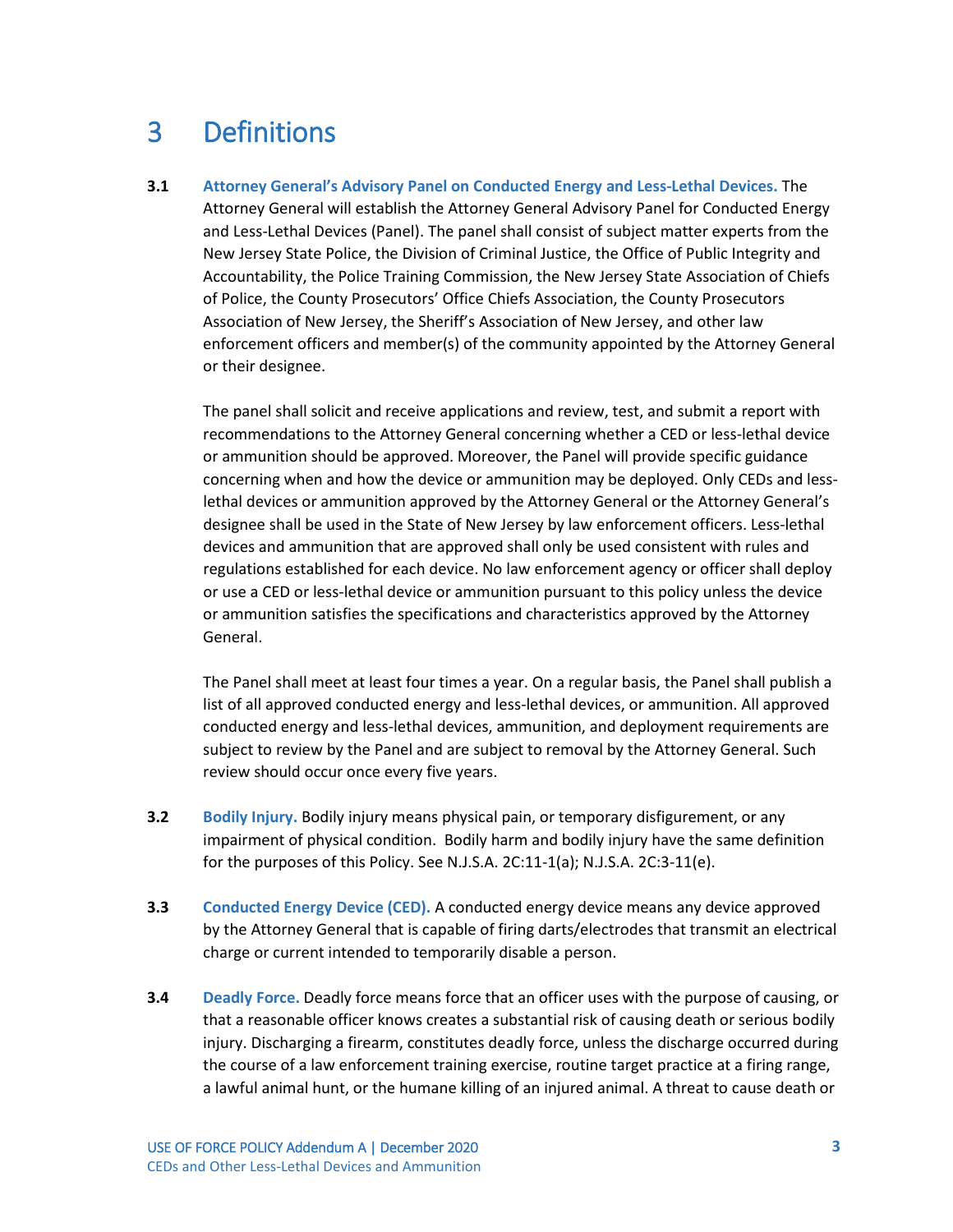serious bodily injury by the display of a weapon or otherwise, so long as the officer's purpose is limited to creating an apprehension that deadly force will be used if necessary, does not constitute deadly force.

- **3.5 Deadly Weapon.** Deadly weapon means any firearm or other weapon, device, instrument, material or substance, whether animate or inanimate, which in the manner it is used or is intended to be used, is known to be capable of producing death or serious bodily injury, or in the manner in which it is fashioned would lead the victim reasonably to believe it to be capable of producing death or serious bodily injury. See N.J.S.A. 2C:11-1(c).
- **3.6 Discharge.** Discharge means to cause an electrical charge or current to be directed at a person in contact with the darts/electrodes of a CED.
- **3.7 Drive stun mode.** Drive stun mode means to discharge a CED where the main body of the device is in direct contact with the person against whom the charge or current is transmitted.
- **3.8 Fire.** Fire means to cause the darts/electrodes of a CED to be ejected from the main body of the device and to come into contact with a person for the purpose of transmitting an electrical charge or current against the person.
- **3.9 Less-Lethal Ammunition.** Less-lethal ammunition also referred to as less-lethal impact projectiles, means ammunition approved by the Attorney General that is designed to stun, temporarily incapacitate or cause temporary discomfort to a person without penetrating the person's body. The term shall also include ammunition approved by the Attorney General which is designed to gain access to a building or structure and is used for that purpose. See N.J.S.A. 2C:3-11(f). Specific less-lethal ammunition and platforms that are currently approved can be found at the Attorney General's Approved List of Less-Lethal Ammunition. (December, 2010). Less-lethal ammunition may include different types such as: Kinetic Less-Lethal Flexible Projectiles; Kinetic Less-Lethal Non-Flexible Projectiles; Rubber Balls and Pellets; Baton Projectiles; Pad Projectiles, commonly referred to as "bean bag rounds;" Drag Stabilized Projectiles, commonly referred to as "sock rounds;" Fin-Stabilized Projectiles; and Encapsulated Projectiles.
- **3.10 Less-Lethal Device.** Less-lethal device means any less-lethal weapon that is reviewed by the Panel and approved by the Attorney General or the Attorney General's designee. The term does not include OC spray, asps or batons.
- **3.11 Serious Bodily Injury.** Serious bodily injury means bodily injury which creates a substantial risk of death or which causes serious, permanent disfigurement or protracted loss or impairment of the function of any bodily member or organ. Serious bodily injury and serious bodily harm have the same definition the purposes of this Policy. See N.J.S.A. 2C:11-1(b); N.J.S.A. 2C:3-11(d).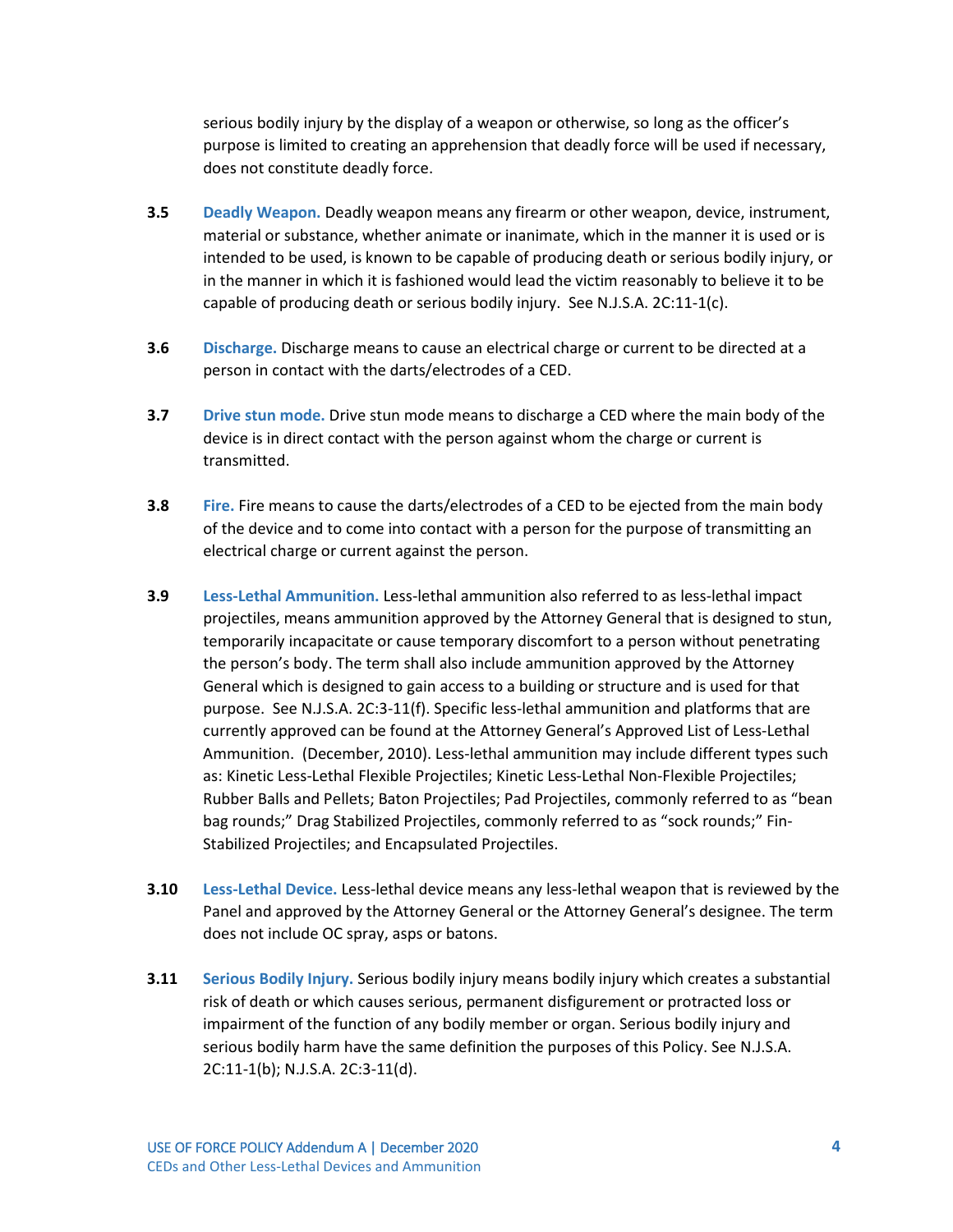**3.12 Spark Display.** Spark display means a non-contact demonstration of a CED's ability to discharge electricity that is done as an exercise of constructive authority to convince an individual to submit to custody.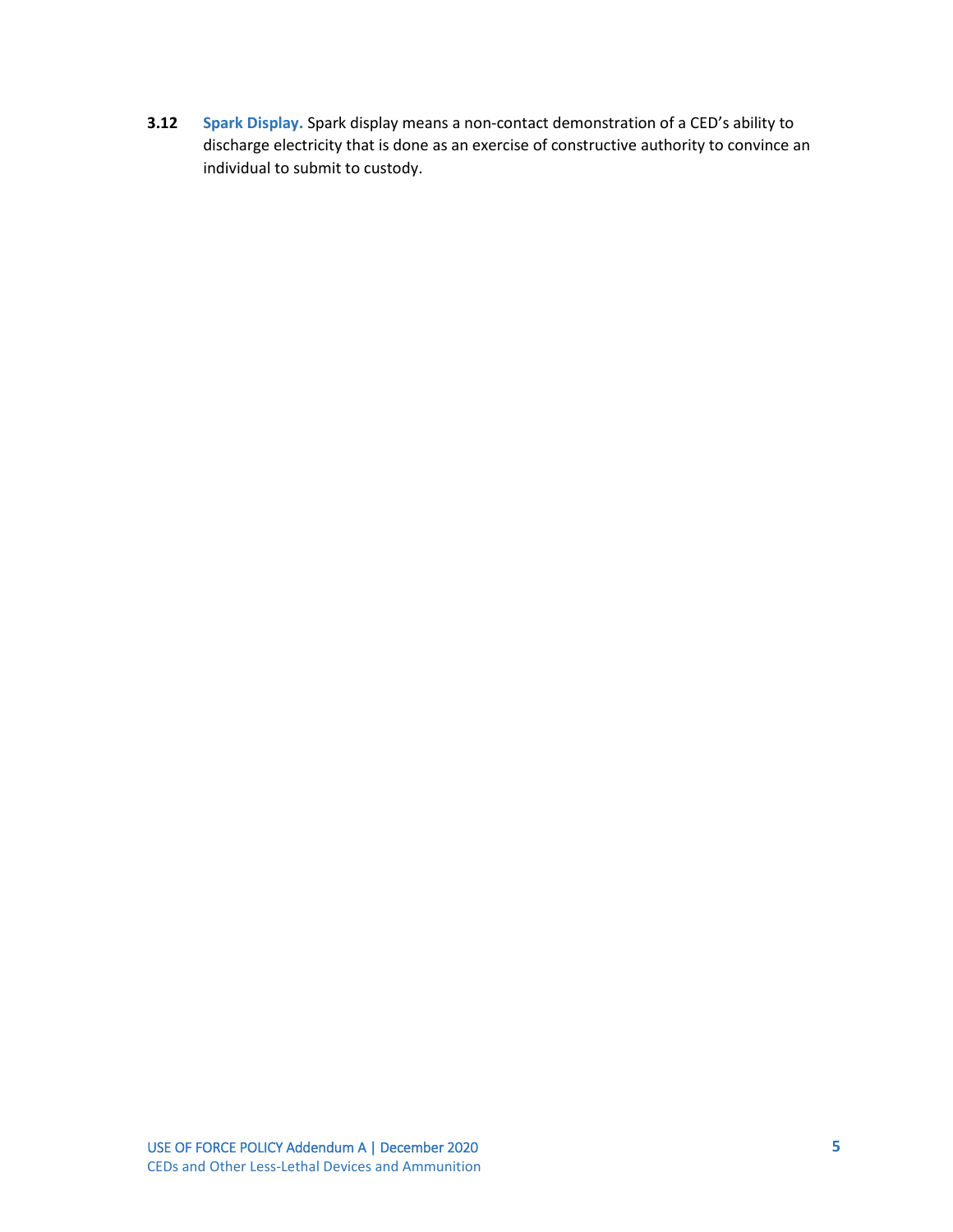### <span id="page-39-0"></span>4 Authorized Officers

- **4.1** The law enforcement executive of each agency shall determine which officers, including Class II and Class III Special Law Enforcement Officers, shall be authorized to carry and use a conducted energy or a less-lethal device or ammunition. Class I Special Law Enforcement Officers shall not be authorized.
- **4.2** An officer shall not carry or use a CED or less-lethal device during an actual operation unless the officer has been expressly authorized to do so by the law enforcement executive, after the officer has successfully completed a training course approved by the Police Training Commission in the proper use and deployment of authorized conducted energy or less-lethal devices, as appropriate. The law enforcement executive shall be responsible to ensure that officers authorized to carry CEDs and less-lethal devices maintain the required certifications and qualifications.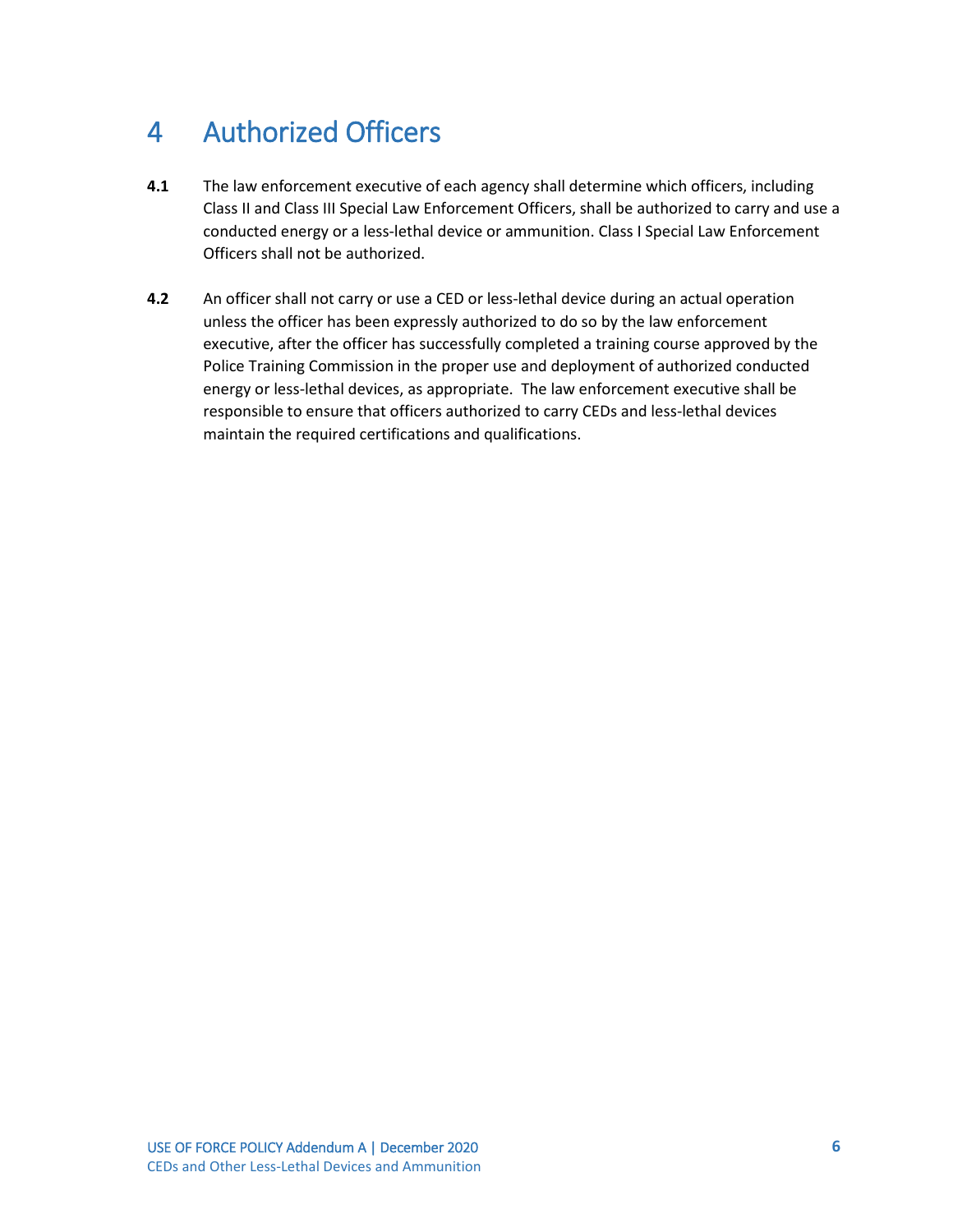#### <span id="page-40-0"></span>5 Authorization to Use CEDs

- **5.1** An officer authorized to use a CED pursuant to this policy may fire, discharge, or utilize drive stun mode of the CED during an actual operation, only against:
	- (a) an active assailant; or
	- (b) a threatening assailant who will not voluntarily submit to custody after having been given a reasonable opportunity to do so considering the exigency of the situation and the immediacy of the need to employ law enforcement force; or
	- (c) a person who is attempting to cause death or serious bodily injury to him/herself; or
	- (d) a fleeing suspect if clear and convincing evidence exists to believe the suspect has committed a crime in which the suspect caused or attempted to cause death or serious bodily injury.
- **5.2** Officers shall reevaluate the situation and reassess the need to use force before any second or subsequent firing or discharge or utilization of drive stun mode of the device against the same person. Any second or subsequent firing or discharge or utilization of drive stun mode of the device must be necessary and justified by the circumstances at that moment.
- **5.3** An officer shall not direct an electrical charge or current against a person who is restrained by handcuffs unless:
	- (a) Deadly force would be authorized under the Use of Force Policy; and
	- (b) the use of physical or mechanical force is not feasible or would be ineffective.
- **5.4** Consistent with training, officers may point a CED at a person only when circumstances create a reasonable belief that it may be necessary for the officer to use enhanced mechanical force. When the officer no longer reasonably believes that enhanced mechanical force may be necessary, the officer shall, as soon as practicable, secure or holster the CED.
- **5.5** Unholstering, displaying, or pointing a CED shall be considered a display of constructive authority.
- **5.6** A spark display from a CED shall be considered a display of constructive authority. A spark display must be reported as a Show of Force on the Attorney General's Use of Force Reporting Portal.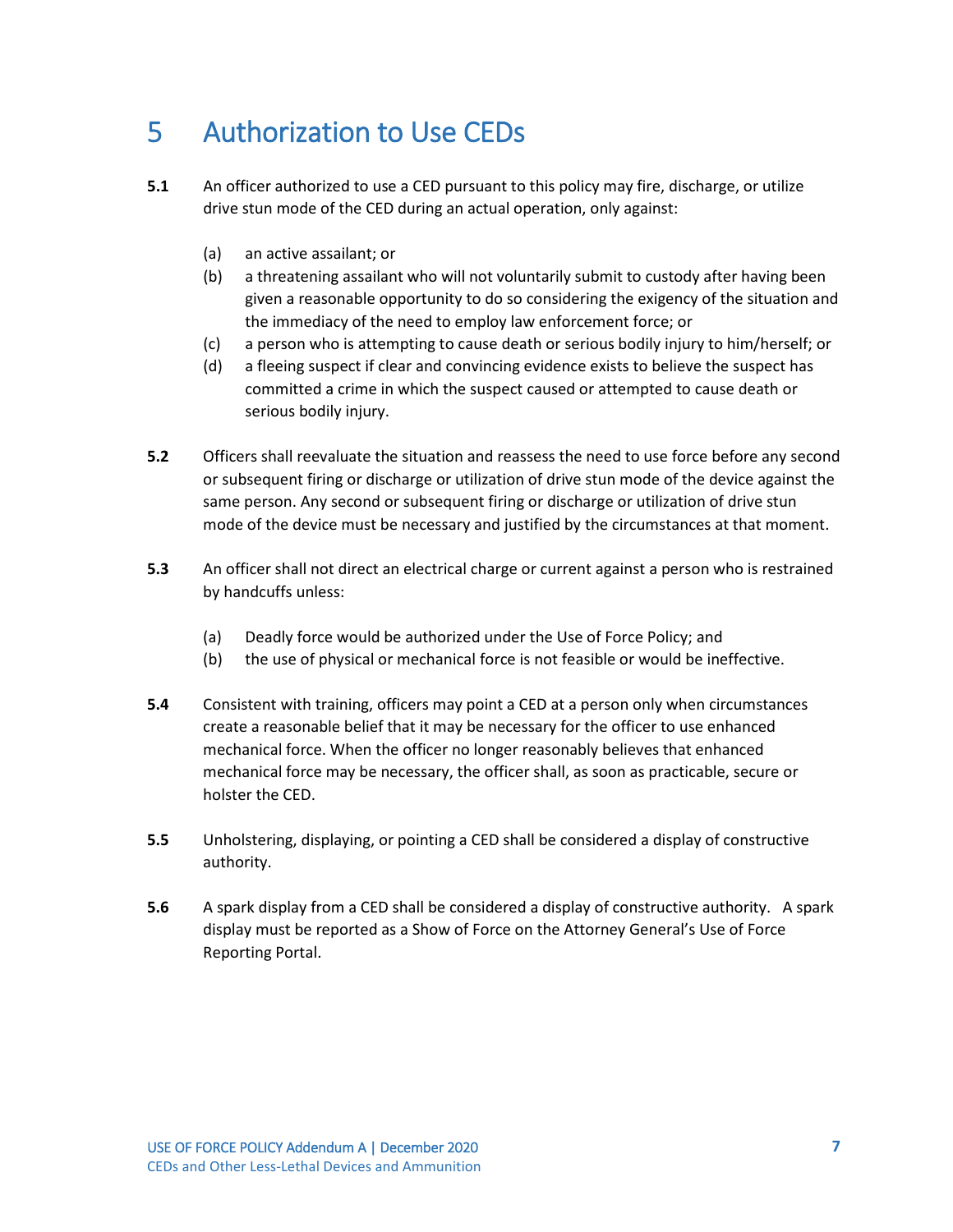### <span id="page-41-0"></span>6 Unauthorized Uses of CEDs

- **6.1** The following uses of CEDs are prohibited:
	- (a) A CED shall not be used or threatened to be used to retaliate for any past conduct or to impose punishment;
	- (b) A CED shall not be used against a person who is a passive resistor or an active resistor;
	- (c) A CED shall not be fired or discharged for the sole purpose of preventing a person from committing property damage;
	- (d) A CED shall not be deployed against the operator of a moving vehicle unless the use of deadly force against the operator of the motor vehicle would be authorized; and
	- (e) Two or more CEDs shall not be discharged upon a person at the same time.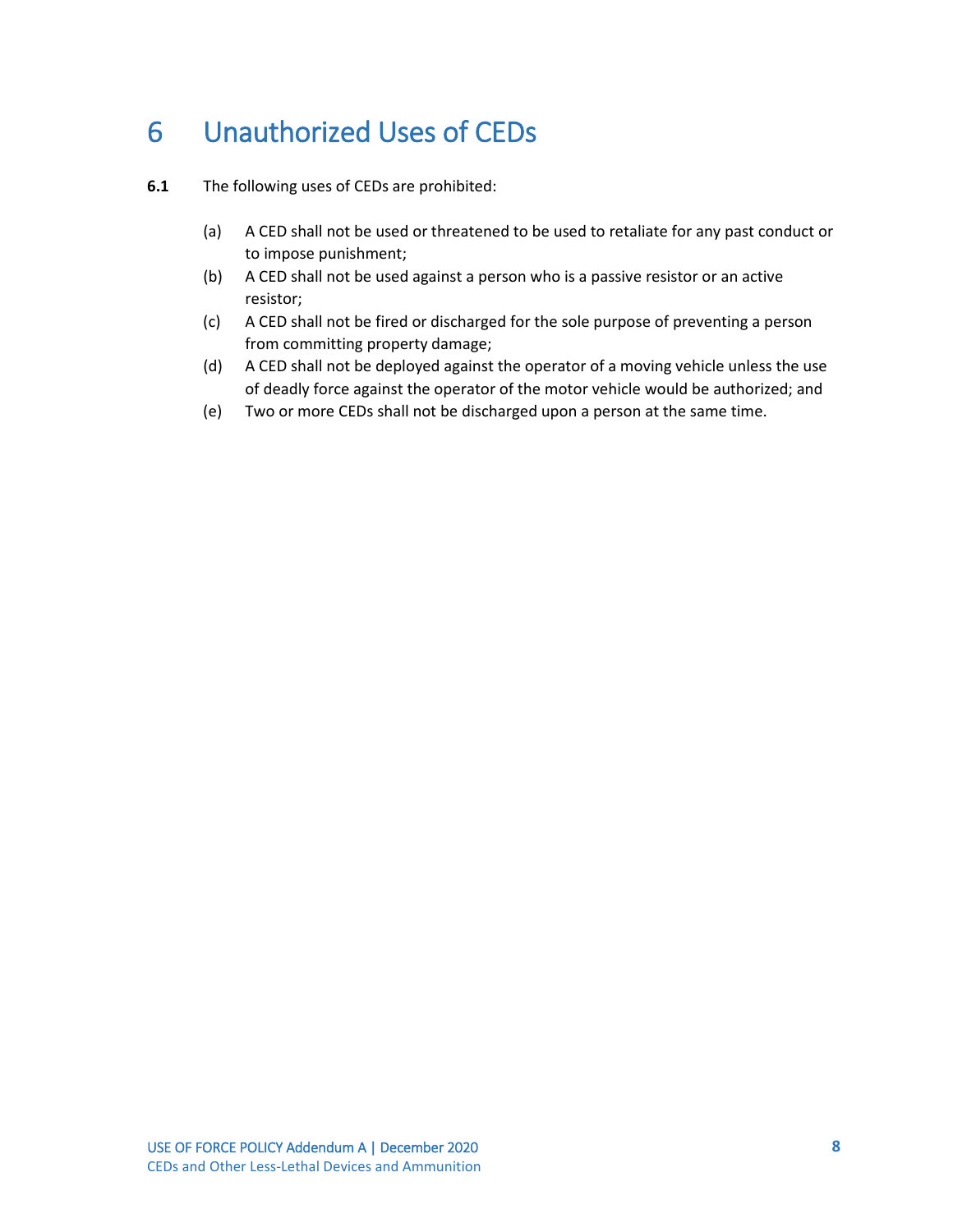#### <span id="page-42-0"></span>7 Deployment Techniques for CEDs

- **7.1** An officer issued a CED shall determine and record on an appropriate log, prior to field deployment, that the device, including the video recording function, is functional. If the officer is equipped with a body worn camera as defined in Attorney General Law Enforcement Directive No. 2015-1 that will be used to record the circumstances of the firing/discharge of the CED in lieu of an internal video camera, the officer shall determine and record on an appropriate log that the body worn camera is functional.
- **7.2** When feasible, the officer should warn the person against whom a CED is directed that the officer intends to fire the weapon.
- **7.3** An officer should not fire a CED if there is a substantial risk that the electrode/darts will strike an innocent person, unless firing the device in such circumstances is reasonably necessary to protect the innocent person(s) from death or serious bodily injury.
- **7.4** To ensure officer safety, when feasible, at least one law enforcement officer other than the one deploying the CED should be present, be armed with lethal ammunition, and be prepared to utilize deadly force in the event that the use of a CED for any reason fails. Deadly force would only be authorized in this situation as a last resort, if otherwise permitted by the Use of Force Policy.
- **7.5** During the deployment of a CED, the deploying officer shall, when feasible, continually evaluate the options selected against changing circumstances.
- **7.6** An officer trained and authorized to carry a CED shall be aware of and comply with any targeting recommendations made by the manufacturer.
- **7.7** A CED may be used in conjunction with a distraction device, non-flammable chemical agent, or less-lethal ammunition. If the individual has already received an electrical charge from a CED, officers shall, when feasible, provide the person a reasonable opportunity to submit to law enforcement authority and to comply with law enforcement commands, considering the physiological effects of the discharge, before deploying a distraction device, chemical agent, or less-lethal ammunition.
- **7.8** A CED shall not be directed against a person who is situated on an elevated surface (e.g., a ledge, scaffold, near a precipice, etc.) unless reasonable efforts have been made to prevent or minimize a fall-related injury (e.g., deploying a safety net).
- **7.9** A CED shall not be used in, on, or immediately adjacent to a body of water in which the targeted person could fall during any stage of the application of the electrical current generated or transmitted by the device.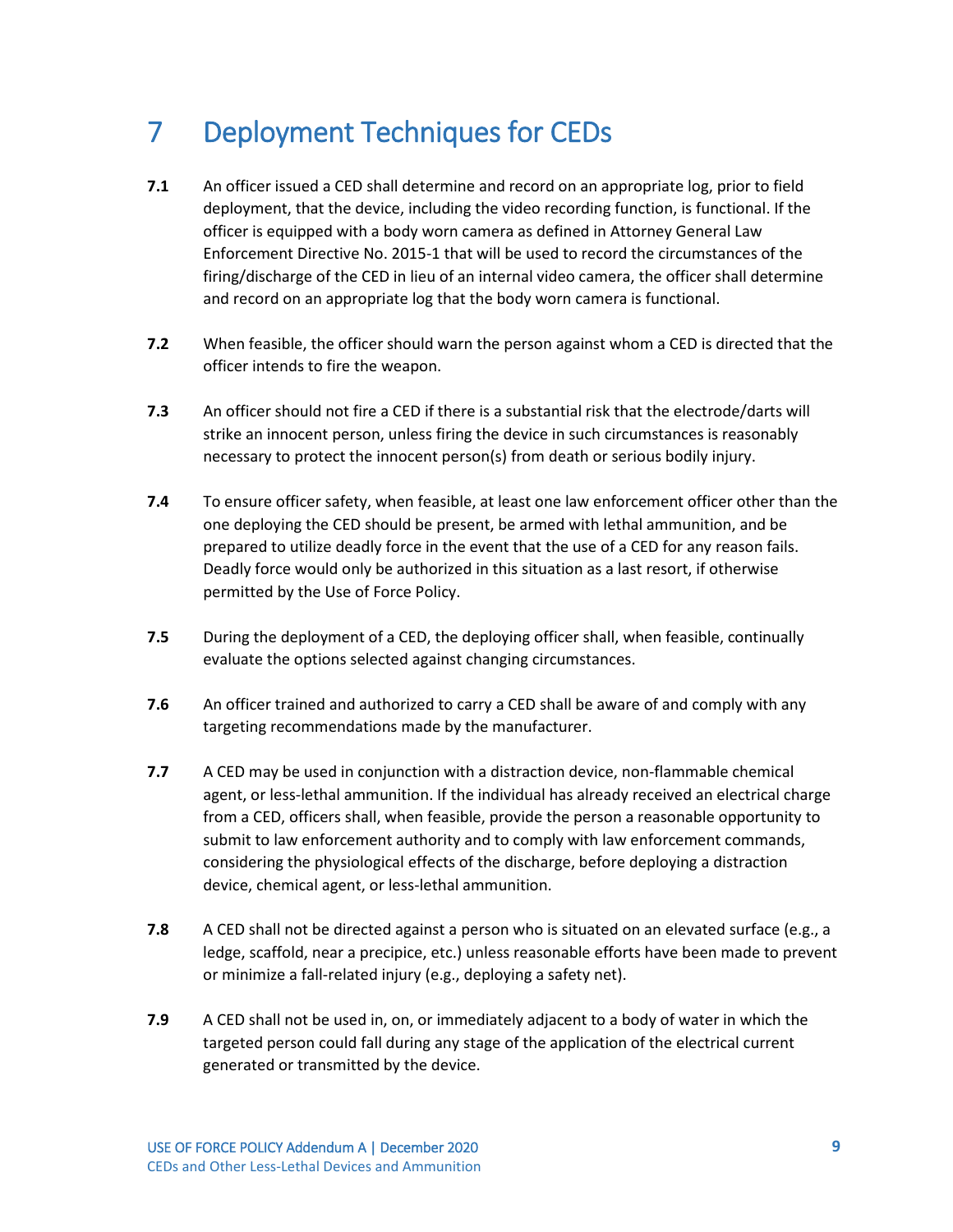- **7.10** A CED shall not be used in any environment where an officer knows or has reason to believe that a potentially flammable, volatile, or explosive material is present that might be ignited by an open spark, including but not limited to pepper spray with a volatile propellant, gasoline, natural gas, or propane.
- **7.11** While officers must at all times respect the seriousness and potential lethality of a CED, an officer shall use particular care when considering whether to use a CED against an individual who is particularly vulnerable due to age (either elderly or young), developmental disability, or a known or reasonably apparent medical condition (e.g., a pregnant female).
- **7.12** Law enforcement agencies are not permitted to use aerosol spray devices that emit a flammable substance to eliminate the possibility that the electric spark from a CED dart/electrode could inadvertently ignite a flammable substance contained in some OC sprays or similar aerosol spray devices, thereby resulting in injury or death.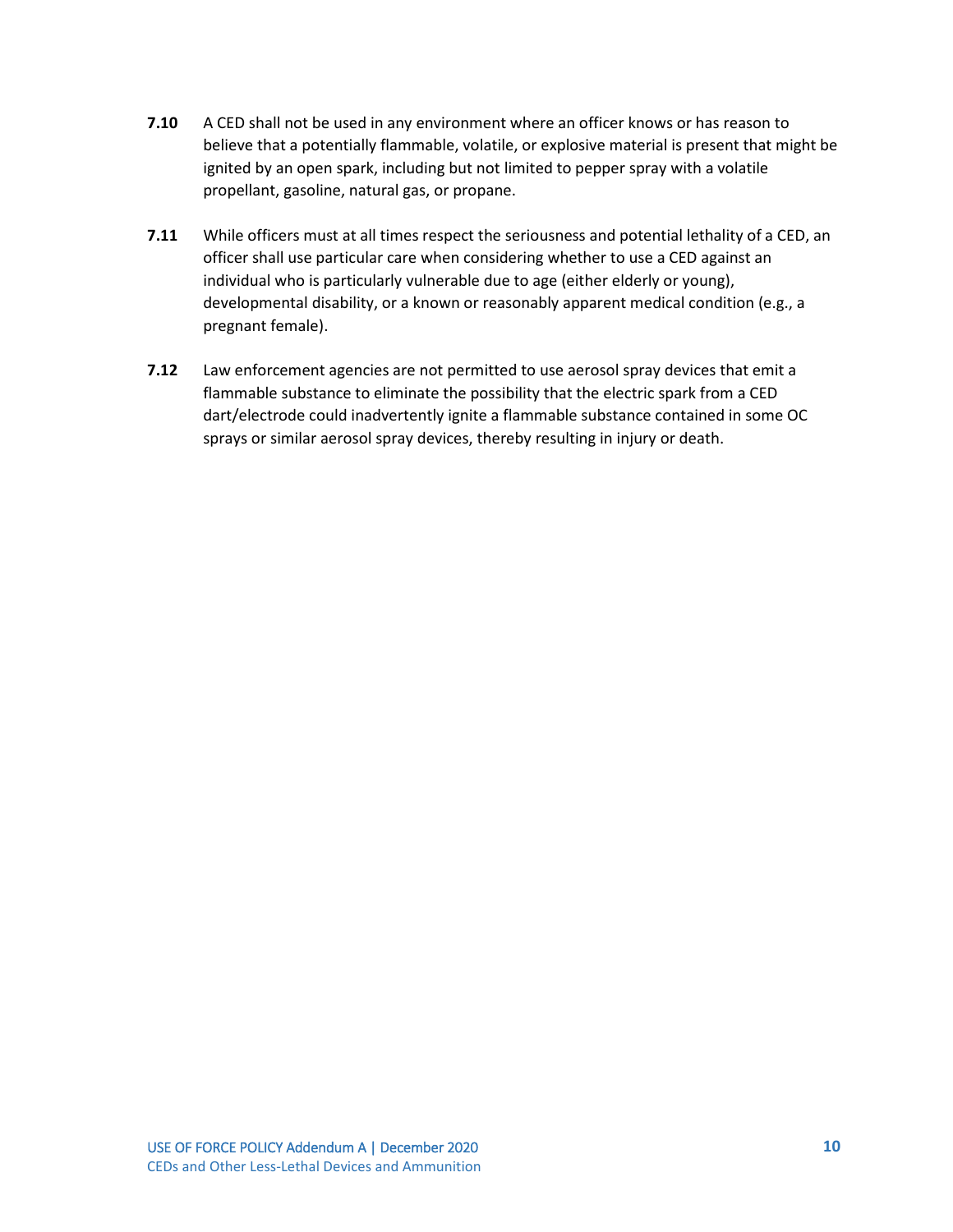### <span id="page-44-0"></span>8 Handling of Injured Suspects Following CED Use

- **8.1** Subjects against whom a CED has been deployed shall be transported to a medical facility for examination if any of the following circumstances exist:
	- (a) the subject requests medical attention;
	- (b) the subject had been rendered unconscious or unresponsive;
	- (c) the subject, after being subjected to a discharge, does not appear to have recovered normally, as described in CED training;
	- (d) the subject has exhibited signs of excited delirium, as described in CED training, prior to, during, or after the discharge of the CED;
	- (e) the subject has suffered bodily injury requiring medical attention as a result of a fall, or otherwise reasonably appears to need medical attention;
	- (f) the subject was exposed to three or more discharges from a CED during the encounter;
	- (g) the subject has been exposed to a continuous discharge lasting 15 seconds or longer;
	- (h) no personnel at the scene are qualified or authorized to remove the CED darts/electrodes from the subject's person;
	- (i) an officer trained and authorized to remove darts/electrodes experiences difficulty in removing a dart/electrode; or
	- (j) any part of a CED dart/electrode has broken off and remains imbedded.
- **8.2** An officer is authorized to remove a CED dart/electrode from a subject only if the officer has received training on dart/electrode removal, provided, however, that an officer is not authorized to remove a CED dart/electrode from any part of the person's head or neck, or where the dart/electrode is located in the area of the subject's genitalia, or female breast. In the absence of exigent circumstances requiring immediate action, a CED dart/electrode may only be removed from these areas of the subject's body by qualified medical personnel.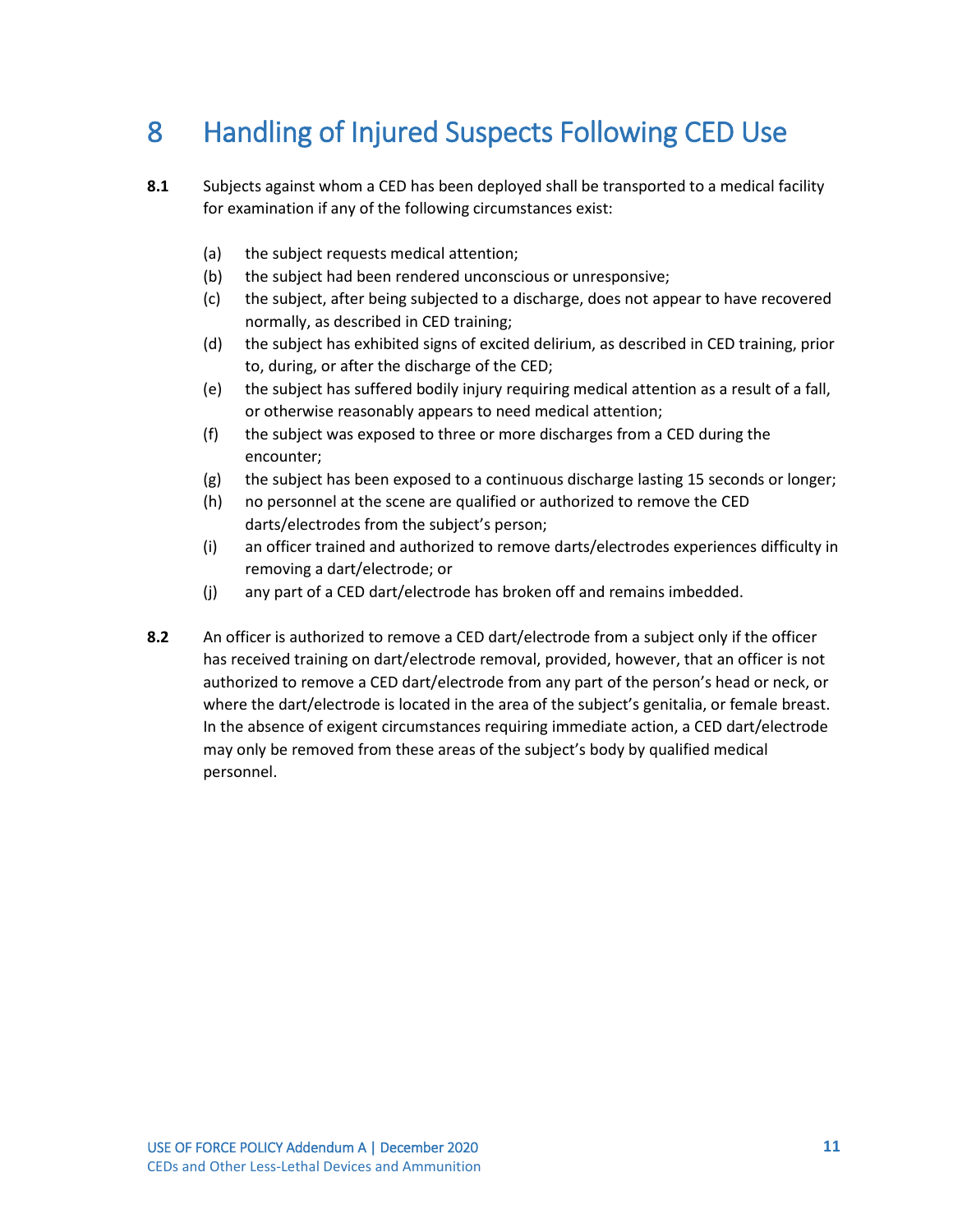#### <span id="page-45-0"></span>9 Approved CEDs

- **9.1** The Panel shall review and provide recommendations concerning the specifications and characteristics of CEDs that may be deployed and used pursuant to this policy. Those specifications will include the following requirements:
	- (a) the device must be capable of making a date- and time-stamped digital record of each occurrence when the darts/electrodes are fired, and of each occurrence when an electrical current is discharged;
	- (b) the device must be capable of making a digital video recording of each such firing and electrical discharge, where the focus of the internal camera is centered on the person against whom the CED was targeted, except that an agency is authorized to purchase and deploy an approved CED that does not have the capability of making a digital video recording provided that such device may only be carried and used by an officer who is equipped with a BWC as defined in Attorney General Law Enforcement Directive No. 2015-1, and further provided that, notwithstanding any other provision of this policy, such device shall not be fired or discharged during an actual operation unless the officer has activated the body worn camera. Nothing herein shall be construed to preclude the officer from firing or discharging the device in the event that the officer's body worn camera malfunctions, or if the exigency of the situation made it unsafe or infeasible for the officer to activate the body worn camera before firing the device; and
	- (c) the device must safeguard all such digital data and video recordings to ensure that they can be accessed or erased only by appropriate supervisory personnel in accordance with rules, regulations, standing operating procedures or orders promulgated pursuant to this policy.
- **9.2** No law enforcement agency shall purchase, possess, deploy, fire, or discharge any CED pursuant to this policy unless the device has been approved by the Attorney General.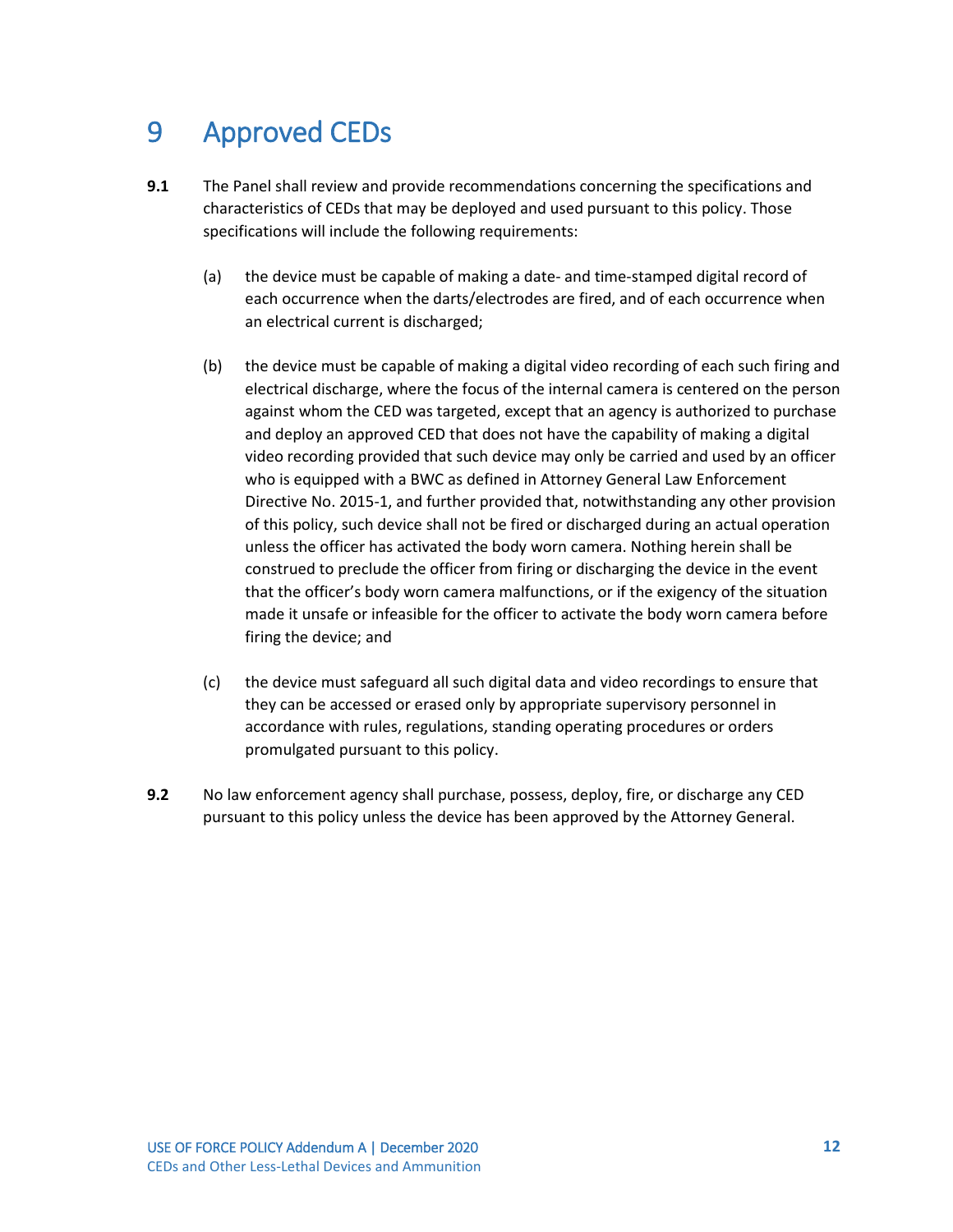# <span id="page-46-0"></span>10 Authority to Use Less-Lethal Devices and Ammunition

- **10.1** An officer authorized to use a less-lethal device pursuant to this policy may fire or discharge the device during an actual operation, only against:
	- (a) an active assailant;
	- (b) a threatening assailant who will not voluntarily submit to custody after having been given a reasonable opportunity to do so considering the exigency of the situation and the immediacy of the need to employ law enforcement force; or
	- (c) a person who is attempting to cause death or serious bodily injury to him/herself; or
	- (d) a fleeing suspect if clear and convincing evidence exists to believe the suspect has committed a crime in which the suspect caused or attempted to cause death or serious bodily injury.
- **10.2** Officers shall reevaluate the situation and reassess the need to use force before any second or subsequent firing or discharge of a less-lethal device against the same person. Any second or subsequent firing or discharge of a less-lethal device must be necessary and justified by the circumstances at that moment.
- **10.3** Less-lethal instruments, ammunition, or impact projectiles shall not be used at a lesser or greater distance than that specified and approved by the Attorney General.
- **10.4** When it can be reasonably accomplished without increasing the danger to officers or others, an officer about to discharge a less-lethal device should advise other law enforcement officers at the scene prior to the discharge of the less-lethal weapon. This is to minimize the possibility that the firing of a less-lethal platform or ammunition would provoke other officers to discharge their weapons.
- **10.5** Weapons used for the deployment of less than lethal platforms or ammunition shall be dedicated exclusively for that purpose. These weapons shall be clearly marked so as to distinguish them from firearms intended for the use of lethal ammunition. The use of other than less-lethal ammunition in these designated weapons is prohibited unless it is immediately necessary to protect the life of a law enforcement officer or other person, and there is no other means available.
- **10.6** During the deployment of less-lethal devices or ammunition, the deploying officer and supervisor shall, when feasible, continually evaluate the options selected against changing circumstances.
- **10.7** Acceptable less-lethal impact projectiles/ammunition will be only those which are designed for single target-specific engagement from a minimum standoff distance as approved by the Attorney General.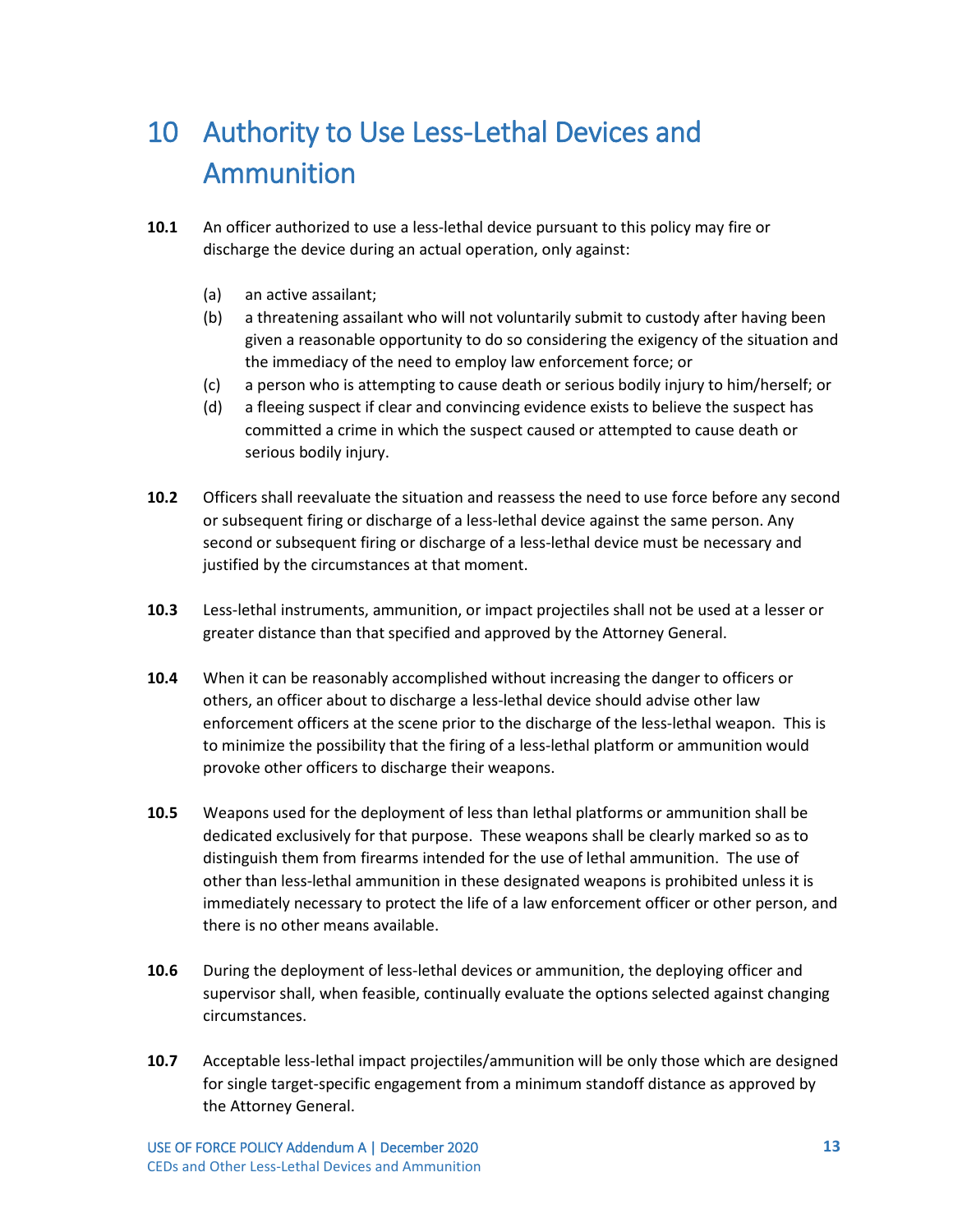- **10.8** Maximum effective distance/range for deployment of specific projectiles shall not exceed the specifications approved by the Attorney General.
- **10.9** Intentionally aiming approved less-lethal impact ammunition at the head, neck, chest, or groin shall be avoided unless deadly force is justified, necessary, and appropriate.
- **10.10** No ammunition designed to be skip-fired and/or non-target specific will be deemed to be acceptable.
- **10.11** Approved less-lethal devices or ammunition shall not be used in a crowd management situation except against specific threatening assailants or active assailants, in strict compliance with Section 3.8 of the Attorney General's Use of Force Policy.
- **10.12** Less-lethal devices or ammunition shall not be used to prevent a person from causing property damage.
- **10.13** A less-lethal device shall not be directed against a person who is situated on an elevated surface (e.g., a ledge, scaffold, near a precipice, etc.) unless reasonable efforts have been made to prevent or minimize a fall-related injury (e.g., deploying a safety net).
- **10.14** Suspects who are struck by less-lethal ammunition shall be transported to a medical facility for examination if they suffer bodily injury or request medical treatment.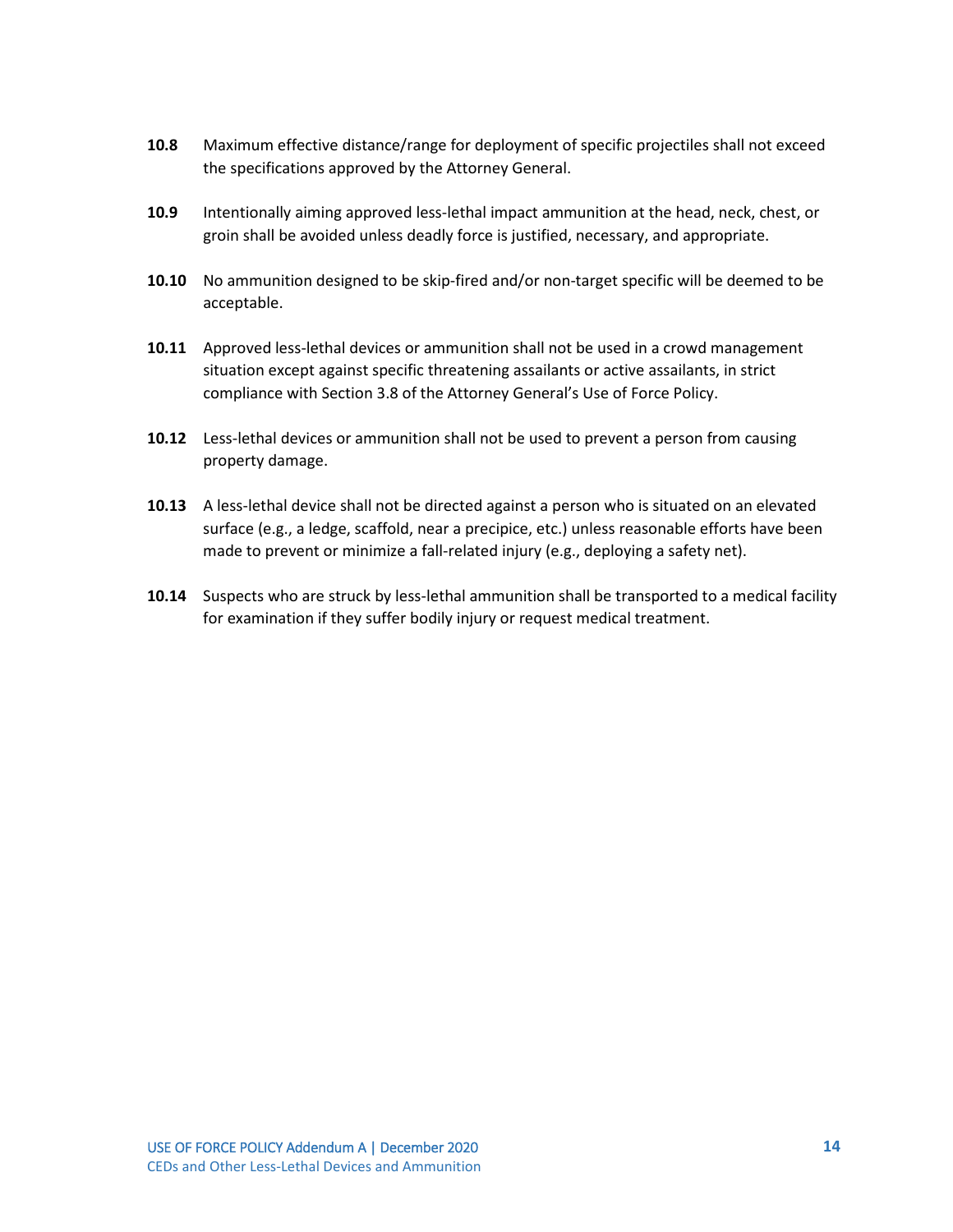# <span id="page-48-0"></span>11 Training and Qualification for CEDs and Less-Lethal **Devices**

- **11.1** No officer shall be authorized to carry or use a CED or less-lethal device during an actual operation until having completed a training course and qualification procedure approved by the Police Training Commission (or DCJ) in the proper use and deployment of CEDs or less-lethal devices. The training program shall include a component on techniques to deescalate a confrontation with a person from a different culture or background. The training program also shall include a component on how to interact with a person in emotional or mental health crisis, including de-escalation techniques.
- **11.2** All law enforcement officers authorized to carry and use a CED or less-lethal device pursuant to this policy shall qualify, and thereafter re-qualify annually, in a training course and qualification procedure approved by the Police Training Commission (or DCJ).
- **11.3** CED and Less-Lethal training programs in each county shall operate under the direct control of the County Prosecutor's Office. For statewide law enforcement agencies, with the approval of the Director of DCJ, the CED and Less-Lethal training programs shall operate under the control of the law enforcement executive. The number of certified CED Instructors and Less-Lethal Instructors, who shall be responsible for the initial training and qualification of officers authorized to carry a CED or Less-Lethal Device, shall be determined by the appropriate County Prosecutor or statewide law enforcement agency executive. A County Prosecutor may designate any law enforcement officer to serve as an authorized CED or Less-Lethal Instructor within the countywide program under their jurisdiction.
- **11.4** For purposes of CED and Less-Lethal re-qualification ONLY, upon approval and designation of the respective County Prosecutor's Office, municipal police officers and/or county sheriff's officers may be trained as a "CED Re-Qualification Instructor" or "Less-Lethal Requalification Instructor" to administer re-qualification. Training of any CED or Less-Lethal Re-Qualification Instructor shall be identical to the training requirements for Certified CED Instructors or Certified Less-Lethal Instructors. Each respective County Prosecutor's Office shall maintain a list of all CED and Less-Lethal Re-Qualification Instructors. Re-Qualification Instructors shall not be authorized to conduct the initial training of officers authorized to carry a CED or Less-Lethal Device.
- **11.5** The Director of DCJ, with the approval of the Attorney General, shall have the authority to set additional training and qualification requirements for CED Instructors, Less-Lethal Instructors, and officers authorized to carry a CED or Less-Lethal device. On an annual basis, the Division shall compile and distribute a current list of all such training and qualification requirements.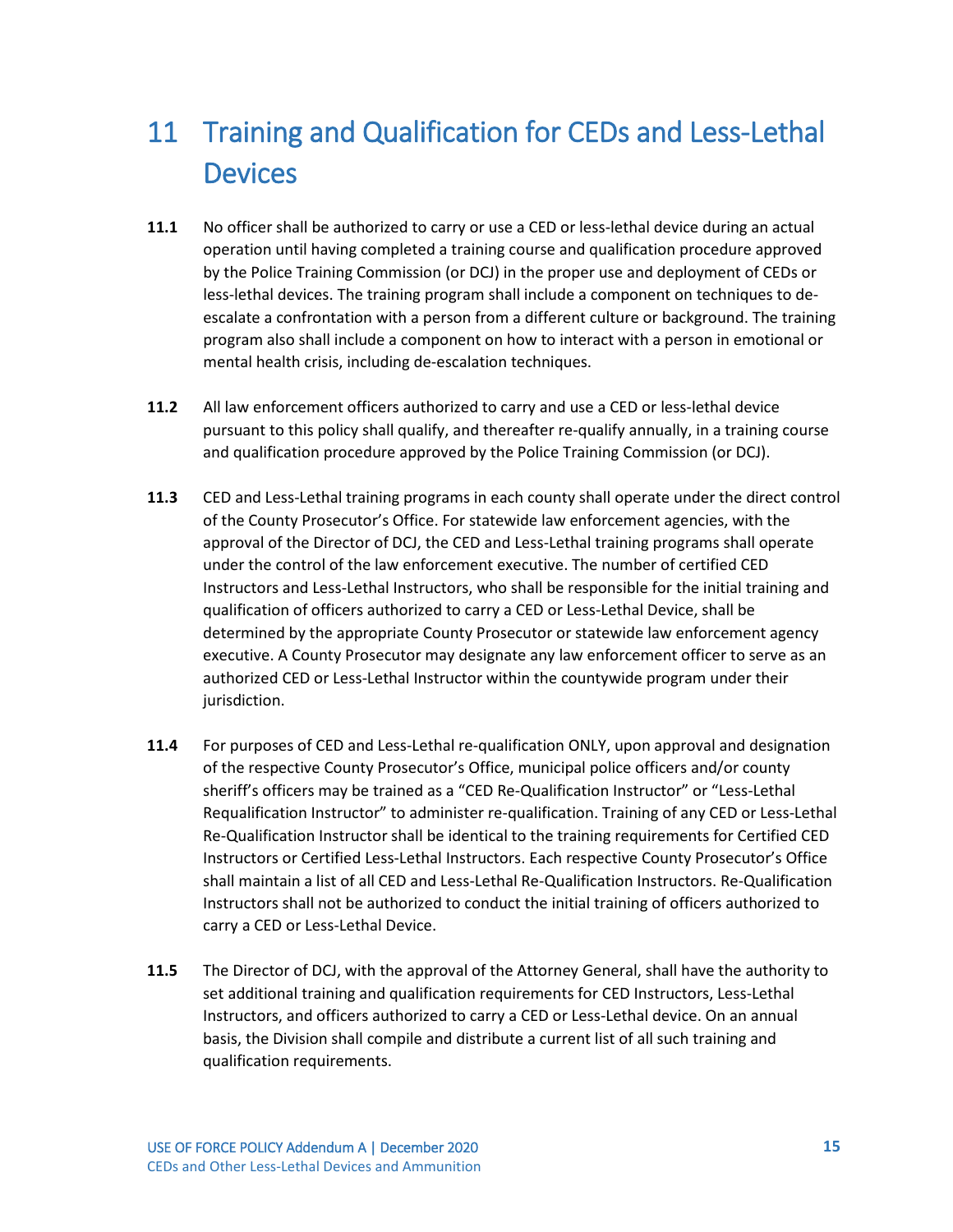#### <span id="page-49-0"></span>12 Reporting and Evaluation

- **12.1** In all instances when a CED or less-lethal device is fired or discharged during an actual operation, the law enforcement officer who employed such force shall complete:
	- (a) Any agency required reports made necessary by the nature of the underlying incident; and
	- (b) A report in the Attorney General's Use of Force Reporting Portal.
- **12.2** In all instances when a CED or less-lethal device is fired at or discharged upon a person by a law enforcement officer, a higher-ranking supervisor shall investigate the circumstances and outcome of the device's use. The investigating supervisor shall report on the incident to the law enforcement executive, providing the law enforcement executive information on all relevant circumstances, deployment, and outcome, including whether the deployment avoided injury to an officer and avoided the need to use deadly force. Upon receipt, the law enforcement executive shall issue a report, including a finding on whether the firing and all discharges complied with the Attorney General's Use of Force Policy.
- **12.3** Review of CED and Less-Lethal Device Deployments:
	- (a) For municipal and county law enforcement agencies, the law enforcement executive shall forward the report to the County Prosecutor within 10 business days of the firing/discharge, unless the County Prosecutor grants the law enforcement executive's request for a reasonable extension of time within which to forward the report, for good cause shown. The County Prosecutor shall review the matter for compliance with this Policy. If the County Prosecutor finds the firing or discharge of a CED or less-lethal device to not be in compliance with the Attorney General's Use of Force Policy, the matter shall be forwarded to the Director of the Office of Public Integrity and Accountability or their designee.
	- (b) For statewide law enforcement agencies, the law enforcement executive shall forward the report to the Director of the Division of Criminal Justice within 10 business days of the firing/discharge, unless the Director grants the law enforcement executive's request for a reasonable extension of time within which to forward the report for good cause shown. The Director shall review the matter for compliance with this Policy. If the Director finds the firing or discharge of a CED or less-lethal device to not be in compliance with the Attorney General's Use of Force Policy, the matter shall be forwarded to the Director of the Office of Public Integrity and Accountability or their designee.
- **12.4** In all instances when a CED is fired at or discharged upon a person, a superior officer designated by the law enforcement executive shall immediately take custody of and secure the device. The superior officer shall safeguard and preserve the digital information in that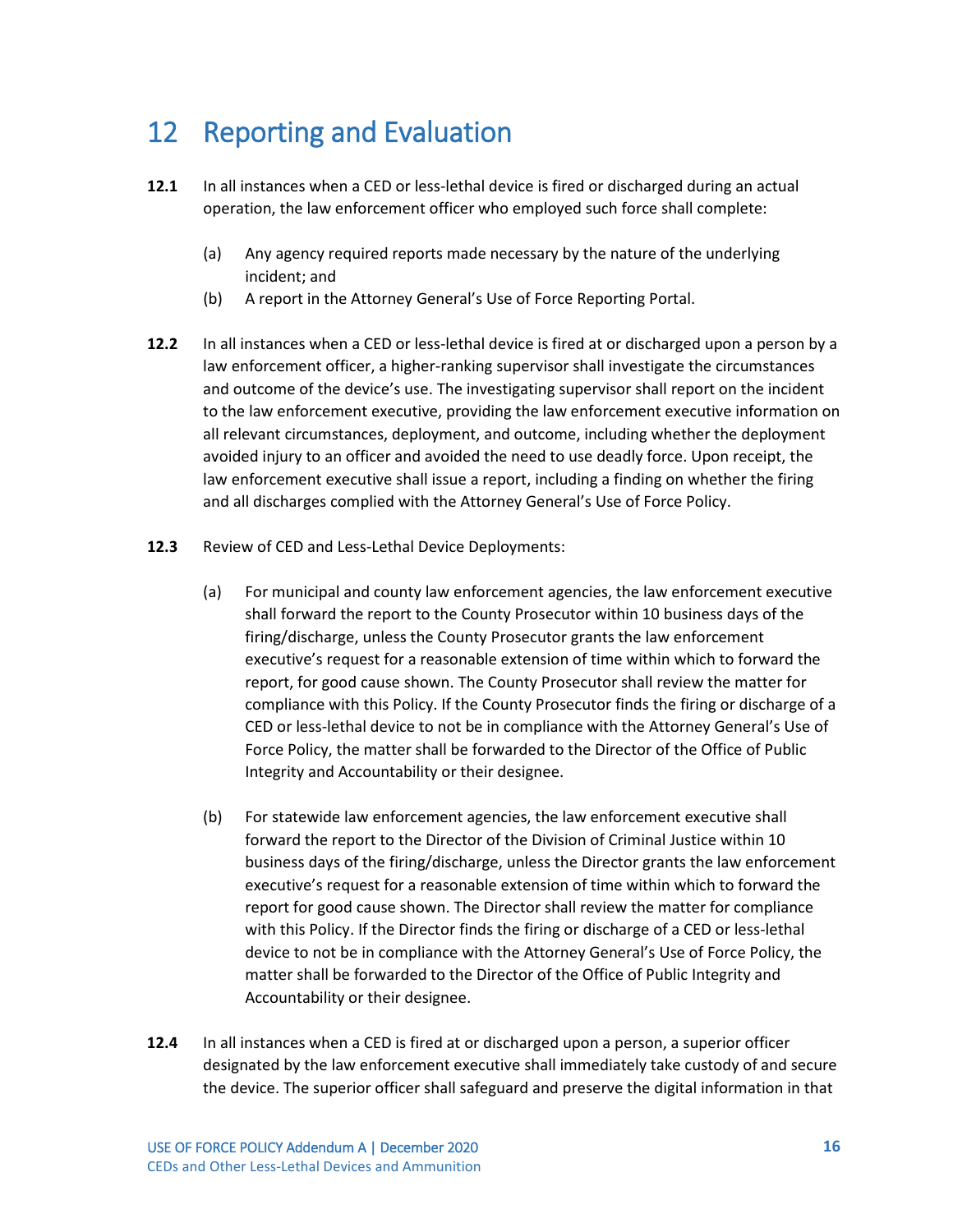device concerning the incident. The law enforcement executive of each department that utilizes CEDs shall issue a rule, regulation, standing operating procedure or other appropriate order to establish a system to ensure that the internal digital recording systems of these devices are maintained, and that the data contained therein cannot be tampered with, and cannot be accessed or erased except by duly authorized supervisors. After the information is safeguarded, the device may be returned to service consistent with the department's policies. The information stored in the device concerning the use of force incident (i.e., data concerning the time the weapon was fired, the time of all electrical discharges, and video recordings of the firing of the weapon and all electrical discharges) shall be preserved and reported on in the report of the incident prepared pursuant to Section 12.2 of this policy.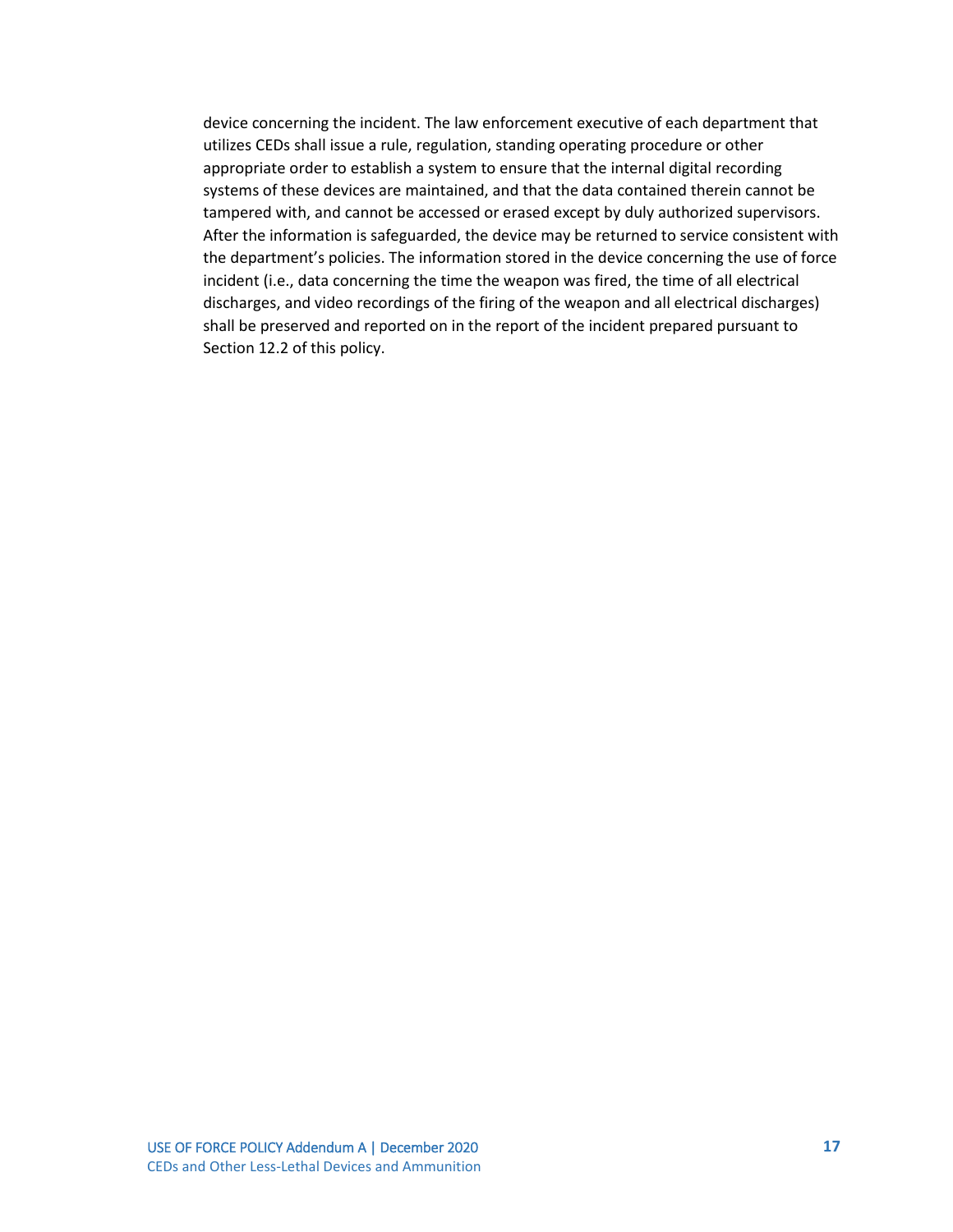# Use of Force Policy Addendum B

### Vehicular Pursuit Policy

#### **Contents**

| $\mathbf{1}$   |  |
|----------------|--|
| 2              |  |
| 3              |  |
| 4              |  |
| 5              |  |
| 6              |  |
| $\overline{7}$ |  |
| 8              |  |
| 9              |  |
| 10             |  |
| 11             |  |
| 12             |  |
| 13             |  |
| 14             |  |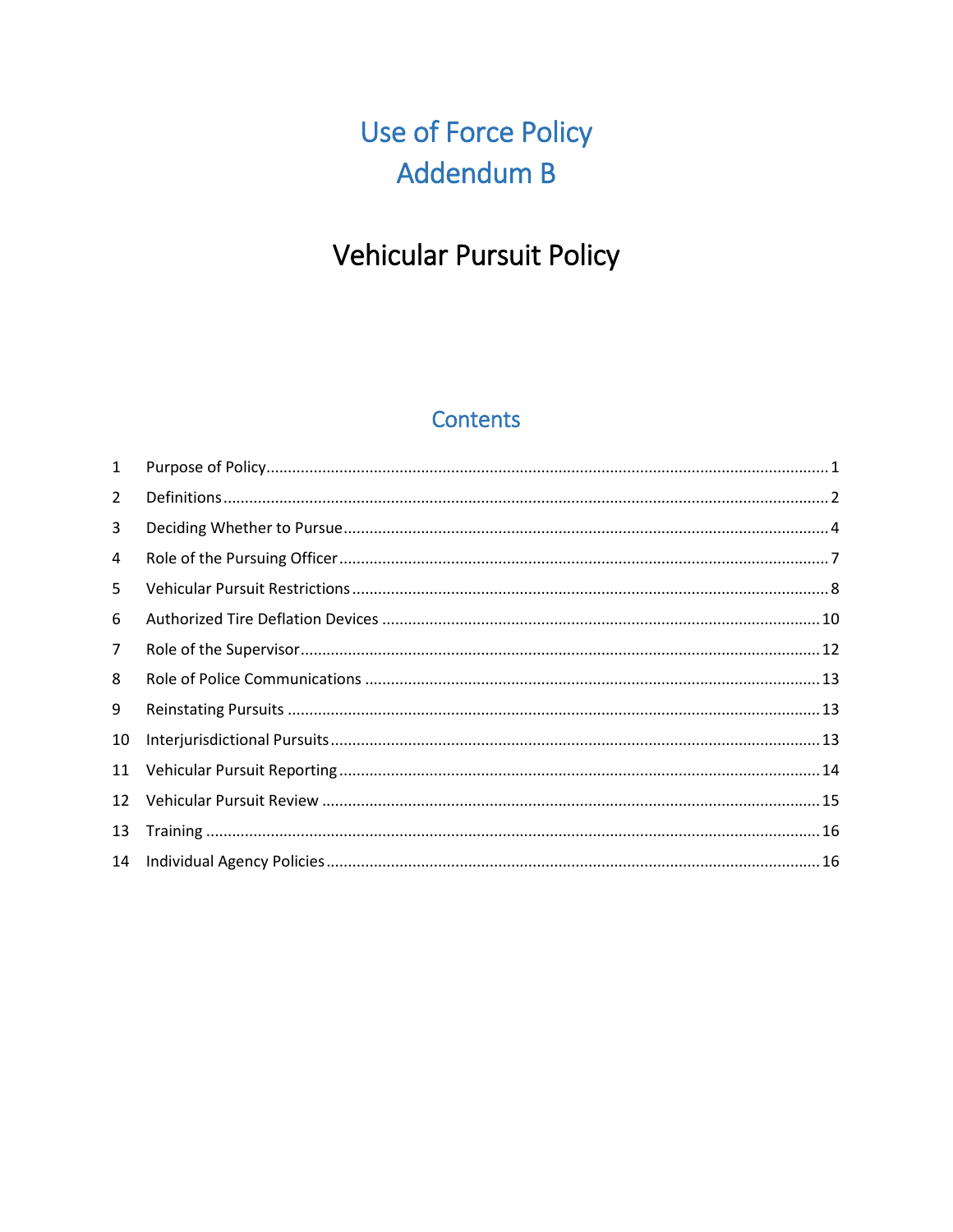#### <span id="page-52-0"></span>1 Purpose of Policy

- **1.1** The primary purpose of this policy is to secure a balance between the protection of the lives and safety of the public and police officers, and law enforcement's duty to enforce the law and apprehend violators. This Policy is intended to guide the circumstances under which officers may engage in vehicular pursuits. High-speed vehicular pursuits create a substantial risk of injury and fatalities. Over 10% of vehicular pursuits end up in accidents resulting in injuries or fatalities, including to officers, innocent third parties in vehicles unrelated to the pursuit, and pedestrians.
- **1.2** The pursuit policy was last updated in 2009. The policy succeeded initially in reducing the number of pursuits, injuries, and fatalities associated with them. However, after an initial decline, the number of pursuits has been increasing steadily since 2014. Since the policy was updated there have been almost 4,200 accidents during pursuits that resulted in over 2,800 injuries, including injuries to 625 law enforcement officers, 682 victims in third party vehicles, and 52 pedestrians. In that same period, there have been 59 fatalities associated with pursuits, including an officer, four third-party drivers, and eight pedestrians.
- **1.3** In recognition of this data and the substantial human costs associated with high-speed vehicular pursuits, this Policy further restricts the circumstances under which pursuits can be undertaken. The offenses for which officers may pursue suspects has been limited to only the most serious crimes. Significantly, both auto theft and most drug offenses have been removed from the list of crimes authorizing the initiation of a pursuit. This Policy creates a strong presumption against the initiation of pursuits for traffic violations and prohibits continuation of a pursuit based on the risk created by the speed or evasive driving of the fleeing suspect during the pursuit itself. It also requires greater oversight by supervisors, and mandates that a pursuit be terminated unless a supervisor affirmatively authorizes it to be continued.
- **1.4** Deciding whether to pursue a motor vehicle is among the most critical decisions made by law enforcement officers. It is a decision which must be made quickly and under difficult, often unpredictable circumstances. In recognition of the potential risk to public and officer safety created by vehicular pursuits, no officer or supervisor shall be criticized or disciplined for a decision not to engage in a vehicular pursuit or to terminate an ongoing vehicular pursuit based on the risk involved, even in circumstances where this Policy would permit the commencement or continuation of the pursuit. Likewise, officers who conduct pursuits consistent with this Policy will be strongly supported by the law enforcement community in any subsequent review of such actions.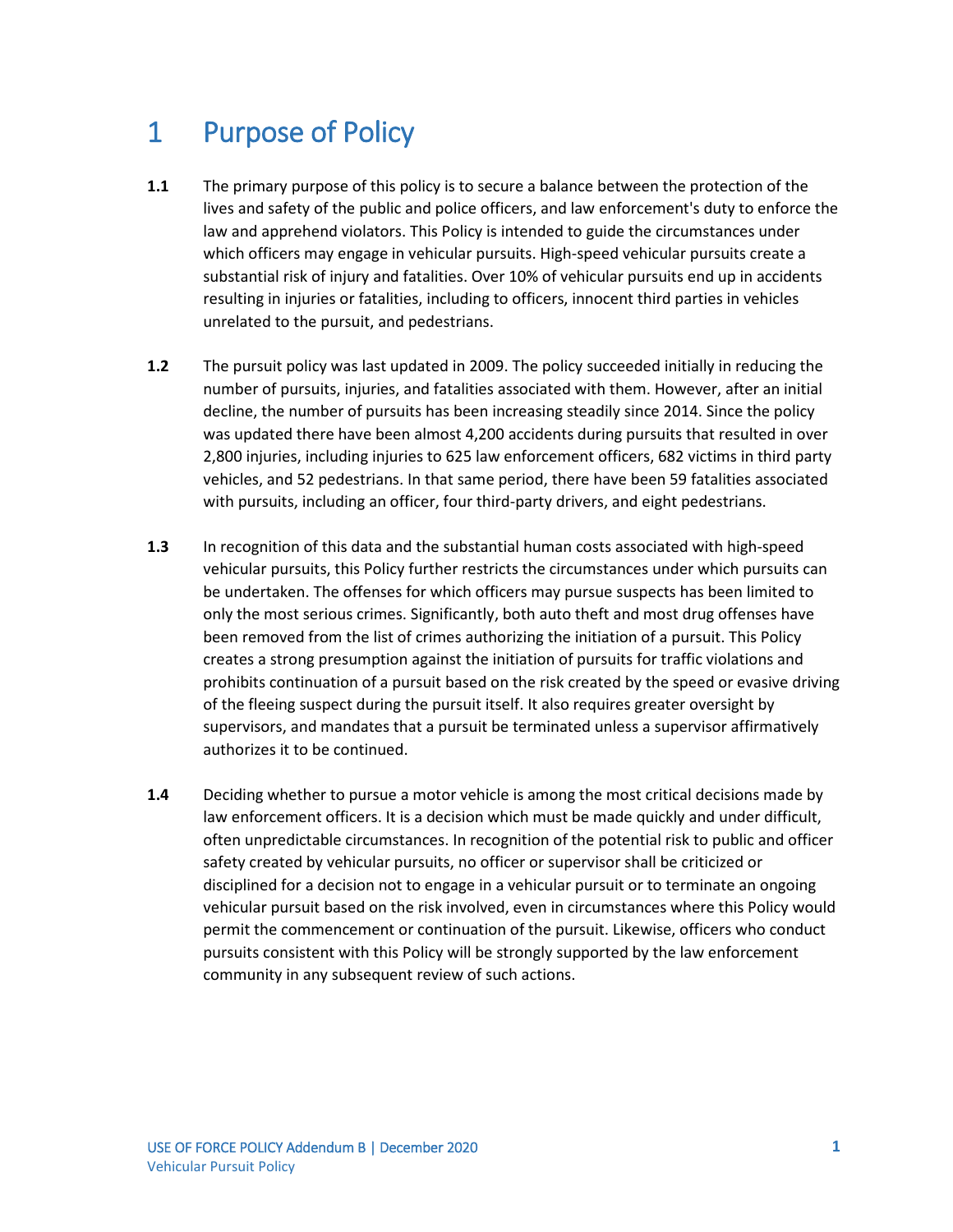#### <span id="page-53-0"></span>2 Definitions

- **2.1 Authorized Tire Deflation Device.** A device designed and intended to produce a controlled deflation of one or more tires of a pursued vehicle and capable of operation consistent with criteria established in this Policy.
- **2.2 Boxing In.** The surrounding of a violator's moving vehicle with moving pursuit vehicles which are then slowed to a stop along with the violator's vehicle.
- **2.3 Divided Highway.** A road which includes a physical barrier between traffic traveling in opposite directions.
- **2.4 Heading Off.** An attempt to terminate a pursuit by pulling ahead of, behind, or toward a violator's moving vehicle to force it to the side of the road or to otherwise come to a stop.
- **2.5 Law Enforcement Officer.** Any person who is employed as a sworn member of any State, county, or municipal law enforcement agency, department, or division of those governments who is statutorily empowered to act for the detection, investigation, arrest, conviction, detention, or rehabilitation of persons violating the criminal laws of this State. The term law enforcement officer shall include sworn members of the New Jersey State Police, the Division of Criminal Justice and the Juvenile Justice Commission. It shall include State Correctional Police Officers pursuant to N.J.S.A. 2A:154-4, County Correctional Police Officers pursuant to N.J.S.A. 2A:154-3, Special Law Enforcement Officers of all classes pursuant to N.J.S.A. 40A:14-146.8 et seq., Humane Law Enforcement Officers appointed pursuant to N.J.S.A. 4:22-14.1 or 4:22-14.4, Auxiliary Police Officers appointed pursuant to N.J.S.A. App.A:9-45(c), and Constables appointed pursuant to N.J.S.A. 40A:9-120. For purposes of this policy, the terms law enforcement officer, police officer and officer shall have the same meaning.
- **2.6 Paralleling.** Street Paralleling is driving a police vehicle on a street parallel to a street on which a pursuit is occurring. Vehicle Paralleling is a deliberate offensive tactic by one or more patrol vehicles to drive alongside the pursued vehicle while it is in motion.
- **2.7 Pursuit Driving.** Pursuit driving is an active attempt by a law enforcement officer operating a motor vehicle and utilizing emergency warning lights and an audible device to apprehend one or more occupants of another moving vehicle when the officer reasonably believes that the driver of the fleeing vehicle is aware of the officer's attempt to stop the vehicle and is resisting apprehension by increasing vehicle speed, committing traffic violations or otherwise attempting to elude the officer. It shall not constitute pursuit driving if the fleeing vehicle follows all traffic regulations after the officer activates the emergency warning lights and audible device (siren).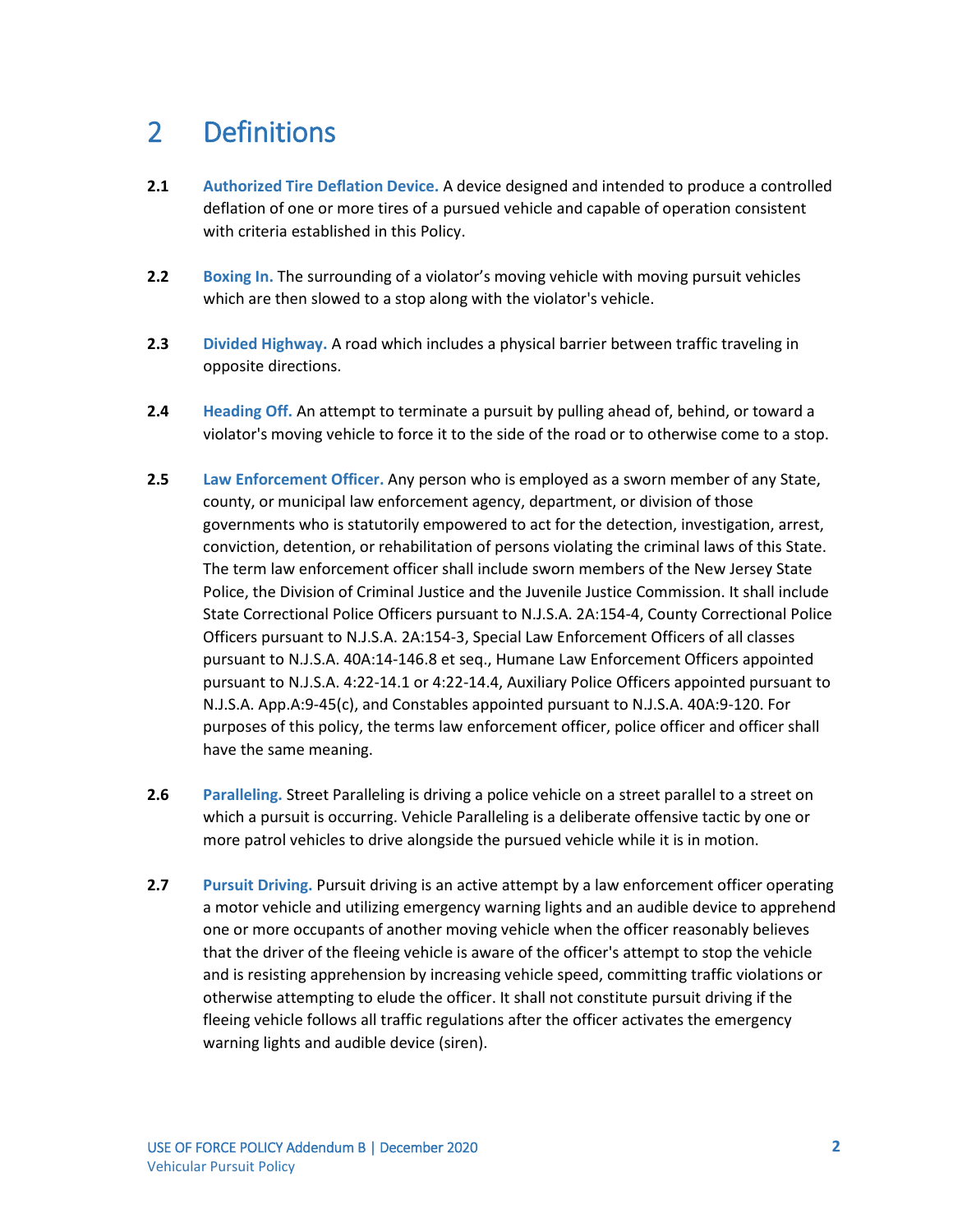- **2.8 Pursuit Vehicles.** A Primary Unit is the police vehicle that initiates a pursuit or any unit that assumes control of the pursuit as the lead vehicle (the first police vehicle immediately behind the fleeing suspect). A Secondary Unit is any police vehicle which becomes involved as a backup to the primary unit and follows the primary unit at a safe distance.
- **2.9 Roadblock.** A restriction or obstruction used or intended for the purpose of preventing free passage of motor vehicles on a roadway in order to effectuate the apprehension of a violator. An avenue of escape is a gap in a roadblock which requires the violator to decrease the vehicle's speed to permit the violator to bypass the roadblock. A blocking vehicle is a motor vehicle, often a law enforcement vehicle, which is placed perpendicular to a roadway or angled in such a way as to create a roadblock.
- **2.10 Supervisor.** A police officer who, by virtue of rank or assignment, is responsible for the direction or supervision of the activities of other police officers.
- **2.11 Vehicle Contact Action.** Any action undertaken by the pursuing officer intended to result in contact between the moving police vehicle and the pursued vehicle.
- **2.12 Violator.** Any person who an officer reasonably believes (1) has committed, or is engaged in a conspiracy or attempt to commit, any crime of the first degree or one of the violent or serious crimes of the second degree enumerated in Section 3.2 of this policy, or (2) poses an imminent threat to the safety of the public or other police officers, as that threat is defined in Section 3.2 of this policy, set forth below.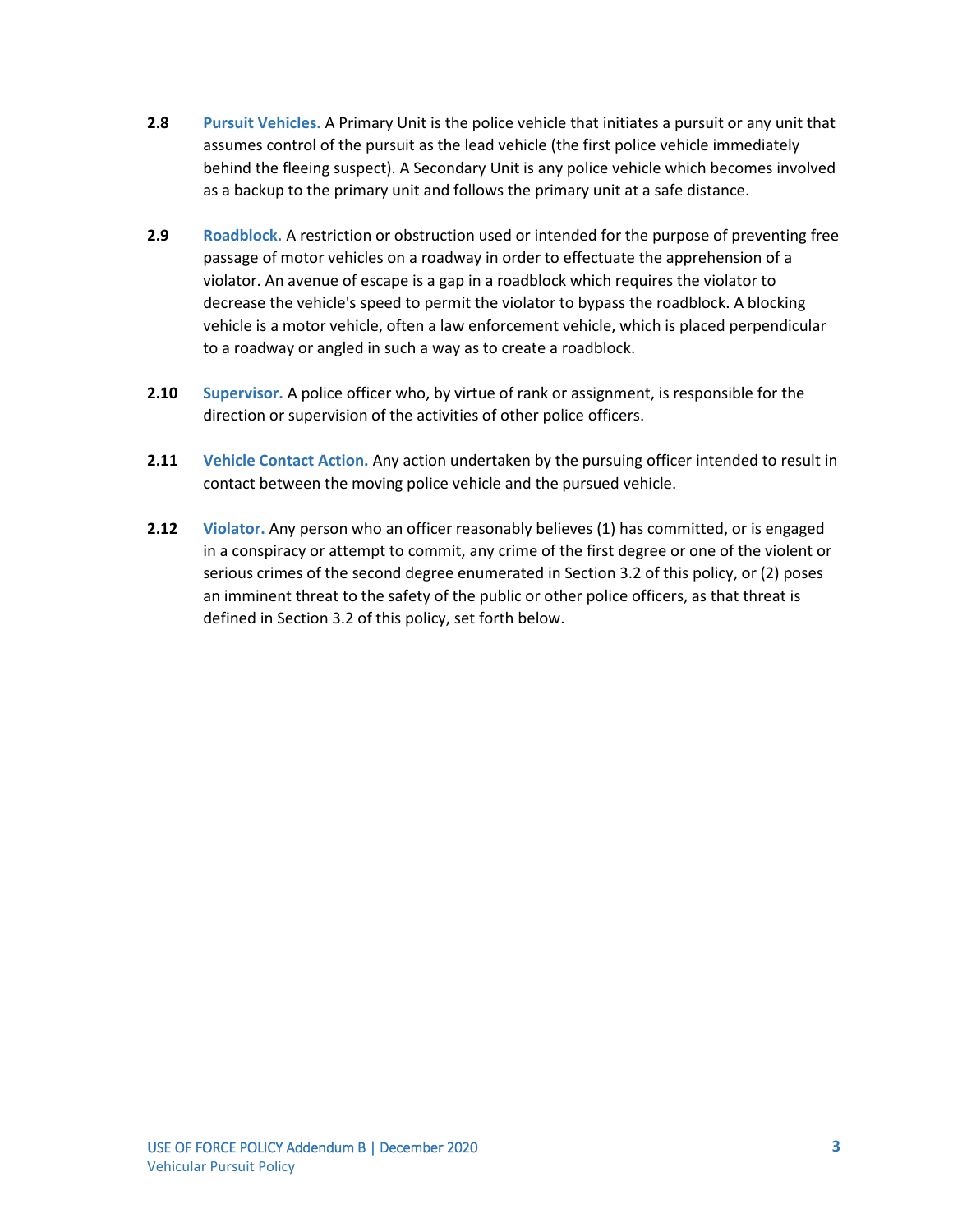#### <span id="page-55-0"></span>3 Deciding Whether to Pursue

- **3.1** A law enforcement officer has the authority, at all times, to attempt the stop of any person suspected of having committed any criminal offense or traffic violation. When the violator does not submit to the officer's lawful authority and bring the vehicle to a stop, the officer must determine whether to pursue that violator by continuing to attempt to stop the violator utilizing pursuit driving as defined herein. The officer's decision to pursue should always be undertaken with an awareness of the degree of risk to which the officer exposes law enforcement and the community by engaging in a vehicular pursuit. The officer must always weigh the need for immediate apprehension against the risk created by the pursuit.
- **3.2** A law enforcement officer may only pursue under the circumstances described in subparagraph A or subparagraph B:
	- (a) when the officer reasonably believes that the violator has committed, or is engaged in a conspiracy or attempt to commit, any crime of the first degree or one of the following violent or serious crimes of the second degree:
		- (1) Manslaughter, N.J.S.A. 2C:11-4;
		- (2) Vehicular Homicide, N.J.S.A. 2C:11-5;
		- (3) Aggravated Assault, N.J.S.A. 2C:12-1(b);
		- (4) Disarming a Law Enforcement Officer, N.J.S.A. 2C:12-11;
		- (5) Kidnapping, N.J.S.A. 2C:13-1;
		- (6) Luring/Enticing a Child, N.J.S.A. 2C:13-6;
		- (7) Human Trafficking, N.J.S.A. 2C:13-8;
		- (8) Sexual Assault, N.J.S.A. 2C:14-2;
		- (9) Robbery, N.J.S.A. 2C:15-1;
		- (10) Arson, N.J.S.A. 2C:17-1;
		- (11) Burglary, N.J.S.A. 2C:18-2;
		- (12) Escape, N.J.S.A. 2C:29-5.
	- (b) when an officer reasonably believes that the violator poses an imminent threat to the safety of the public or other officers. This determination shall be made based upon the violator's actions or operation of the vehicle prior to the initiation of the attempted motor vehicle stop. The violator's subsequent actions, including speeding or evasive driving during the pursuit itself, although often supporting the criminal charge of Eluding, N.J.S.A. 2C:29-2(b), shall not constitute an authorization to initiate or continue a pursuit.
- *3.2.1* Pursuit for motor vehicle offenses is not authorized under Paragraph 3.2 unless the violator's vehicle is being operated so as to pose an imminent threat to the safety of the public or other officers and that threat is based on the violator's actions or operation of the vehicle prior to the initiation of the attempted motor vehicle stop. There shall be a strong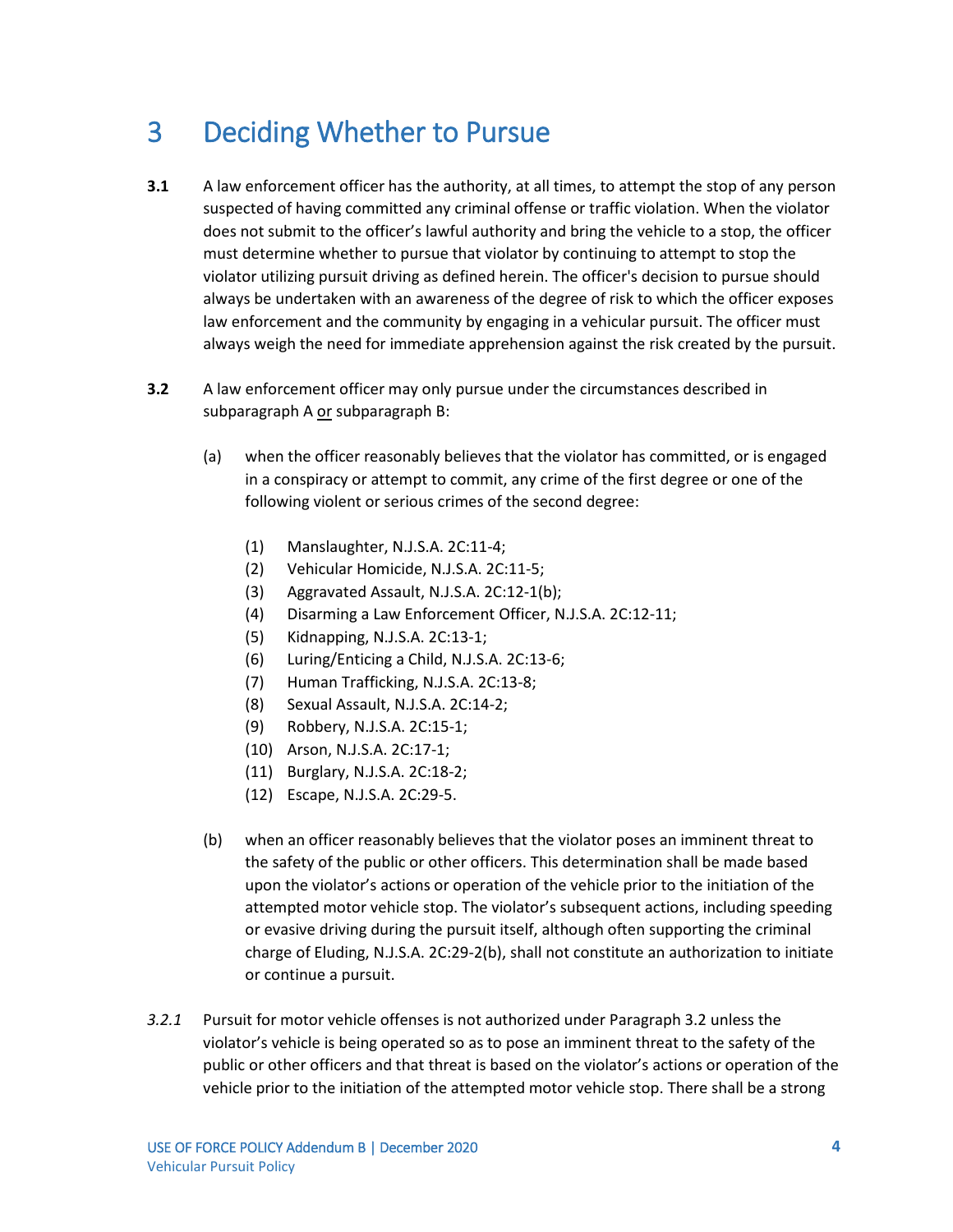presumption against the initiation of vehicular pursuits based solely on motor vehicle violations. Both supervisors and officers shall ensure that only in rare cases will a vehicular pursuit be initiated or continued for motor vehicle violations.

- **3.3** In the event that one of the authorization requirements is satisfied, a pursuit shall not be automatically undertaken. An officer must still consider the following factors:
	- (a) likelihood of successful apprehension;
	- (b) whether the identity of the violator is known so that later apprehension is possible;
	- (c) degree of risk created by pursuit:
		- (1) volume, type, speed and direction of vehicular traffic;
		- (2) nature of the area (residential, commercial, school zone, open highway, etc.);
		- (3) population density and volume of pedestrian traffic;
		- (4) environmental factors, such as weather and darkness; and
		- (5) road conditions (construction, poor repair, extreme curves, intersections controlled by traffic signals or signs, ice, etc.); and
	- (d) police officer characteristics:
		- (1) driving skills;
		- (2) familiarity with roads; and
		- (3) condition of police vehicle.
- **3.4** The pursuing officer shall terminate the pursuit under the following circumstances:
	- (a) if instructed to do so by a supervisor;
	- (b) if a supervisor has not affirmatively authorized the continuation of the pursuit after being notified and given an opportunity to assess the situation;
	- (c) if the officer believes that the danger to the pursuing officers or the public outweighs the necessity for immediate apprehension of the violator;
	- (d) if the violator's identity is established to the point where later apprehension may be accomplished and where there is no imminent threat to the safety of the public or police officers;
	- (e) if the pursued vehicle's location is no longer known or the distance between the pursuing vehicles and the violator's vehicle becomes so great that further pursuit is futile;
	- (f) if there is a person injured during the pursuit and there are no police or medical personnel able to render assistance;
	- (g) if there is a clear and unreasonable danger to the police officer or the public. A clear and unreasonable danger exists when the pursuit requires that the vehicle be driven at excessive speeds or in any other manner which exceeds the performance capabilities of the pursuing vehicles or police officers involved in a pursuit; or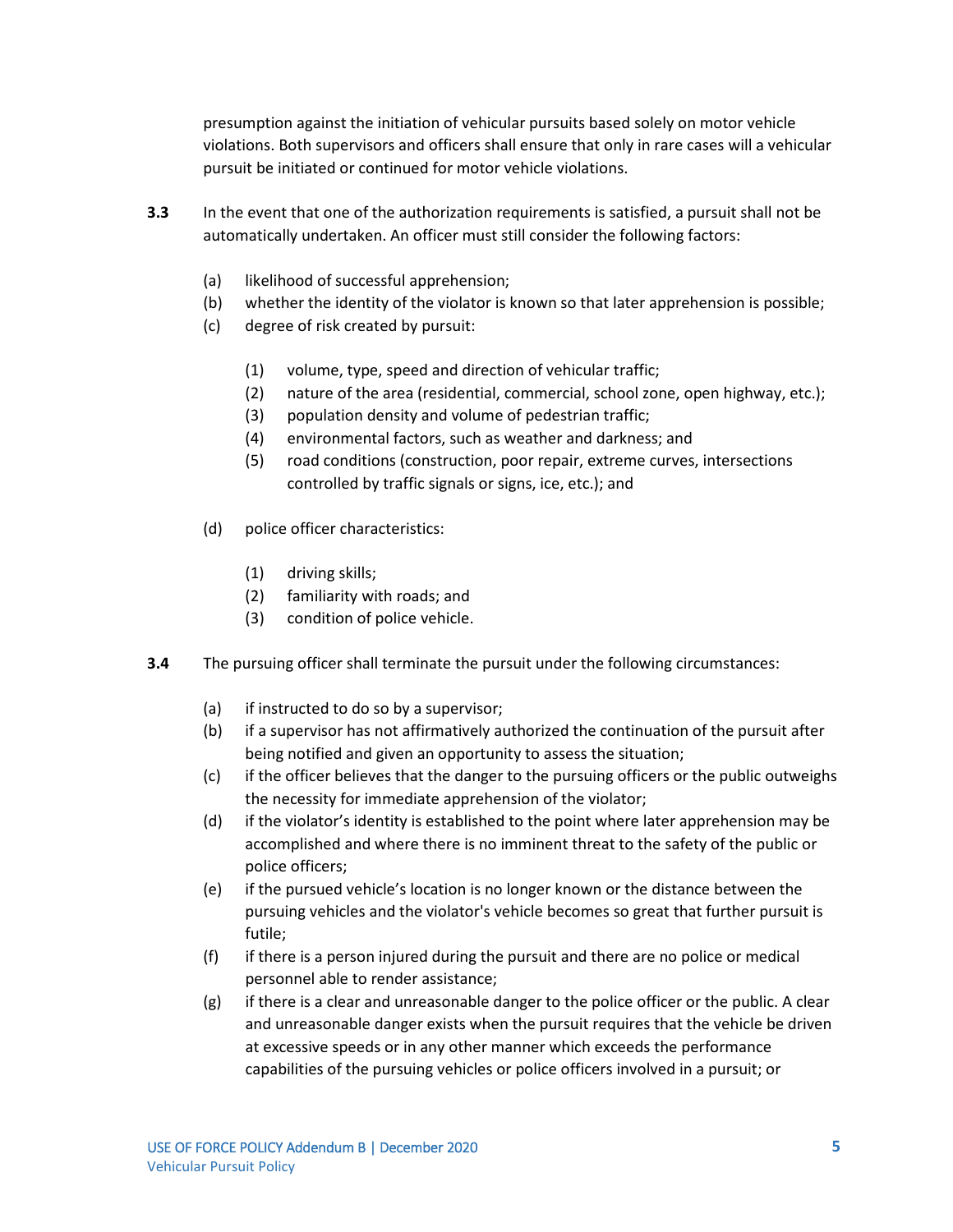- (h) if advised of any unanticipated condition, event, or circumstance that substantially increases the risk to public safety inherent in the pursuit.
- **3.5** When a vehicular pursuit is terminated, officers shall immediately cease all emergency vehicle operations, including turning off all emergency warning lights and audible devices (sirens), and disengaging from the violator's vehicle.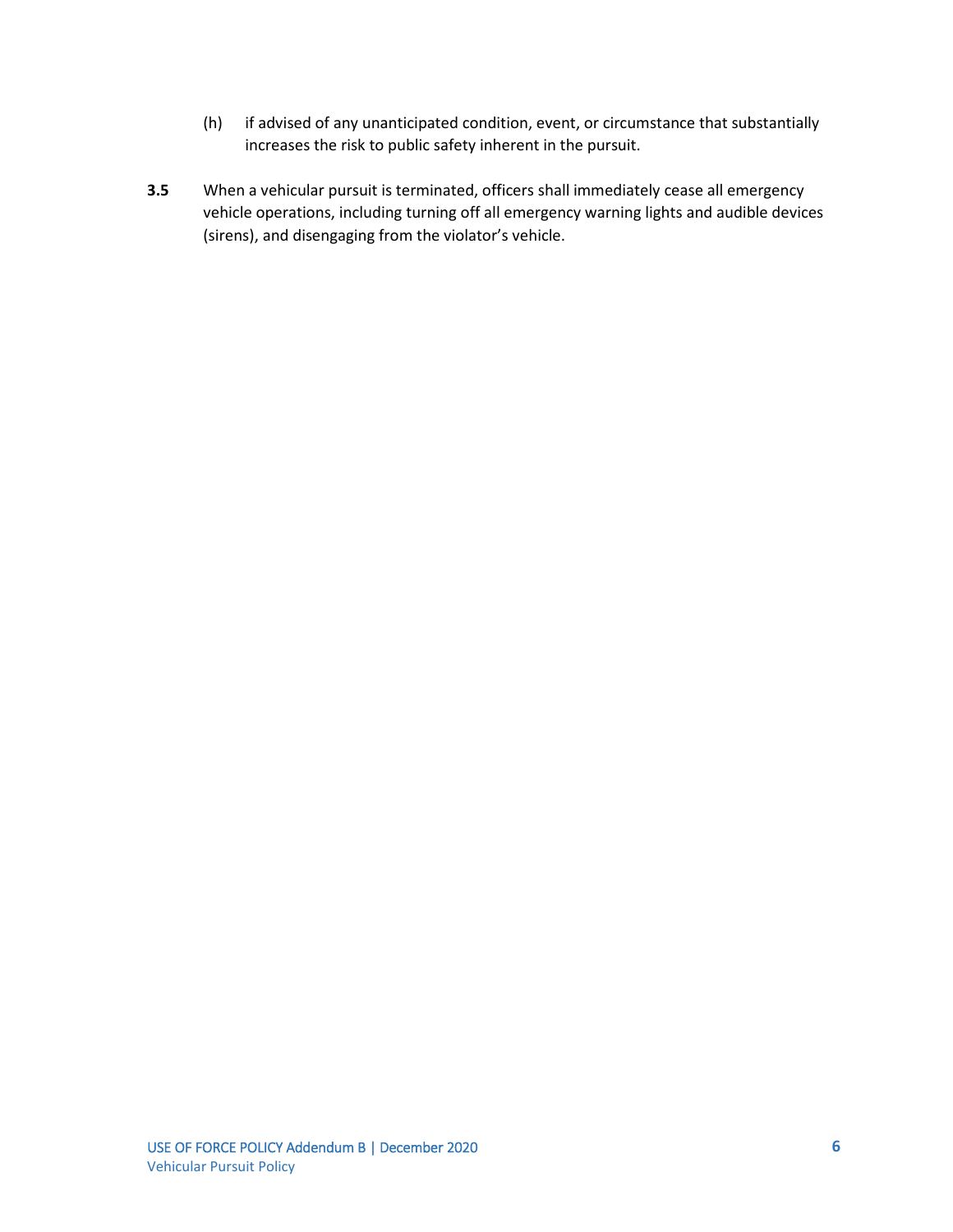### <span id="page-58-0"></span>4 Role of the Pursuing Officer

- **4.1** The decision to initiate and/or continue a vehicular pursuit requires weighing the need to immediately apprehend the violator against the degree of risk to which the officer and others are exposed as a result of the pursuit.
- **4.2** Upon the initiation of a pursuit, the pursuing officer shall immediately activate all emergency lights, siren, headlights, motor vehicle recorder (MVR), if equipped, and body worn camera (BWC), if equipped.
- **4.3** Once the pursuit has been initiated, the primary unit must immediately notify communications and a supervisor, providing as much of the following information as is known:
	- (a) reason for the pursuit;
	- (b) direction of travel and designation and location of the roadway;
	- (c) traffic conditions;
	- (d) presence of pedestrians;
	- (e) identification of the violator's vehicle (year, make, model, color, vehicle registration number, and other identifying characteristics);
	- (f) information on the identity of the driver, if known;
	- (g) number of occupants;
	- (h) the speed of the pursued vehicle; and
	- (i) other information that may be helpful in deciding whether to terminate the pursuit or in resolving the incident.
- **4.4** The pursuing officer shall have a continuing duty to update the supervisor and communications on the above information as the incident develops.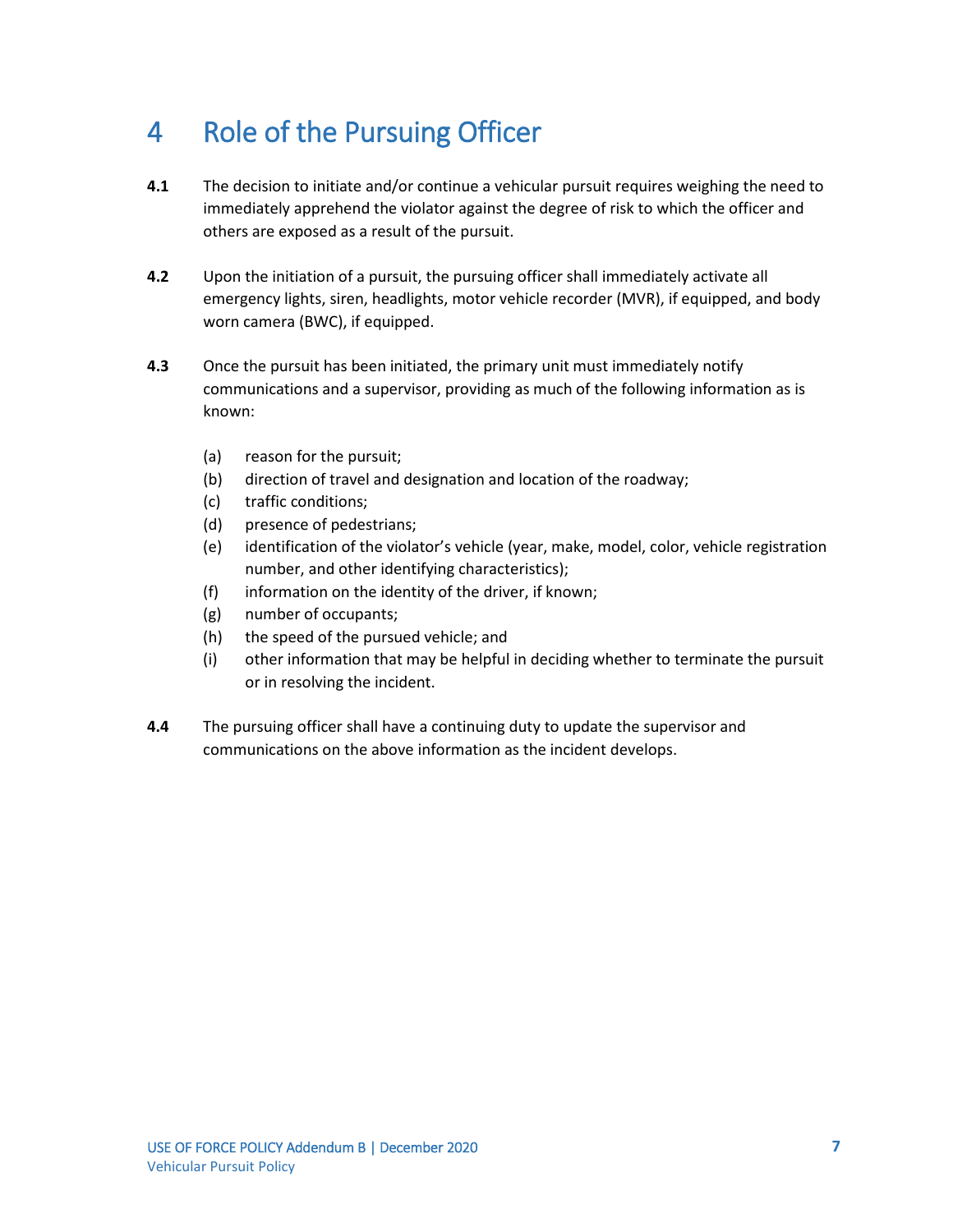#### <span id="page-59-0"></span>5 Vehicular Pursuit Restrictions

- **5.1** No pursuit shall be conducted under the following circumstances:
	- (a) in a direction opposite to the flow of traffic on a divided highway or a one-way street; or
	- (b) in a police vehicle in which an individual who is not a law enforcement officer is either the driver or passenger.
- **5.2** There shall be a strong presumption against the initiation or continuation of vehicular pursuits in areas where pedestrians are located or in areas of high density vehicular traffic.
- **5.3** No more than two police vehicles (primary unit and secondary unit) shall become actively involved in a pursuit unless otherwise specifically directed by a supervisor.
- **5.4** A motorcycle officer may initiate a pursuit, but will relinquish primary unit status immediately upon the participation of a marked police vehicle.
- **5.5** An unmarked police vehicle will not participate in a vehicular pursuit unless it is equipped with an emergency light and an audible device. The unmarked car shall relinquish primary unit status immediately upon the participation of a marked police vehicle.
- **5.6** To diminish the likelihood of a pursuit, an officer intending to stop a vehicle for any violation of the law shall, when possible and without creating a threat to public safety, close the distance between the two vehicles prior to activating emergency lights and an audible device. Officers shall recognize that, while attempting to close the distance and prior to the initiation of a pursuit and the activation of emergency lights and an audible device, they are subject to all motor vehicle laws governing the right of way (e.g., N.J.S.A. 39:4-91 and -92).
- **5.7** Throughout the course of a vehicular pursuit, pursuing officers shall not attempt to overtake or pass the violator's moving vehicle.
- **5.8** During the course of a pursuit and when approaching an intersection controlled by traffic signals or signs, or any other location at which there is a substantially increased likelihood of collision, the operator of any pursuit vehicle shall, prior to entering the intersection, reduce the vehicle's speed and control the vehicle so as to avoid collision with another vehicle or pedestrian. The officer shall observe that the way is clear before cautiously proceeding through the intersection. At all other times including an attempt to close the distance prior to the initiation of a pursuit and upon the termination of a pursuit, officers shall observe the applicable laws governing the right of way at intersections and other locations.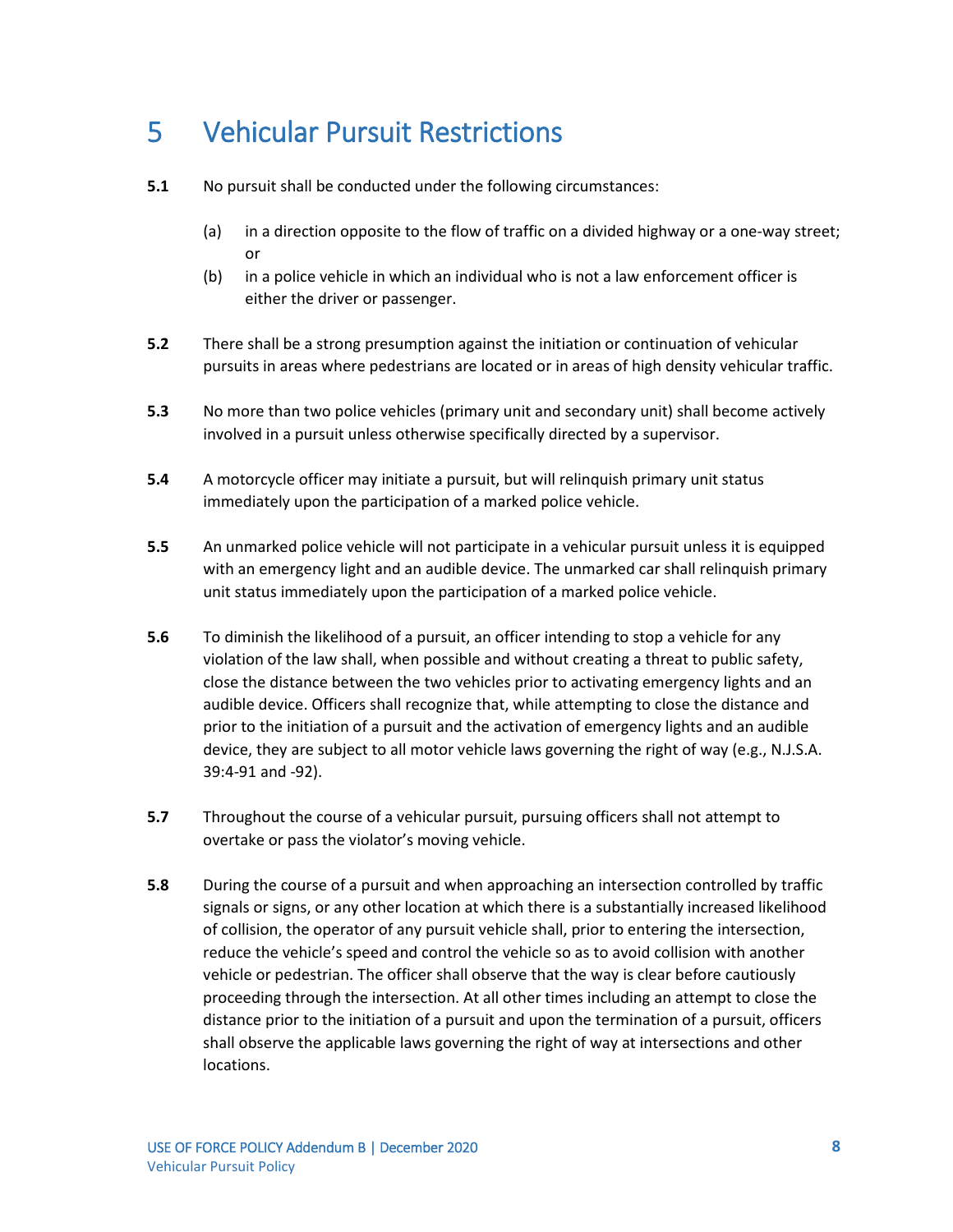- **5.9** Officers involved in a pursuit shall not engage in vehicle paralleling.
- **5.10** There shall be no street paralleling along the route unless the pursuit passes through a patrol's assigned area. A patrol that is parallel-street-pursuing shall not join or interfere with a pursuit and shall stop all pursuit-related activity at the boundary of its assigned area.
- **5.11** Boxing-in or heading-off a violator's moving vehicle is permitted only under extraordinary circumstances. These tactics substantially increase the risk inherent in the pursuit and shall only be employed:
	- (a) at low speeds; and
	- (b) with the approval of a supervisor; or
	- (c) in response to an imminent threat to the safety of the public or a police officer.
- **5.12** Roadblocks must only be employed as a last resort in circumstances where deadly force would otherwise be justified.
	- (a) the use of a roadblock must be authorized by a supervisor;
	- (b) at no time will a roadblock be established until all pursuing police vehicles are made aware of the roadblock and its location and have acknowledged this awareness;
- *5.12.1* Once a roadblock has been established and a vehicle or barricade has been positioned in the roadway, there shall be:
	- (a) adequate distance to see the roadblock;
	- (b) an avenue of escape; and
	- (c) no one in the blocking vehicle(s).
- **5.13** Officers involved in a pursuit shall not engage in any vehicle contact action except as a last resort to prevent imminent death or serious injury to the officer or another person where deadly force would otherwise be justified.
- **5.14** Officers shall not discharge a firearm against the driver or passenger of a moving vehicle except in the limited situations permitted under Section 4.6 of the Attorney General's Use of Force Policy.
- **5.15** Officers shall not discharge a firearm from a moving vehicle except in the limited situations permitted under Section 4.7 of the Attorney General's Use of Force Policy.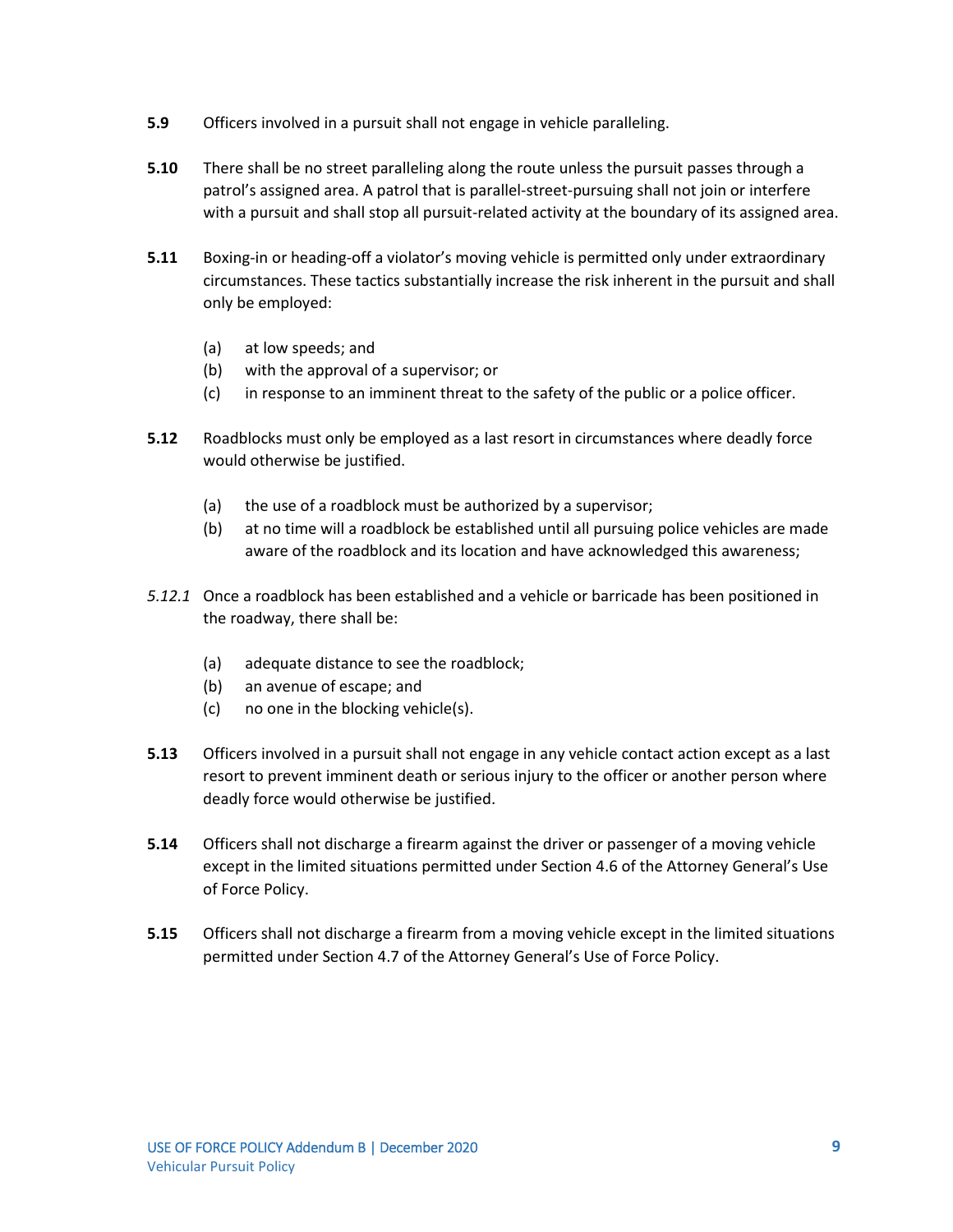#### <span id="page-61-0"></span>6 Authorized Tire Deflation Devices

- **6.1** Law enforcement agencies may choose to utilize authorized tire deflation devices during the course of a vehicular pursuit. Agencies that choose to employ this strategy may only utilize devices authorized by this Policy. As with all operational decisions made during the conduct of a vehicular pursuit, the use of such devices is subject to the assessment of inherent risk balanced against the need to apprehend a fleeing offender.
- **6.2** To be authorized for deployment and use under the vehicular pursuit policy, the tire deflation device shall:
	- (a) producing a controlled deflation of one or more tires of a pursued vehicle;
	- (b) being deployed or activated immediately before the pursued vehicle drives over it, and removed or deactivated immediately after the pursued vehicle drives over it; and
	- (c) allowing the officer to remain a safe distance from the roadway at the time of deployment or activation.
- **6.3** Prior to the deployment and use of an authorized tire deflation device, the law enforcement agency shall to the following:
	- (a) modify its vehicular pursuit policy to provide for the proper use of the authorized tire deflation device; and
	- (b) train all officers in the use of the authorized tire deflation device, which training must include practical, hands-on operation of the authorized tire deflation device.
- **6.4** The following are circumstances under which an authorized tire deflation device may be deployed:
	- (a) an authorized tire deflation device may be utilized only after supervisory approval;
	- (b) an authorized tire deflation device shall not be used to stop motorcycles, mopeds, or similar vehicles;
	- (c) the authorized tire deflation device should not be used in locations where specific geographic features (e.g., sharp curves, alongside of rivers, steep embankments, etc.) increase the risk of serious injury to the officer, violator, or public;
	- (d) deployment locations should have reasonably good sight distances to enable the officer to observe the pursuit and other traffic as it approaches; and
	- (e) the officer deploying the authorized tire deflation device should not attempt to overtake and pass a high-speed pursuit in order to position the device.
- **6.5** Procedures for deployment of the authorized tire deflation device:
	- (a) the officer deploying the authorized tire deflation device should do so from a position of safety;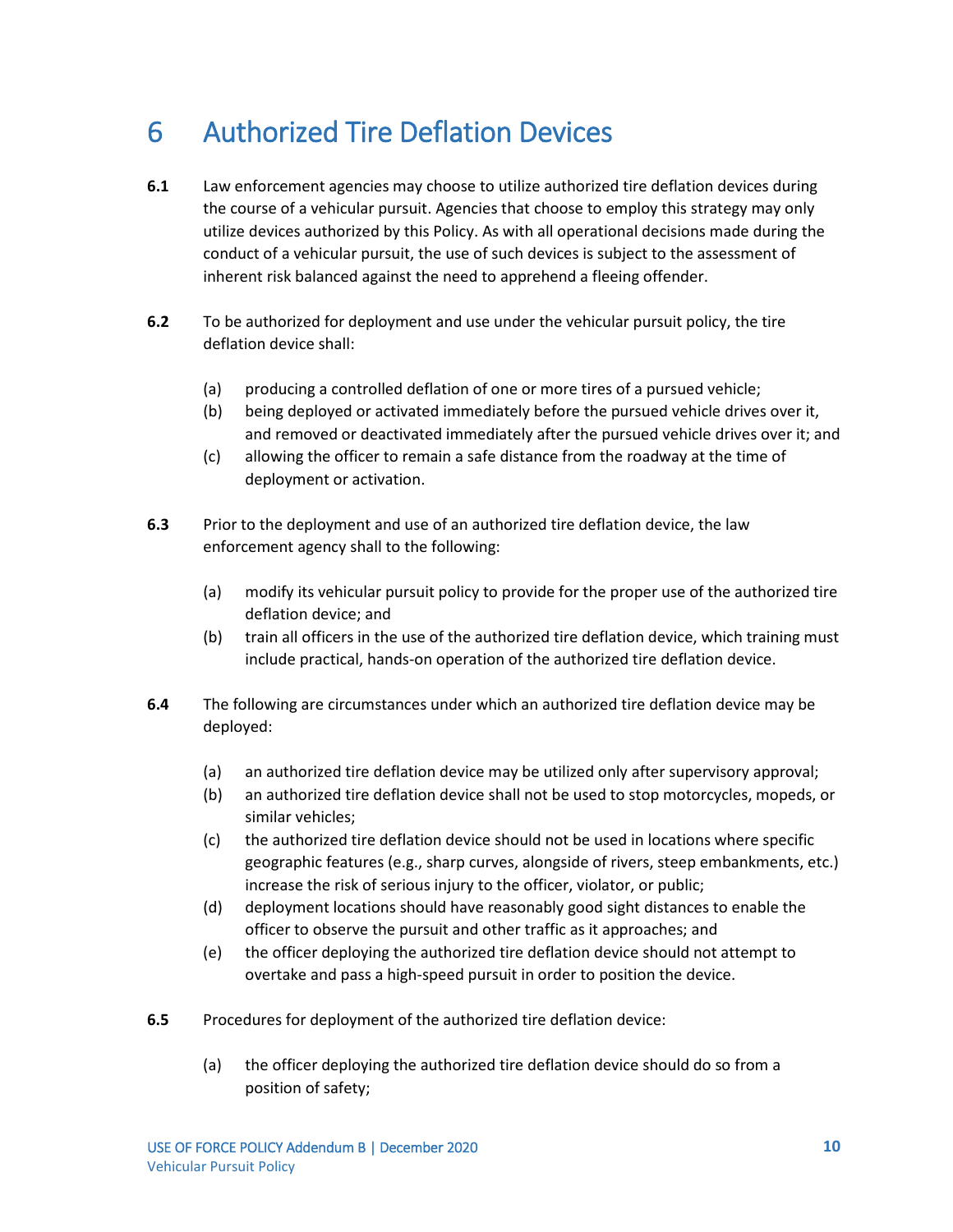- (b) the officer deploying the authorized tire deflation device should be in position to allow sufficient time for deployment;
- (c) the supervisor must coordinate the efforts of all law enforcement units involved in the pursuit;
- (d) the communications operator shall notify all units of the location of the authorized tire deflation device deployment;
- (e) the officer operating the authorized tire deflation device should take a position of safety as the pursued vehicle approaches;
- (f) the officer shall deploy or activate the authorized tire deflation device immediately before the pursued vehicle arrives at the point where it would impact the device;
- (g) the officer shall remove or deactivate the device immediately after the pursued vehicle goes over the authorized tire deflation device; and
- (h) the officer should immediately notify communications if the pursued vehicle impacted the authorized tire deflation device, if the officer observed any signs of deflation, and the direction and operation of the pursued vehicle after the impact.
- **6.6** The use of an authorized tire deflation device shall be reported on a Vehicular Pursuit Report in the Attorney General's Use of Force Reporting Portal.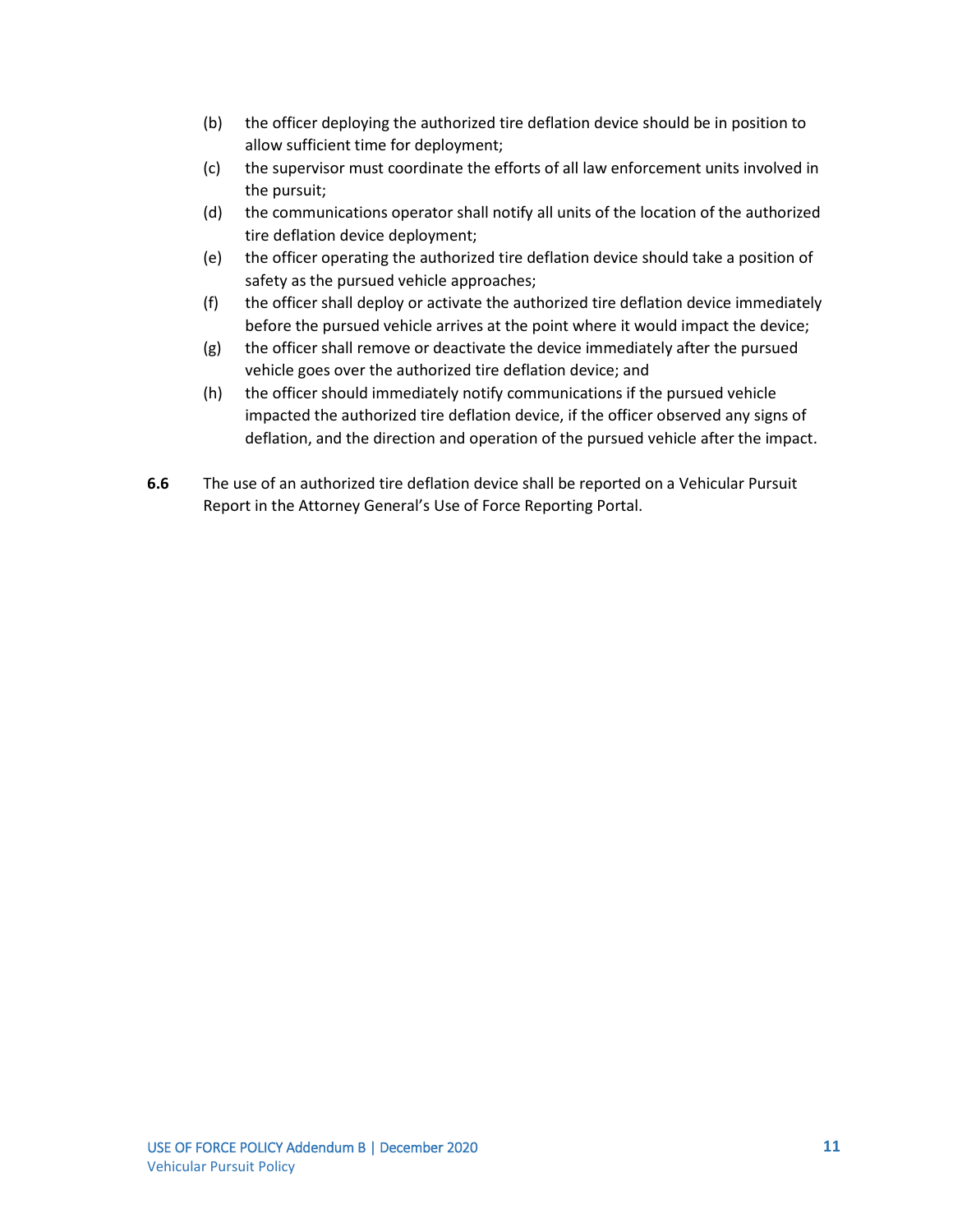### <span id="page-63-0"></span>7 Role of the Supervisor

- **7.1** Upon being notified or becoming aware of the pursuit, the supervisor shall decide as quickly as possible whether or not the pursuit shall be permitted to continue and shall broadcast that decision over the police radio channel by declaring "pursuit authorized" or "terminate pursuit." In addition, if the supervisor decides to authorize the pursuit, the supervisor shall broadcast the underlying reason for authorizing the pursuit (e.g., "Pursuit authorized for armed robbery suspect.").
- **7.2** The supervisor shall permit a pursuit to continue only under the following circumstances:
	- (a) There is a reasonable belief that the violator has committed, or is engaged in a conspiracy or attempt to commit, any crime of the first degree or one of the violent or serious crimes of the second degree enumerated in Section 3.2 of this Policy; or
	- (b) There is a reasonable belief that violator poses an imminent threat to safety of the public or other police officers. This determination shall be made based upon the violator's actions or operation of the vehicle prior to the initiation of the attempted motor vehicle stop. The violator's subsequent actions, although often supporting the criminal charge of Eluding, N.J.S.A. 2C:29-2(b), shall not constitute an authorization to initiate or continue a pursuit.
- **7.3** The supervisor shall order a pursuit terminated at any time if he or she concludes that the danger to the pursuing officer(s) or the public outweighs the necessity for immediate apprehension of the violator.
- **7.4** The supervisor shall order the pursuit terminated if the suspect's identity is established to the point where later apprehension may be accomplished and where there is no imminent threat to public safety.
- **7.5** In recognition of the overall population density and volume of vehicular traffic in this State, and the increased risk attendant to prolonged vehicular pursuits, a supervisor shall order the termination of any pursuit of protracted duration unless the supervisor determines that further pursuit is justified to respond to an imminent threat to public safety.
- **7.6** The supervisor shall ensure, for the duration of the pursuit, that this Policy and agency procedures are followed by all officers.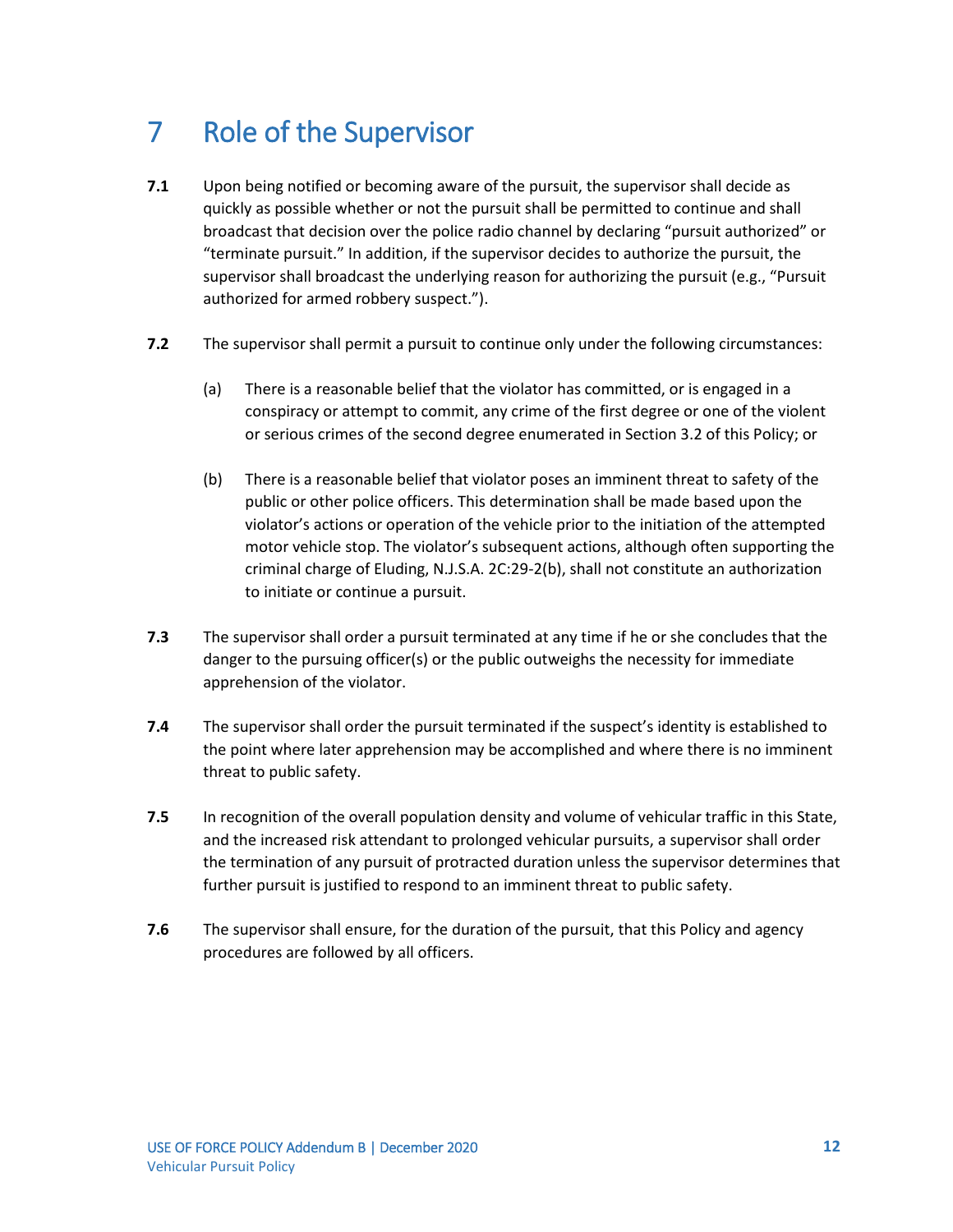#### <span id="page-64-0"></span>8 Role of Police Communications

- **8.1** The communications operator shall do the following during a vehicular pursuit:
	- (a) immediately notify a police supervisor of a pursuit in progress if a supervisor has not already been otherwise notified;
	- (b) keep the supervisor apprised of the duration and progress of the pursuit; and
	- (c) obtain from the pursuing officer any information listed in Section 4.3 of this Policy that was not initially provided by the pursuing officer.
- **8.2** When possible, a police supervisor shall determine whether there is a need to assume control over and coordinate pursuit related communications.
- **8.3** All law enforcement agencies shall establish procedures to ensure that radio channels remain open for pursuit related transmissions and that all necessary information is made available to officers involved in the pursuit.

#### <span id="page-64-1"></span>9 Reinstating Pursuits

**9.1** Reinstatement of any previously terminated pursuit shall be undertaken consistent with the authorization criteria for originally initiating a pursuit.

#### <span id="page-64-2"></span>10 Interjurisdictional Pursuits

**10.1** The original pursuing jurisdiction shall provide timely notification of a pursuit in progress to any other jurisdiction into which the pursuit enters. Notifying another jurisdiction that a pursuit is in progress is not a request to join the pursuit. The pursuing agency shall advise if assistance is necessary. Whenever the pursuing officers are unfamiliar with the roadways and terrain of the jurisdiction into which the pursuit has entered, the pursuing agency shall, when possible, seek the assistance of, and be prepared to relinquish the pursuit to, the other agency.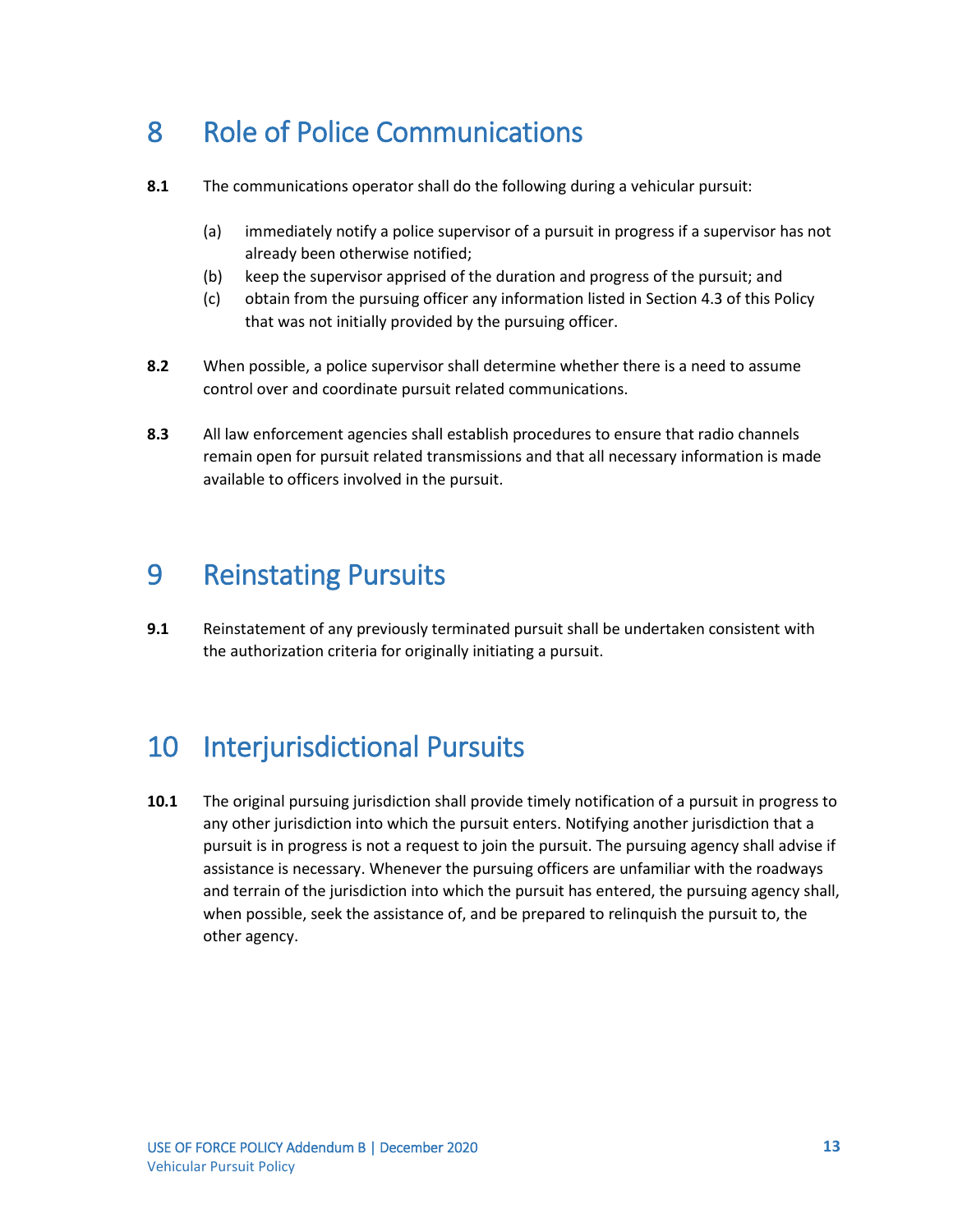#### <span id="page-65-0"></span>11 Vehicular Pursuit Reporting

- **11.1** All law enforcement officers who operate law enforcement vehicles in vehicular pursuit situations shall complete a report in the Attorney General's Use of Force Reporting Portal. The report shall be completed by the officer within 24 hours of the vehicular pursuit and preferably before the end the shift in which the pursuit occurred. If the officer involved in the pursuit is unable to complete the report within 24 hours, it should be completed as soon the officer is able to do so, or by a supervising officer within 48 hours in accordance with a written policy to be established by the department or agency.
- **11.2** Vehicular pursuits resulting in the death or serious bodily injury of any civilian shall be handled in accordance with Attorney General Law Enforcement Directive 2019-4. As soon as any local, county, or state law enforcement agency learns of a vehicular pursuit that resulted in death or serious bodily injury to a civilian, the agency shall immediately notify the County Prosecutor's Office for the county in which the incident occurred, who shall in turn immediately notify the Attorney General's Office of Public Integrity and Accountability (OPIA) Director or their designee.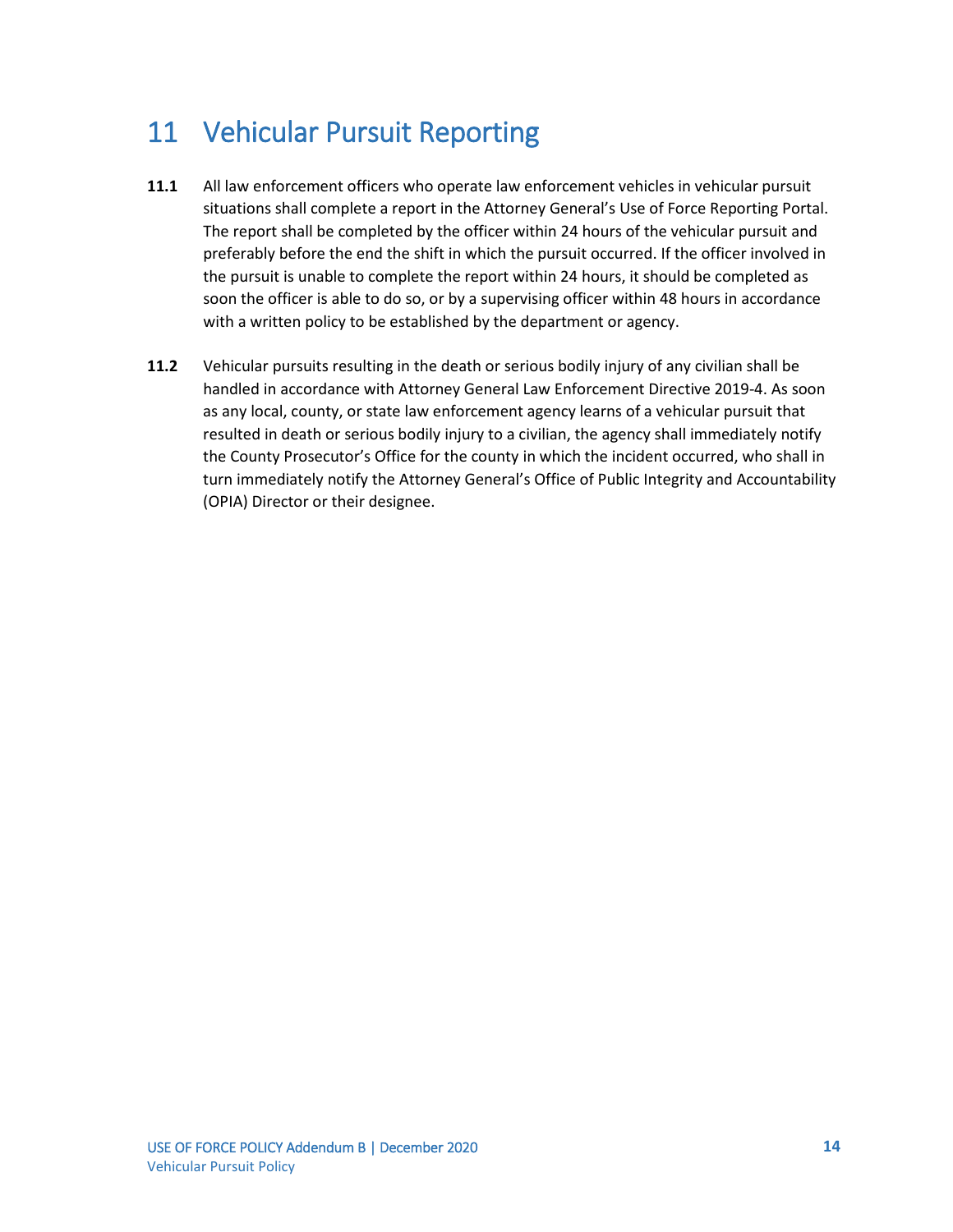#### <span id="page-66-0"></span>12 Vehicular Pursuit Review

- **12.1** Thorough and meaningful review of vehicular pursuit incidents is vital to ensuring the safety of law enforcement officers and the public. Every vehicular pursuit must undergo the following procedures for a meaningful command-level review pursuant to a written policy established by the law enforcement executive:
	- (a) The meaningful command-level review of the incident shall be undertaken by at least two levels of supervisors. These levels may include the immediate supervisor, internal affairs, training officers, or command staff. At least one reviewer must be two levels or more above the officer who engaged in the vehicular pursuit;
	- (b) The review shall include an examination of all available sources of information about the incident, including any video of the incident, recordings of 911 calls and police radio transmissions, reports, officer or other witness statements, medical records, or records of injuries;
	- (c) The reviewing supervisors shall make a recommendation of what action, if any, should be undertaken, including policy changes, remedial training, disciplinary action, administrative action, or, if appropriate, referral for criminal prosecution; and
	- (d) The law enforcement executive, or a command level officer no more than one rank below the law enforcement executive for departments with more than 100 officers, shall review each vehicular pursuit investigation and approve or reject the recommendations of the supervisors who conducted the review. The law enforcement executive's decision, or the decision of the designee, shall be memorialized and retained in the vehicular pursuit investigative file.
- **12.2** The law enforcement executive shall conduct an annual review of all vehicular pursuit incidents in their department. The review shall include, at a minimum, the following:
	- (a) analytical reports from the Attorney General's Use of Force Reporting Portal;
	- (b) an audit of BWCs and other videos on a risk-based and randomly selected basis;
	- (c) any internal affairs complaints; and
	- (d) an analysis of vehicular pursuits to ensure that they are being conducted without discrimination based on race, ethnicity, nationality, religion, disability, gender, gender identity, sexual orientation, or any other protected characteristic.
- **12.3** Based on that thorough review, the law enforcement executive shall determine whether changes in departmental structure, policy, training, or equipment are appropriate. The law enforcement executive shall then provide a written report documenting the annual review to the County Prosecutor for that department. Each County Prosecutor's Office and each statewide law enforcement agency shall make its report to the Attorney General's Office of Public Integrity and Accountability (OPIA).